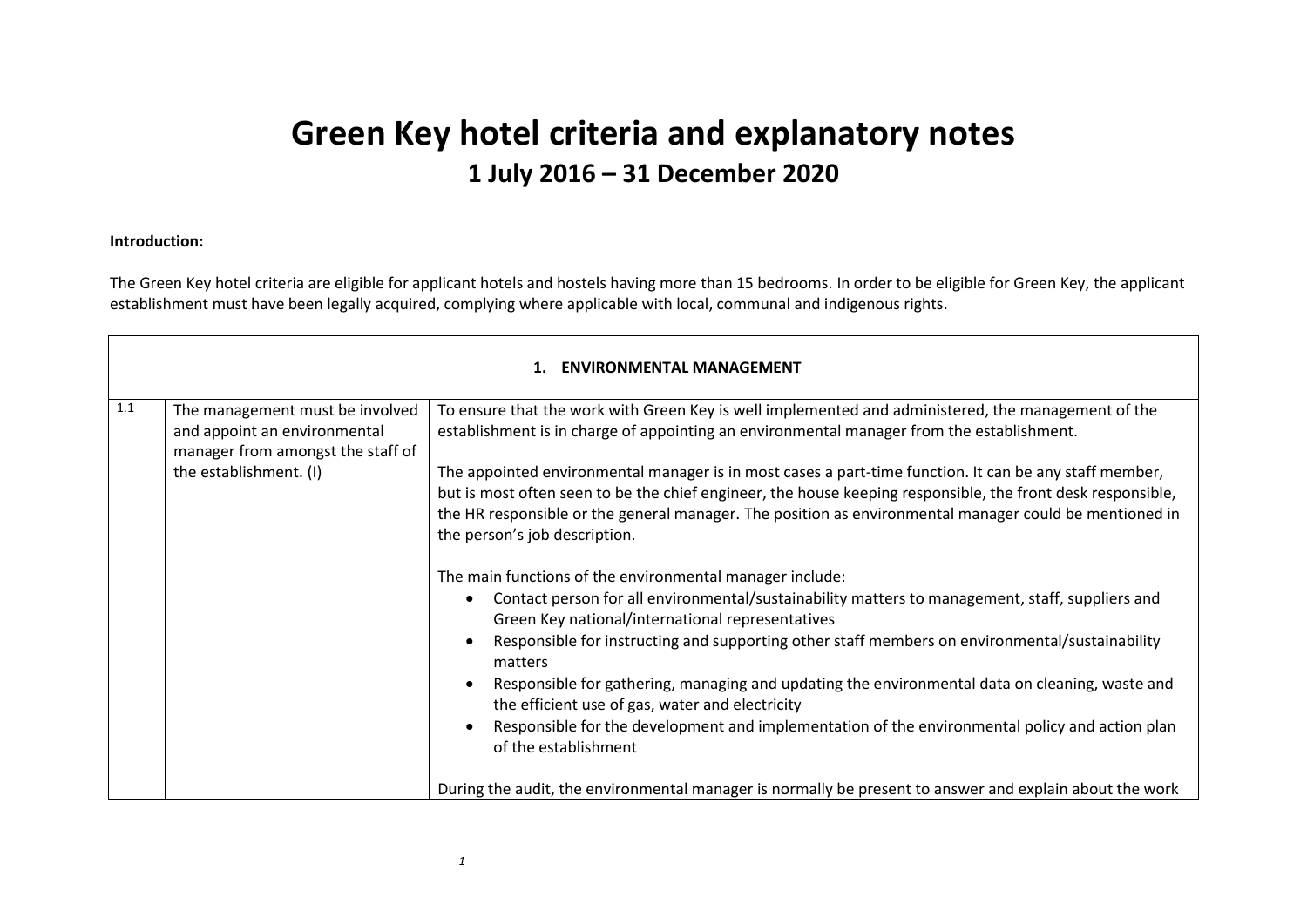|     |                                                                                                           | at the establishment with regards to environmental matters in general and Green Key related criteria<br>specifically.                                                                                                                                                                                                                                                                                           |
|-----|-----------------------------------------------------------------------------------------------------------|-----------------------------------------------------------------------------------------------------------------------------------------------------------------------------------------------------------------------------------------------------------------------------------------------------------------------------------------------------------------------------------------------------------------|
| 1.2 | The establishment must formulate<br>an environmental policy. (I)                                          | To ensure an overall frame for the sustainability work of the establishment, an environmental policy is<br>formulated. It describes the overall aims and level of ambition for the environmental performance of the<br>establishment in relation to environmental management and environmental training, information and<br>awareness raising.                                                                  |
|     |                                                                                                           | In order to constitute a long-term sustainability management system that is suitable to its size and scale, the<br>establishment's environmental policy includes environmental issues as well as have references to social,<br>cultural, economic, quality, health and safety issues.                                                                                                                           |
|     |                                                                                                           | The environmental policy is a general statement with a commitment for continuous improvements and the<br>monitoring of it, but it does not deal with specific issues or how to handle them. The environmental policy is<br>more ambitious than only complying with legislation and regulations.                                                                                                                 |
|     |                                                                                                           | The environmental policy is preferably elaborated in cooperation with the staff and compiled in a way that<br>includes and commits both the contributions from the management as well as from the staff. The<br>environmental policy is normally signed by the general manager of the establishment. After production, the<br>environmental policy is available for all employees of the establishment.         |
|     |                                                                                                           | It is strongly encouraged that each establishment has its own environmental policy, but if the establishment<br>is part of an international or national chain, the environmental policy could be common for more than one<br>establishment within the same chain.                                                                                                                                               |
|     |                                                                                                           | During the audit, the establishment presents the environmental policy document and its availability for the<br>staff of the establishment.                                                                                                                                                                                                                                                                      |
| 1.3 | The establishment must formulate<br>objectives and an annual action<br>plan for constant improvement. (I) | To ensure a more concrete plan for the sustainability work of the establishment, the objectives and annual<br>action plan is formulated. The objectives and annual action plan reflects the concrete work towards fulfiling<br>the environmental policy and includes specific objectives to be reached in the coming 1-3 years and an<br>action plan of how to reach the planned objectives in the coming year. |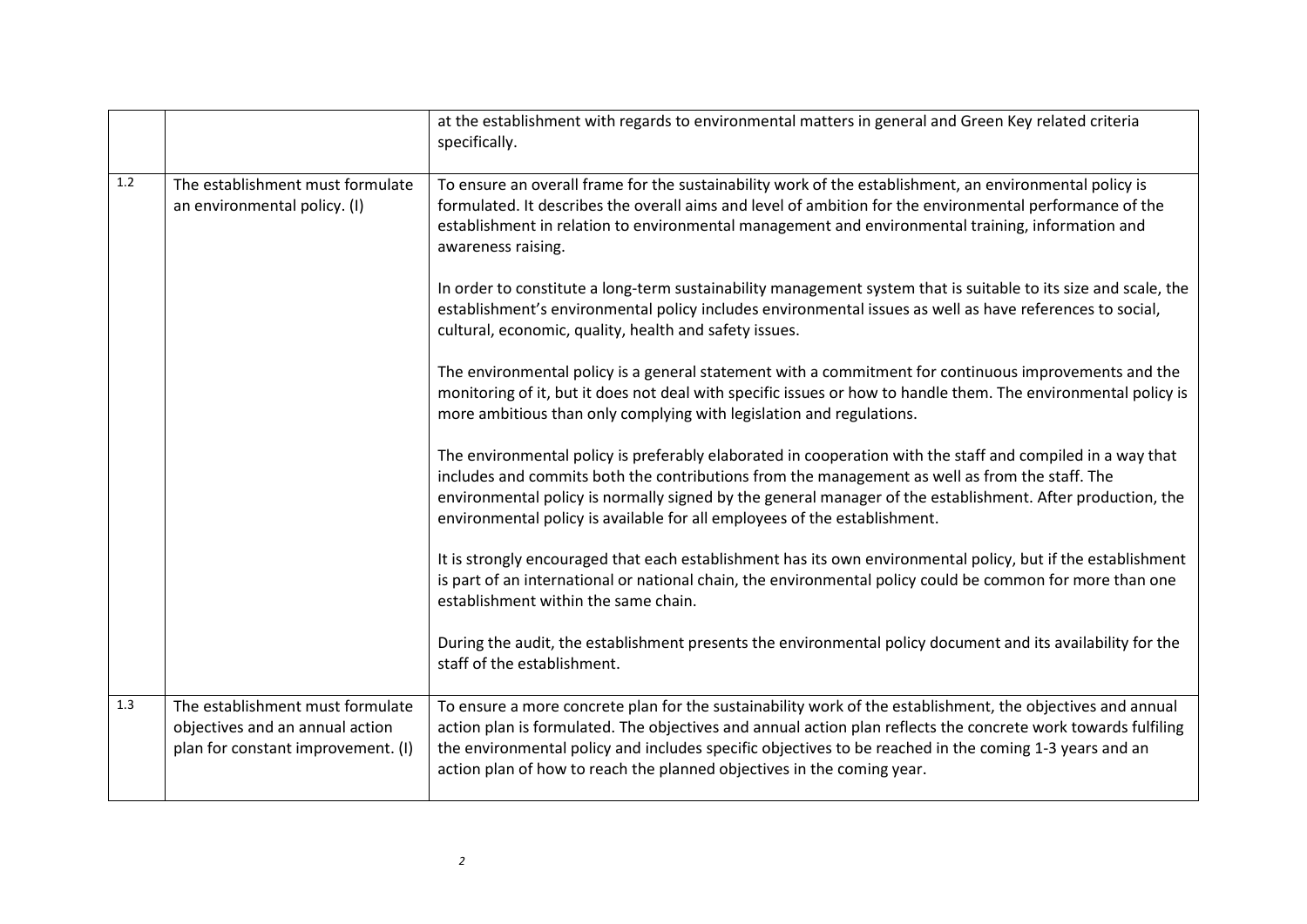|     |                                                                                                                       | In order to constitute concrete objectives and actions for the long-term sustainability management system<br>that is suitable to its size and scale, the establishment's objectives and action plan includes environmental<br>issues as well as references to social, cultural, economic, quality, health and safety issues.<br>It is expected that the establishment formulate a minimum of three action points. When preparing the<br>objectives and annual action plan, it is strongly encouraged to use the Green Key criteria for inspiration.<br>Compliance with some of the guideline criteria not yet implemented as well as how to further engage in<br>already implemented imperative and guideline criteria could become part of the plan. It should be noted<br>that the establishment must during additional years of holding the Green Key award ensure compliance<br>with an increasing percentage of guideline criteria. Objectives and actions that are already fulfilled cannot<br>be added in the objectives and annual action plan.<br>If the establishment is part of a larger chain, there can be overlap between the objectives/actions<br>formulated towards the chain and the ones used in Green Key.<br>During the audit, there is an administrative check-up of the presence and the content of the objectives and<br>annual action plan document for the coming year, and its availability for the staff of the establishment. If<br>the establishment has had the Green Key for more than one year, there is also an evaluation of the work<br>with the objectives and annual action plan in the past year. In the case that some planned actions were not<br>carried out, there is a discussion about why the applicant site was not able to carry out the planned actions<br>in time. |
|-----|-----------------------------------------------------------------------------------------------------------------------|----------------------------------------------------------------------------------------------------------------------------------------------------------------------------------------------------------------------------------------------------------------------------------------------------------------------------------------------------------------------------------------------------------------------------------------------------------------------------------------------------------------------------------------------------------------------------------------------------------------------------------------------------------------------------------------------------------------------------------------------------------------------------------------------------------------------------------------------------------------------------------------------------------------------------------------------------------------------------------------------------------------------------------------------------------------------------------------------------------------------------------------------------------------------------------------------------------------------------------------------------------------------------------------------------------------------------------------------------------------------------------------------------------------------------------------------------------------------------------------------------------------------------------------------------------------------------------------------------------------------------------------------------------------------------------------------------------------------------------------------------------------------------------------------------------------------|
| 1.4 | All documentation concerning the<br>Green Key must be kept and<br>maintained in a binder ready for<br>inspection. (I) | To have all information easily accessible, the Green Key binder is normally organised according to the Green<br>Key criteria sections and numbers containing all the relevant and updated documents showing compliance<br>with each criteria.<br>The Green Key binder can be a physical binder with paper copies of the various documents or it can be an                                                                                                                                                                                                                                                                                                                                                                                                                                                                                                                                                                                                                                                                                                                                                                                                                                                                                                                                                                                                                                                                                                                                                                                                                                                                                                                                                                                                                                                            |
|     |                                                                                                                       | electronic binder with the documents organised in folders (e.g. as part of the Intranet of the establishment).<br>During the audit, the Green Key binder is available for inspection in general and for proof of compliance with                                                                                                                                                                                                                                                                                                                                                                                                                                                                                                                                                                                                                                                                                                                                                                                                                                                                                                                                                                                                                                                                                                                                                                                                                                                                                                                                                                                                                                                                                                                                                                                     |
|     |                                                                                                                       | the various Green Key criteria.                                                                                                                                                                                                                                                                                                                                                                                                                                                                                                                                                                                                                                                                                                                                                                                                                                                                                                                                                                                                                                                                                                                                                                                                                                                                                                                                                                                                                                                                                                                                                                                                                                                                                                                                                                                      |
| 1.5 | The environmental manager must                                                                                        | Compliance with this criterion is only relevant if the establishment is re-applying for the Green Key award.                                                                                                                                                                                                                                                                                                                                                                                                                                                                                                                                                                                                                                                                                                                                                                                                                                                                                                                                                                                                                                                                                                                                                                                                                                                                                                                                                                                                                                                                                                                                                                                                                                                                                                         |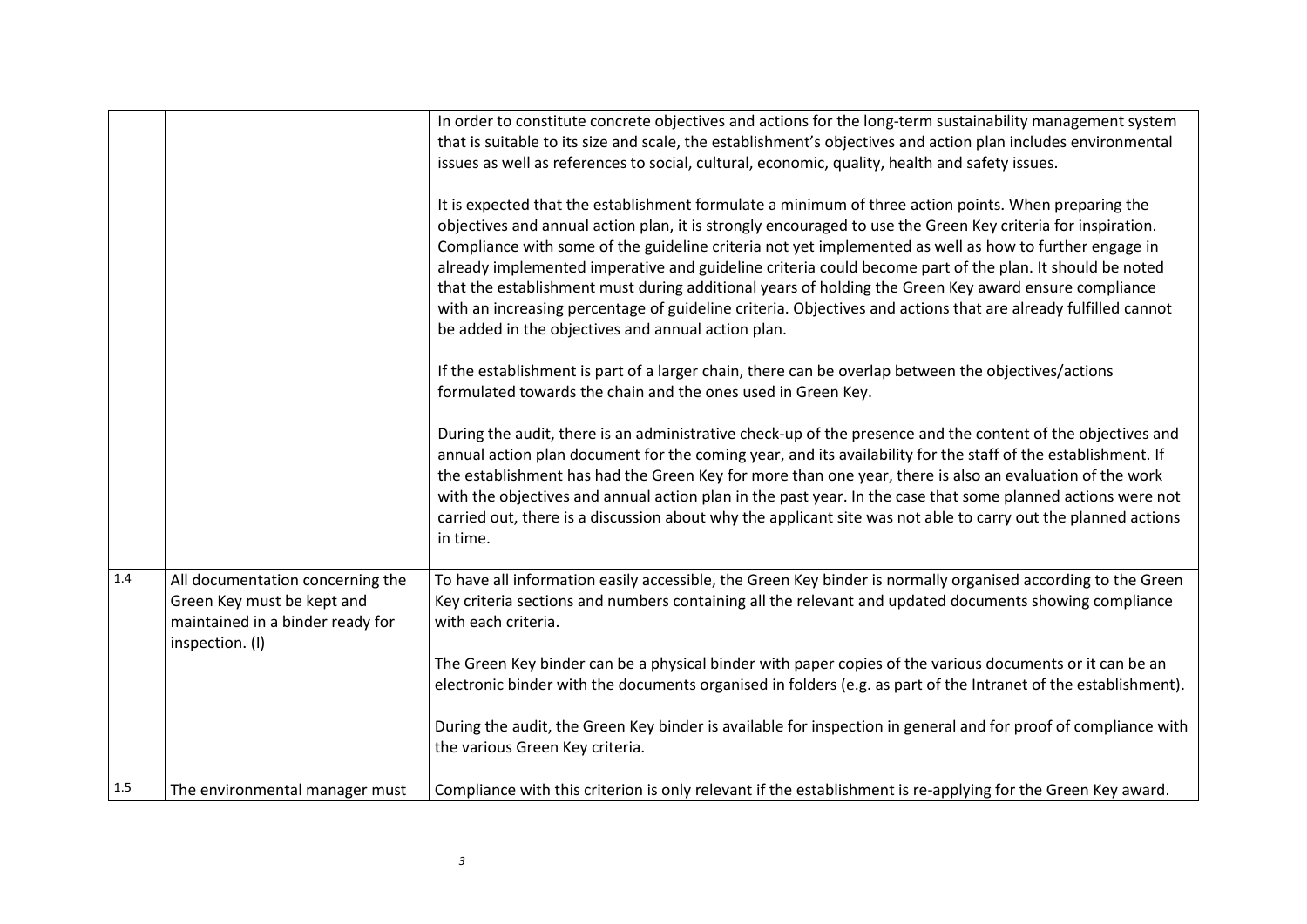|       | ensure that the Green Key criteria                                                          |                                                                                                                                                                                                                                                                                                                                                                                                                                                                                                                  |
|-------|---------------------------------------------------------------------------------------------|------------------------------------------------------------------------------------------------------------------------------------------------------------------------------------------------------------------------------------------------------------------------------------------------------------------------------------------------------------------------------------------------------------------------------------------------------------------------------------------------------------------|
|       | are reviewed annually. (I)                                                                  | The environmental manager is in charge of going through the Green Key application form and material, the<br>latest audit report and the latest decisions and recommendations by the national jury or international<br>steering committe.                                                                                                                                                                                                                                                                         |
|       |                                                                                             | The environmental manager pays special attention to changes in compliance with imperative or guideline<br>criteria since last review and report it to Green Key. When the environmental manager signs the application<br>for renewal of the Green Key award, it is at the same time a confirmation that an annual review of the Green<br>Key criteria has been ensured and that the environmental manager confirms compliance with all imperative<br>criteria and the required percentage of guideline criteria. |
|       |                                                                                             | During the audit, it is checked that the feedback regarding changes in criteria compliance in connection with<br>the application for renewal of the Green Key award is consistent with the outcome of the audit.                                                                                                                                                                                                                                                                                                 |
| 1.6   | The establishment must establish<br>active collaboration with relevant<br>stakeholders. (I) | The aim of this criterion is to enhance the active role the establishment plays in creating environmental<br>awareness in the local area around the establishment and promoting environmentally friendly practices to<br>collaboration partners.                                                                                                                                                                                                                                                                 |
|       |                                                                                             | The criterion is mainly focusing on collaboration on environmental issues, but it could also refer to social,<br>cultural, economic, quality, health and safety issues. Where appropriate, Green Key encourages the<br>establishment to enter cooperation with stakeholders involved in the protection of local historical<br>archeological, culturally, and spiritually important properties and sites.                                                                                                         |
|       |                                                                                             | The relevant stakeholders (at least one type should be selected) could be non-governmental organisations,<br>local community groups, local authorities, local residents, local schools, suppliers, etc.                                                                                                                                                                                                                                                                                                          |
|       |                                                                                             | In order for the collaboration to be considered, it is an active two-way collaboration between the<br>establishment and the relevant stakeholders.                                                                                                                                                                                                                                                                                                                                                               |
|       |                                                                                             | During the audit, documentation showing active collaboration with relevant stakeholders is checked.                                                                                                                                                                                                                                                                                                                                                                                                              |
| $1.7$ | The establishment will measure its                                                          | With this criterion, the establishment uses its measured annual amounts of energy (and potentially also                                                                                                                                                                                                                                                                                                                                                                                                          |
|       | carbon footprint through the use of                                                         | water and waste) to calculate the annual carbon footprint of the establishment through a recognised $CO2$                                                                                                                                                                                                                                                                                                                                                                                                        |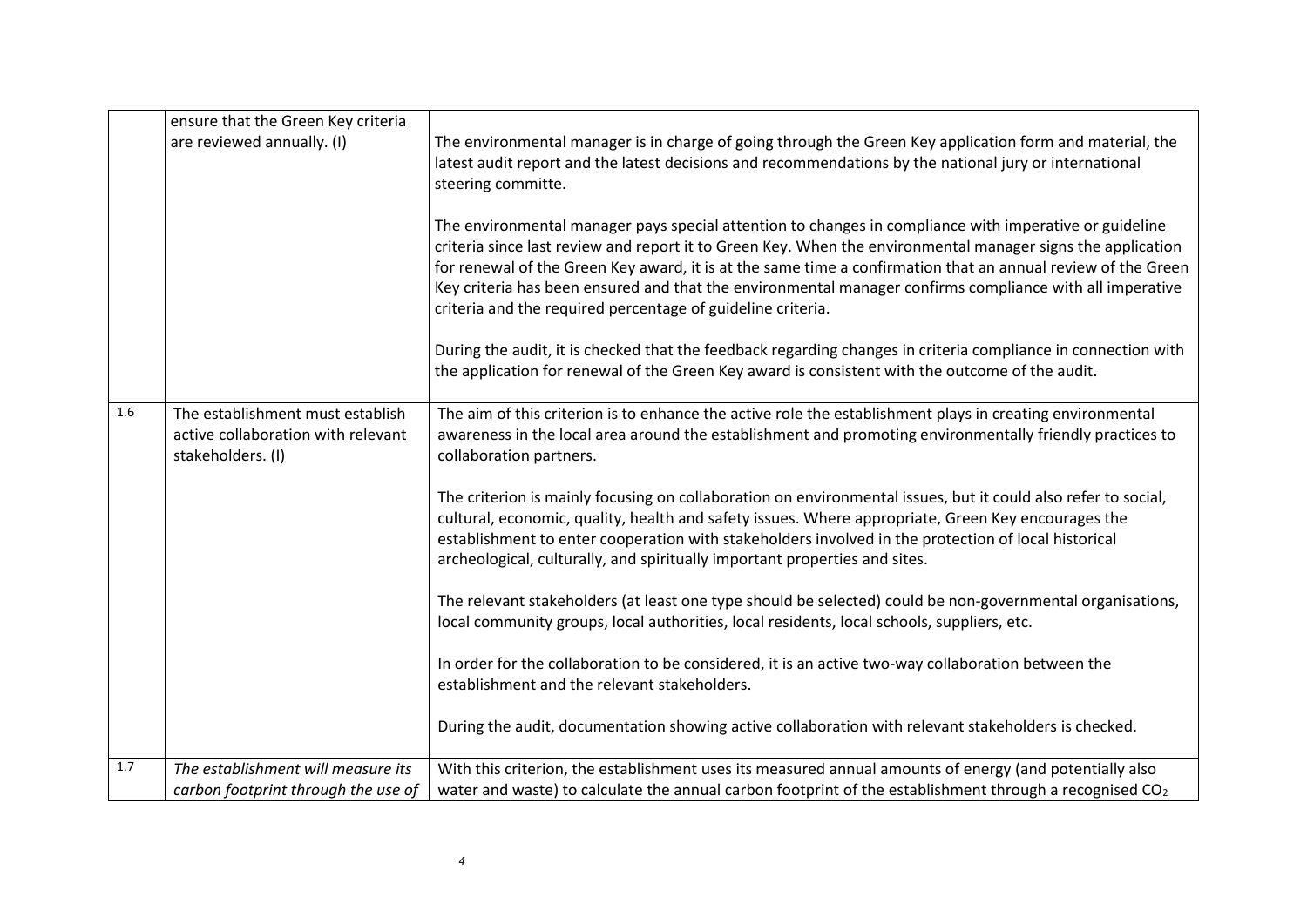|     | a recognised $CO2$ measurement<br>tool. (G)                                                                                                                       | measurement tool. The calculation could be used to check the fluctuations in carbon emission of the<br>establishment from period to period with the aim of reducing it, it can be used to compare carbon emissions<br>between establishments (if so wished), and/or it can be used to offset or encourage offset of the carbon<br>emission.<br>There are different carbon measurement tools available, including tools that are available freely and tools<br>that are available after payment. Some carbon measurement tools are simple, while other tools are more<br>complex. In some countries, the national Green Key database has developed a CO2 calculation tool.<br>One of the recognised tools is the Hotel Carbon Management Initiative (HCMI) calculation of the carbon<br>footprint from the energy consumption of an establishment.<br>After calculating the CO <sub>2</sub> emission from all sources controlled by the establishment, it has procedures<br>formulated/implemented to minimise them. Offsetting remaining emissions is encouraged.<br>During the audit, there is a discussion and an examination of the CO <sub>2</sub> measurement tool used, the calculated<br>carbon footprint of the establishment, the procedure to minimise the carbon footprint and the potential of<br>offsetting the remaining emissions. |
|-----|-------------------------------------------------------------------------------------------------------------------------------------------------------------------|---------------------------------------------------------------------------------------------------------------------------------------------------------------------------------------------------------------------------------------------------------------------------------------------------------------------------------------------------------------------------------------------------------------------------------------------------------------------------------------------------------------------------------------------------------------------------------------------------------------------------------------------------------------------------------------------------------------------------------------------------------------------------------------------------------------------------------------------------------------------------------------------------------------------------------------------------------------------------------------------------------------------------------------------------------------------------------------------------------------------------------------------------------------------------------------------------------------------------------------------------------------------------------------------------------------------------------------------------|
|     |                                                                                                                                                                   | 2. STAFF INVOLVEMENT                                                                                                                                                                                                                                                                                                                                                                                                                                                                                                                                                                                                                                                                                                                                                                                                                                                                                                                                                                                                                                                                                                                                                                                                                                                                                                                              |
| 2.1 | The management must hold<br>periodic meetings with the staff in<br>order to brief them on issues<br>concerning existing and new<br>environmental initiatives. (I) | It is important to inform and engage the staff on the environmental initiatives of the establishment. The<br>management of the establishment therefore normally organises at least 1-3 annual meetings.<br>The information includes issues of environmental management (water, energy, waste, cleaning, food and<br>beverage, etc.), other sustainability issues, but also issues of awareness raising of guests, staff, suppliers and<br>the surrounding community.<br>Keeping the staff updated about existing and new environmental initiatives gives the staff a better<br>understanding of their role in the work, but also enables the staff to properly inform and answer questions<br>from guests on the matter. The staff is not only informed about the environmental initaitives, but also have<br>the possibility to contribute with ideas and suggestions.                                                                                                                                                                                                                                                                                                                                                                                                                                                                           |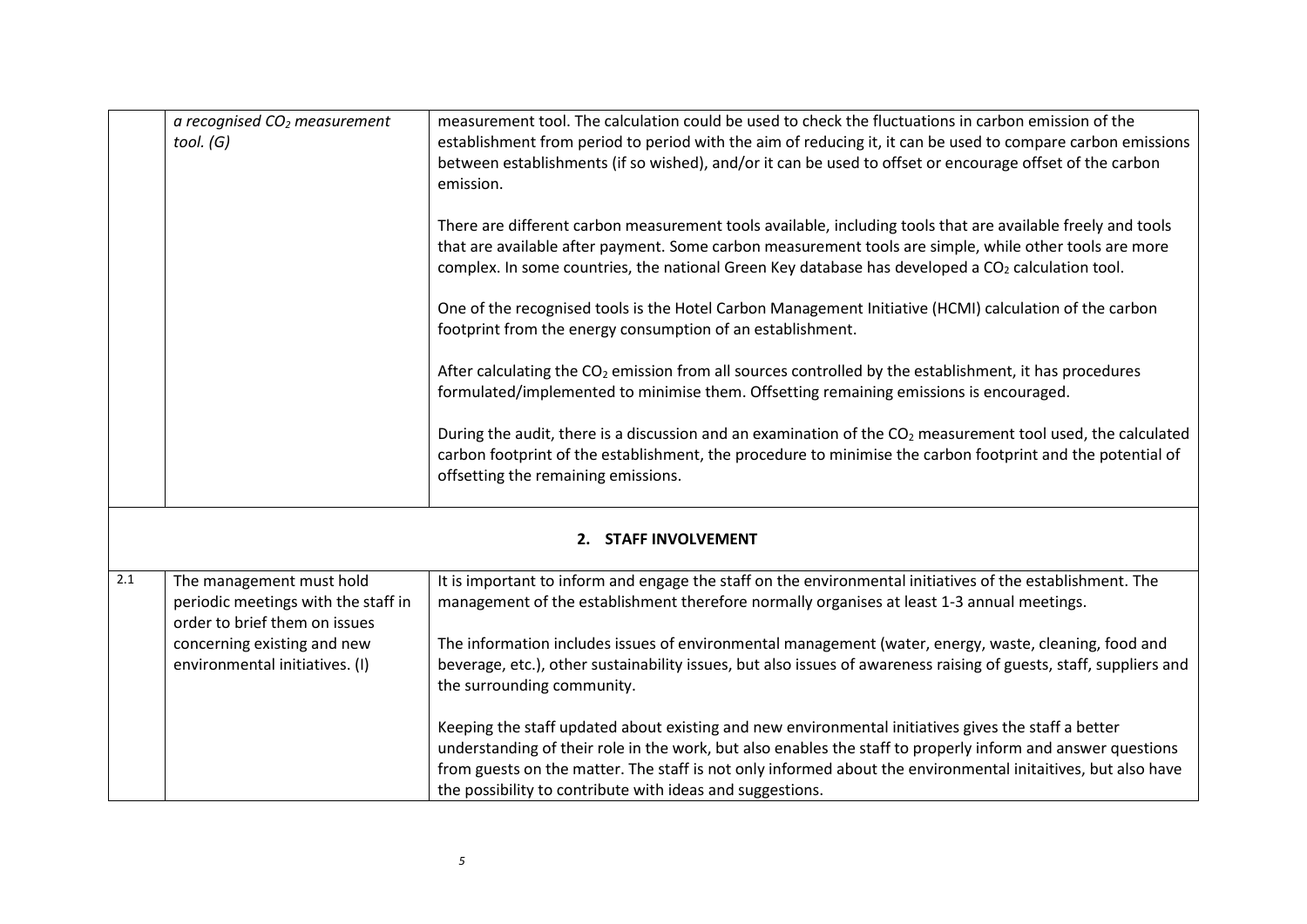|     |                                                                                                                                                                              | In many establishments there is a "green committee" with representatives from the different sectors<br>represented. The green committee is in charge of executing the environmental initiatives in cooperation<br>with the environmental manager as well as informing other staff members about the work.<br>When planning the meetings, consideration is taken regarding seasonal employees in order to ensure as<br>much participation of the staff as possible.<br>During the audit, minutes from the held meetings between the management and staff is presented, and it is<br>also possible to engage staff to know their level of knowledge on environmental initiatives of the<br>establishment.                                                                                                                                                                                                                                                                     |
|-----|------------------------------------------------------------------------------------------------------------------------------------------------------------------------------|-----------------------------------------------------------------------------------------------------------------------------------------------------------------------------------------------------------------------------------------------------------------------------------------------------------------------------------------------------------------------------------------------------------------------------------------------------------------------------------------------------------------------------------------------------------------------------------------------------------------------------------------------------------------------------------------------------------------------------------------------------------------------------------------------------------------------------------------------------------------------------------------------------------------------------------------------------------------------------|
| 2.2 | The environmental manager must<br>participate in meetings with<br>management for the purpose of<br>presenting the environmental<br>developments of the<br>establishment. (I) | The meetings between the environmental manager (and the environmental committee, where applicable)<br>and the management of the establishment are important to keep the management informed and involved<br>in the environmental work of the establishment as well as to continue having the endorsement of the<br>management for the work on the environmental issues. For instance, in some smaller establishments the<br>meetings between the staff and management and between the environmental manager and management<br>can be held at the same time. It is expected that participation normally includes a least 1-3 annual meetings.<br>During the audit, minutes from the held meetings between the management and environmental manager<br>(and environmental committee) is presented.                                                                                                                                                                            |
| 2.3 | The environmental manager and<br>other staff members must receive<br>training on environmental and<br>other sustainability issues. (I)                                       | It is important that the environmental manager (and environmental committee) as well as other staff<br>members receive training on environmental and other sustainability issues, so that suitable and possible<br>solutions for the establishment can be determined and implemented.<br>The training includes issues of environmental management (water, energy, waste, cleaning, food and<br>beverage, etc.), awareness raising of guests, staff, suppliers and the surrounding community as well as other<br>sustainability issues, addressing social, cultural, economic, quality, health and safety issues. Training could<br>also be extended to add knowledge on other issues within or around the establishment (e.g. biodiversity).<br>The training can be both external and internal. External training could hold the form of training courses by<br>consultants, experts, guides, product suppliers, study trips, participation in seminars, webinars and other |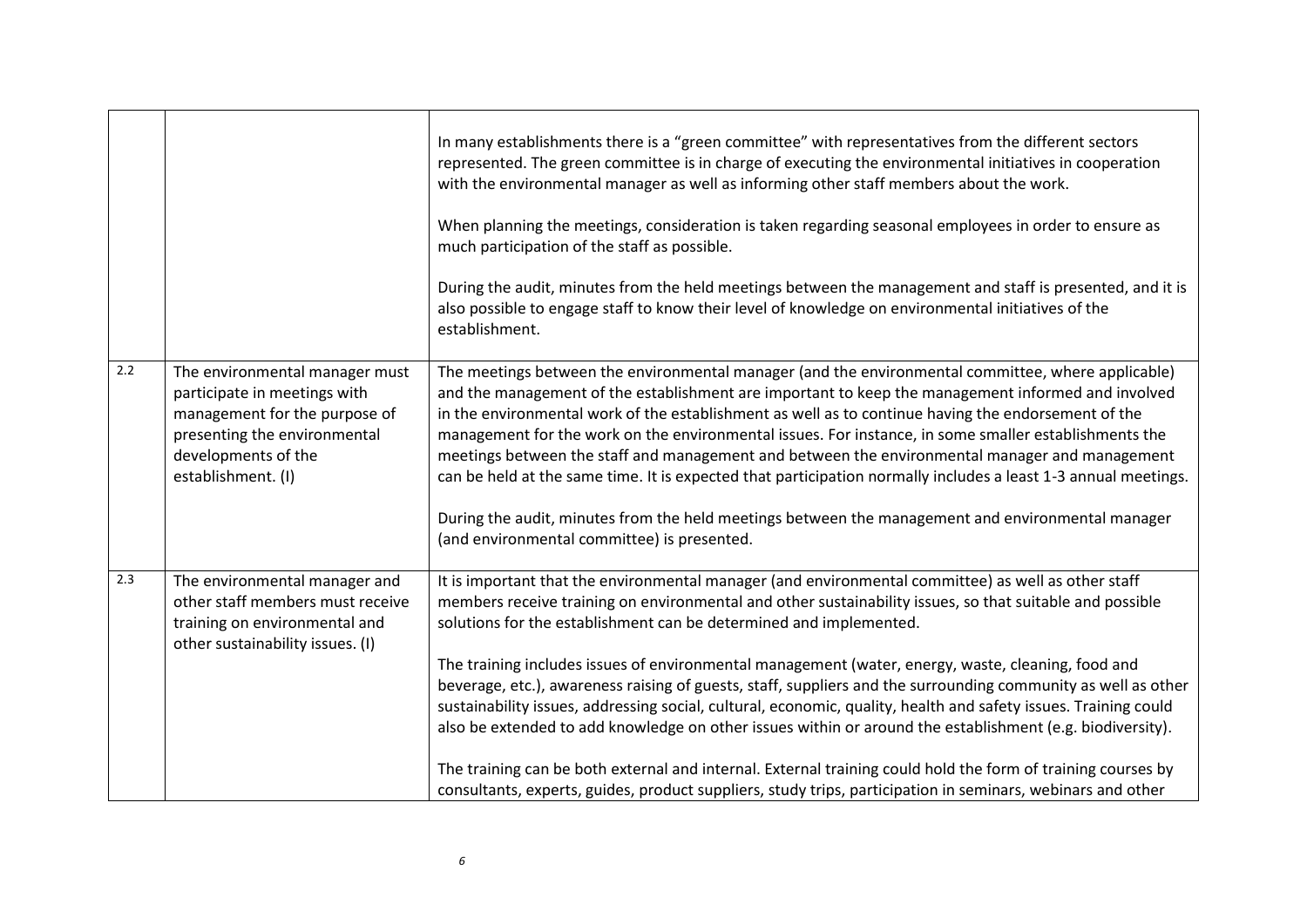|     |                                                                                                                                    | online courses and studies, networks, etc. In some countries, Green Key seminars and webinars are<br>organised to especially focus on trends and ideas in relation to compliance with Green Key criteria, and<br>these meetings can also be used as a networking platform between Green Key awarded establishments. For<br>establishments that are member of an international or national chain, there is often training conducted on<br>environmental and other sustainability topics (social, cultural, economic, quality, health and safety issues)<br>within the chain. |
|-----|------------------------------------------------------------------------------------------------------------------------------------|-----------------------------------------------------------------------------------------------------------------------------------------------------------------------------------------------------------------------------------------------------------------------------------------------------------------------------------------------------------------------------------------------------------------------------------------------------------------------------------------------------------------------------------------------------------------------------|
|     |                                                                                                                                    | It is also important that internal courses and training are organised by the environmental manager (and<br>environmental committee) and staff members on how to work with and achieve the environmental<br>objectives and actions planned within the establishment. The internal training can be with individual staff<br>members or groups of staff members.                                                                                                                                                                                                               |
|     |                                                                                                                                    | It is expected that each staff member in the establishment normally participates in at least 1-3 annual<br>training sessions organised by the establishment.                                                                                                                                                                                                                                                                                                                                                                                                                |
|     |                                                                                                                                    | During the audit, there is an examination of information about held external/internal training sessions<br>covering the areas of environmental management and awareness raising, and other sustainability topics<br>(social, cultural, economic, quality, health and safety issues).                                                                                                                                                                                                                                                                                        |
| 2.4 | The environmental manager must<br>ensure that the employees are<br>aware of the establishment's<br>environmental undertakings. (I) | It is important that the environmental manager (and environmental committee) ensures information flow to<br>the staff and engages the staff on the environmental initiatives set by the establishment. Keeping the staff<br>updated about existing and new environmental initiatives both gives the staff a better understanding of<br>their role and the impact of their contribution, and at the same time enables staff to properly inform and<br>answer questions from guests on the matter.                                                                            |
|     |                                                                                                                                    | The awareness includes both issues of environmental management (water, energy, waste, cleaning, food<br>and beverage, etc.), other sustainability issues as well as issues of awareness raising of guests, staff,<br>suppliers and the surrounding community.                                                                                                                                                                                                                                                                                                               |
|     |                                                                                                                                    | In some smaller establishments the meetings between the staff and management and between the staff<br>and the environmental manager could be done at the same time. The awareness of the staff towards the<br>sustainability undertakings of the establishment can also be done through posters, newsletters, a                                                                                                                                                                                                                                                             |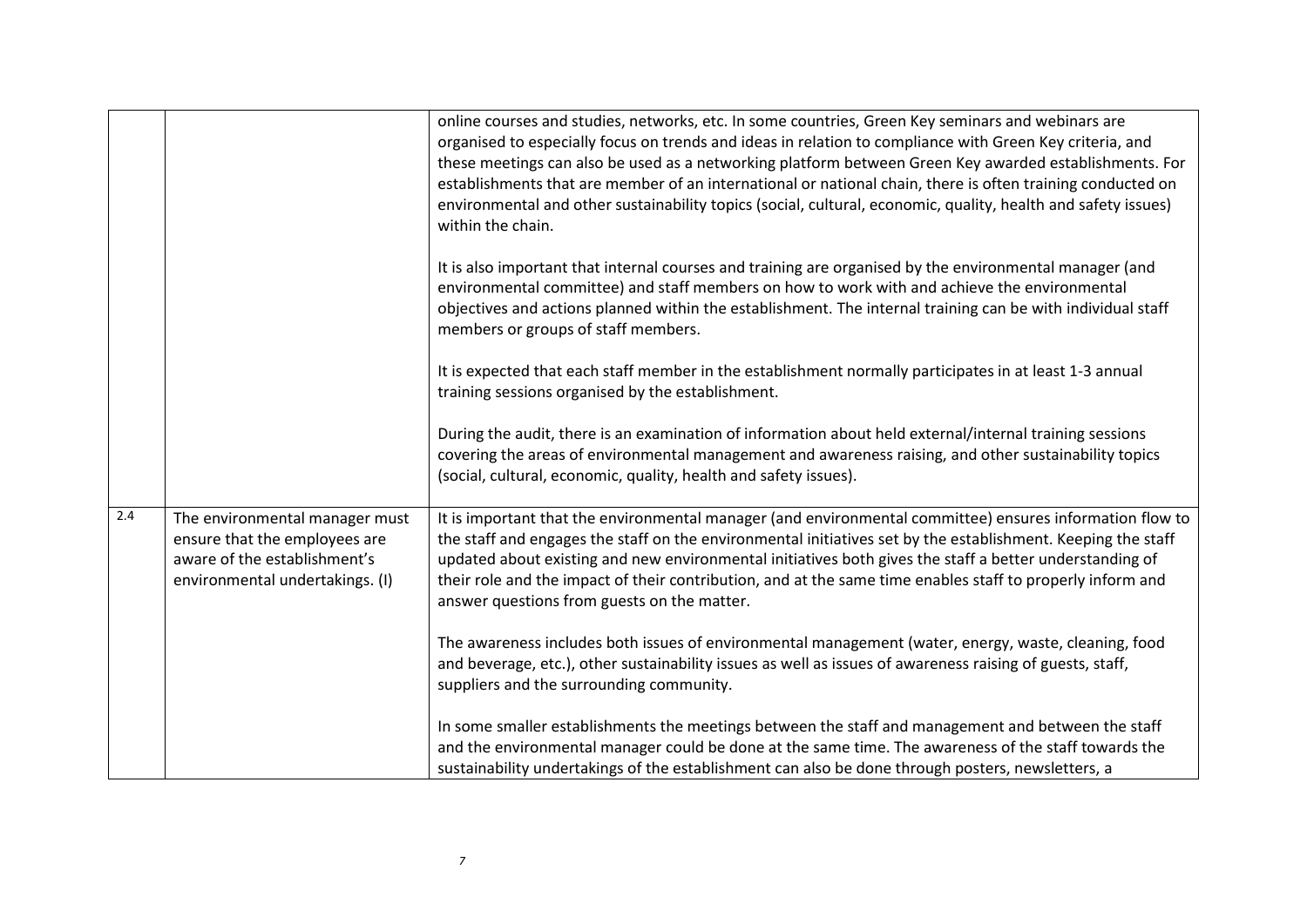|     |                                                                                                                 | suggestion box, etc. Depending on the type and form of awareness raising, it could be aimed at individuals,<br>groups or for all staff members at the same time.                                                                                                                                                                                                                                                 |
|-----|-----------------------------------------------------------------------------------------------------------------|------------------------------------------------------------------------------------------------------------------------------------------------------------------------------------------------------------------------------------------------------------------------------------------------------------------------------------------------------------------------------------------------------------------|
|     |                                                                                                                 | During the audit, awareness raising for the staff through minutes from the held meetings or information<br>through newsletters and poster, etc. is presented.                                                                                                                                                                                                                                                    |
| 2.5 | The housekeeping service must<br>know and accept the procedures<br>regarding towels and/or sheets<br>use. $(I)$ | To lower the environmental footprint and thereby cutting costs in connection with the washing and cleaning<br>processes, there are signs displayed in the rooms regarding sheets/towels change upon request. The signs<br>regarding the reuse of towels are preferably placed in the bathroom of the guest room, and the signs<br>regarding the reuse of sheets are preferably placed near the bed.              |
|     |                                                                                                                 | In addition to the establishment having the procedure for guests' reuse of towels and sheets, it is also<br>important that this procedure is known and accepted by the housekeeping staff. Not following the<br>established procedures harms the environment and create unnecessary costs, and if guests realise the<br>mismanagement, it can affect the credibility of the establishment and that of Green Key. |
|     |                                                                                                                 | Therefore it is part of the information for and training of the housekeeping staff to familiarise themselves<br>with the procedures of the establishment on this matter, and standard operational procedures for the<br>housekeeping staff is in place to ensure that the procedures regarding reuse of towels and sheets are<br>followed.                                                                       |
|     |                                                                                                                 | During the audit, it is checked that the housekeeping staff has received information/training about the<br>procedures regarding towels and/or sheets use, and that the procedures are incorporated into the standard<br>operational procedures for housekeeping staff.                                                                                                                                           |
|     |                                                                                                                 | 3. GUEST INFORMATION                                                                                                                                                                                                                                                                                                                                                                                             |
| 3.1 | The Green Key award must be                                                                                     | It is required for the establishment to display the standard Green Key plaque by the entrance to the                                                                                                                                                                                                                                                                                                             |

establishment and the standard Green Key certificate by the front desk.

displayed in a prominent place. (I)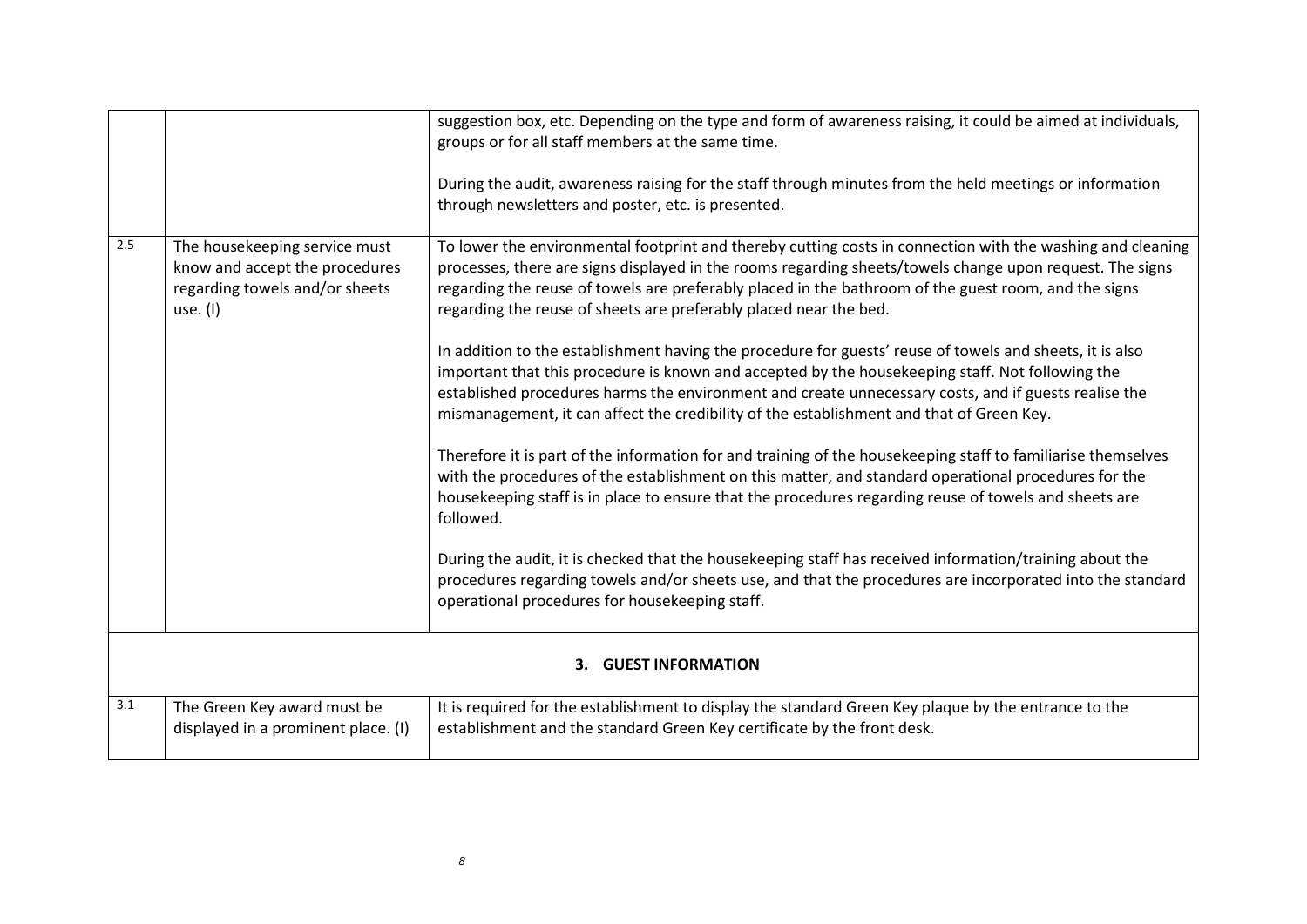|     |                                                                                           | Additional copies of the Green Key plaque can be purchased and placed at other strategic locations, and<br>additional copies of the Green Key certificate placed at other strategic locations (e.g. at the staff information<br>board or canteen).<br>The Green Key plaque have the sticker with the current period of award, and the Green Key certificate also<br>represents the current period of award. |
|-----|-------------------------------------------------------------------------------------------|-------------------------------------------------------------------------------------------------------------------------------------------------------------------------------------------------------------------------------------------------------------------------------------------------------------------------------------------------------------------------------------------------------------|
|     |                                                                                           | The display of the award is used by the establishment as a marketing tool presenting the achievement of the<br>Green Key award, but also to create visibility for the Green Key label in general.                                                                                                                                                                                                           |
|     |                                                                                           | During the audit, it is checked that the Green Key plaque and the Green Key certificate for the current<br>period are displayed. If the establishment has not been awarded with the Green Key award in the past<br>period, the planned location of the display of the plaque by the entrance and certificate by the reception is<br>shown.                                                                  |
| 3.2 | Information material about Green<br>Key must be visible and accessible<br>for guests. (I) | The guests visiting the establishment must be able to make themselves more familiar with the requirements<br>for achieving the Green Key label status.                                                                                                                                                                                                                                                      |
|     |                                                                                           | The information about Green Key can be available in the guest room information folders and/or TV<br>monitors. It can also be available in a public area if visibly placed, e.g. by an "environmental corner", on TV<br>monitors in the public area, material by the front desk, etc. It is encouraged that the Green Key logo (in the<br>correct format) is displayed as part of the information.           |
|     |                                                                                           | As part of joining the Green Key programme, the establishment provides accurate and complete<br>information with regard to the establishment and its products and services, including sustainability claims,<br>and not promise more than can be or is delivered by the establishment.                                                                                                                      |
|     |                                                                                           | During the audit, it is checked that the information material about Green Key is visible and accessible in the<br>guest rooms and/or in the public areas. If the establishment has not had the Green Key award in the past<br>period, the planned information material and location(s) is presented. It is checked that the information is<br>accurate and complete.                                        |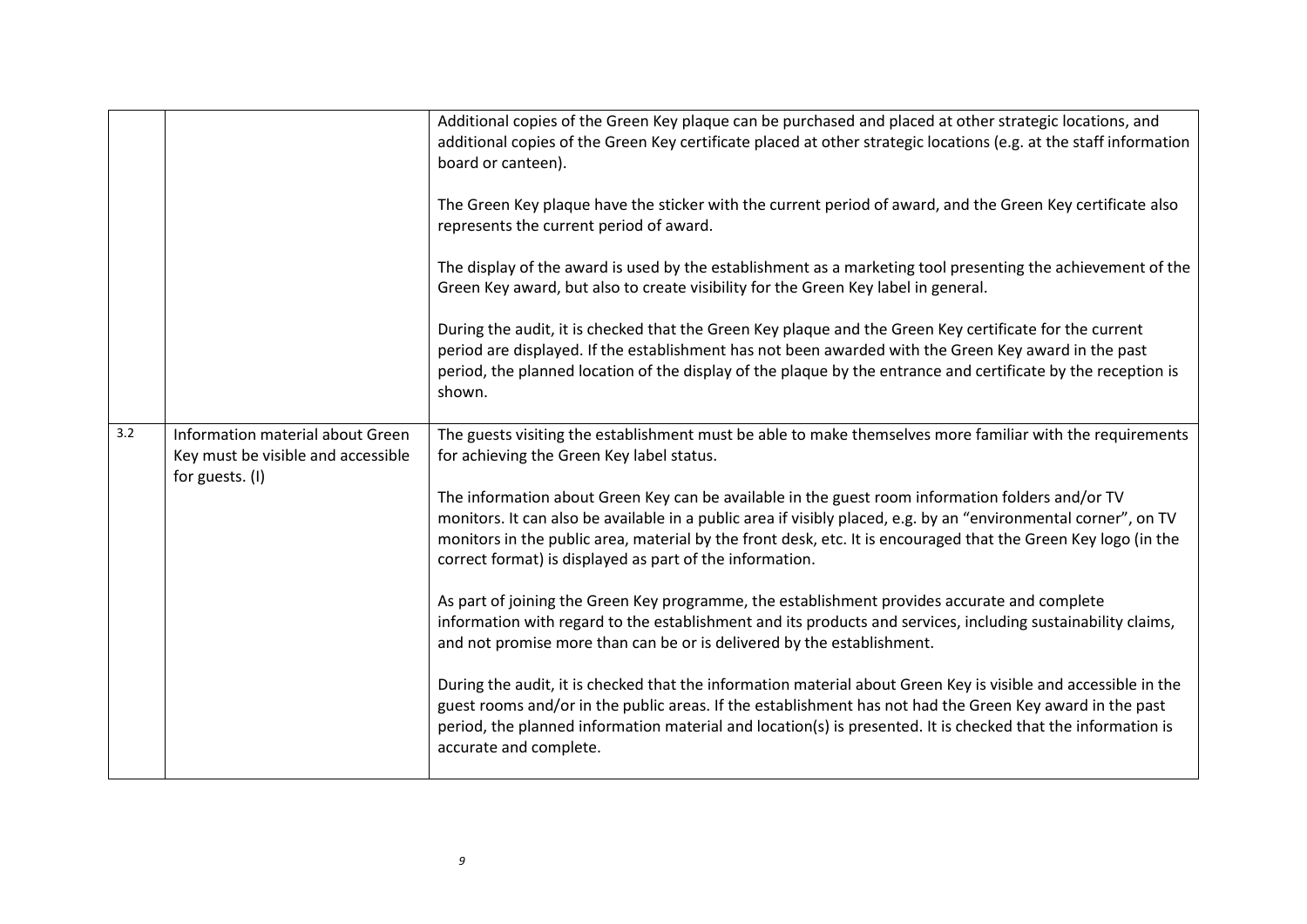| 3.3 | Information about Green Key and<br>environmental information must<br>be available on the establishment's<br>website. (I)                  | The establishment's website must contain short information about the Green Key programme and the fact<br>that the establishment has achieved the award. It is encouraged that the Green Key logo (in the correct<br>format) is displayed. The website also displays short information about the environmental undertakings by<br>the establishment. The information is present in consideration to the establishment's own branding<br>guidelines. In the rare cases that an establishment does not have a website, it will be excempted from<br>complying with this criterion. |
|-----|-------------------------------------------------------------------------------------------------------------------------------------------|---------------------------------------------------------------------------------------------------------------------------------------------------------------------------------------------------------------------------------------------------------------------------------------------------------------------------------------------------------------------------------------------------------------------------------------------------------------------------------------------------------------------------------------------------------------------------------|
|     |                                                                                                                                           | As part of joining the Green Key programme, the establishment provides accurate and complete<br>information with regard to the establishment and its products and services, including sustainability claims,<br>and not promise more than can be or is delivered by the establishment.                                                                                                                                                                                                                                                                                          |
|     |                                                                                                                                           | During the audit, the information about Green Key and environmental information on the website is shown.<br>If the establishment has not had the Green Key award in the past period, the planned information for the<br>website is presented. It is checked that the information is accurate and complete.                                                                                                                                                                                                                                                                      |
| 3.4 | The establishment must keep the<br>guests informed and involved<br>about its environmental work and<br>encourage guests to participate in | It is important that the establishment informs its guests about the environmental undertakings of the<br>establishment (through guest room binders, TV-monitors in guest rooms or public areas, information in<br>public areas or conference areas, etc.).                                                                                                                                                                                                                                                                                                                      |
|     | environmental initiatives. (I)                                                                                                            | Besides informing about the environmental undertakings, it is also important that the establishment adds<br>information about how the guests can be involved and actively participate in the environmental initiatives<br>of the establishment. The active participation can involve issues of environmental management (e.g. water,<br>energy and waste saving), but can also focus on issues related to social, cultural, economic, quality, health<br>and safety issues (for instance support to social charities).                                                          |
|     |                                                                                                                                           | As part of joining the Green Key programme, the establishment provides accurate and complete<br>information with regard to the establishment and its products and services, including sustainability claims,<br>and not promise more than can be or is delivered by the establishment.                                                                                                                                                                                                                                                                                          |
|     |                                                                                                                                           | During the audit, the information provided for guests and the encouragement for guests to participate in<br>the work is presented. It is checked that the information is accurate and complete.                                                                                                                                                                                                                                                                                                                                                                                 |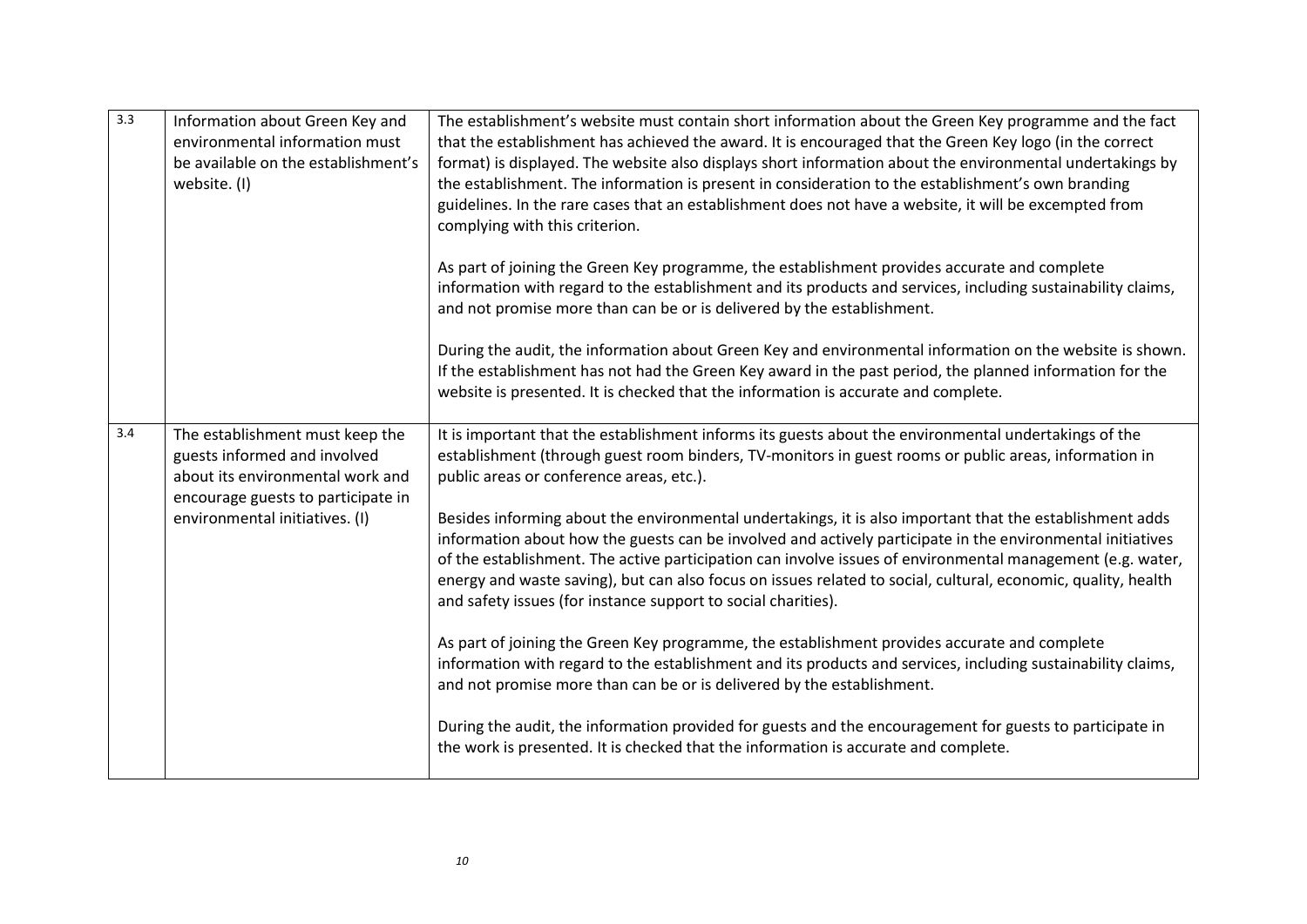| 3.5 | Front desk staff must be in a<br>position to inform guests about<br>Green Key and the current<br>environmental activities and<br>undertakings of the establishment.<br>(1) | With the Green Key award (plaque and certificate) being displayed by the entrance and front desk of the<br>establishment, and information about Green Key and environmental undertakings displayed in the guest<br>rooms, public areas and on the website of the establishment, guests might want to know more. In this case,<br>guests might approach the front desk staff, and it is therefore important that the front desk staff are able to<br>inform guests shortly about Green Key and the most important environmental activities and undertakings of<br>the establishment.                                                                                                                                                                                                                                                                                                                                                                                                                                                                                                                                                                                                                                                                                                                                                                                                          |
|-----|----------------------------------------------------------------------------------------------------------------------------------------------------------------------------|----------------------------------------------------------------------------------------------------------------------------------------------------------------------------------------------------------------------------------------------------------------------------------------------------------------------------------------------------------------------------------------------------------------------------------------------------------------------------------------------------------------------------------------------------------------------------------------------------------------------------------------------------------------------------------------------------------------------------------------------------------------------------------------------------------------------------------------------------------------------------------------------------------------------------------------------------------------------------------------------------------------------------------------------------------------------------------------------------------------------------------------------------------------------------------------------------------------------------------------------------------------------------------------------------------------------------------------------------------------------------------------------|
|     |                                                                                                                                                                            | As part of joining the Green Key programme, the establishment provides accurate and complete<br>information with regard to the establishment and its products and services, including sustainability claims,<br>and not promise more than can be or is delivered by the establishment.                                                                                                                                                                                                                                                                                                                                                                                                                                                                                                                                                                                                                                                                                                                                                                                                                                                                                                                                                                                                                                                                                                       |
|     |                                                                                                                                                                            | During the audit, the front desk staff is asked to provide basic information about Green Key and the most<br>important environmental activities and undertakings of the establishment. It is checked that the information<br>is accurate and complete.                                                                                                                                                                                                                                                                                                                                                                                                                                                                                                                                                                                                                                                                                                                                                                                                                                                                                                                                                                                                                                                                                                                                       |
| 3.6 | The establishment must be able to<br>inform guests about local public<br>transportation systems, shuttle bus<br>or cycling/walking alternatives. (I)                       | In order to encourage guests staying at establishment to use other transportation than cars and taxis, the<br>establishment is in a position to inform about these alternatives. The alternative transportation includes:<br>Local public/private transportation systems (bus, train, metro, tram, boat, etc.)<br>Shared taxis/minibus systems<br>$\bullet$<br>The possibilities for using shuttle busses provided by the establishment<br>For the guests using electric cars, the establishment could have a smart electric vehicle charging<br>station or inform about the nearby locations for charging electric cars.<br>Other means of transportation including cycling opportunities and walking alternatives.<br>The information about local transportation systems and other transportation alternatives is provided by the<br>front desk staff, the concierge and/or through information material available in the public areas or guest<br>rooms. Support to guests in search of local transportation systems and other transportation alternatives via<br>computer could also be given.<br>As part of joining the Green Key programme, the establishment provides accurate and complete<br>information with regard to the establishment and its products and services, including sustainability claims,<br>and not promise more than can be or is delivered by the establishment. |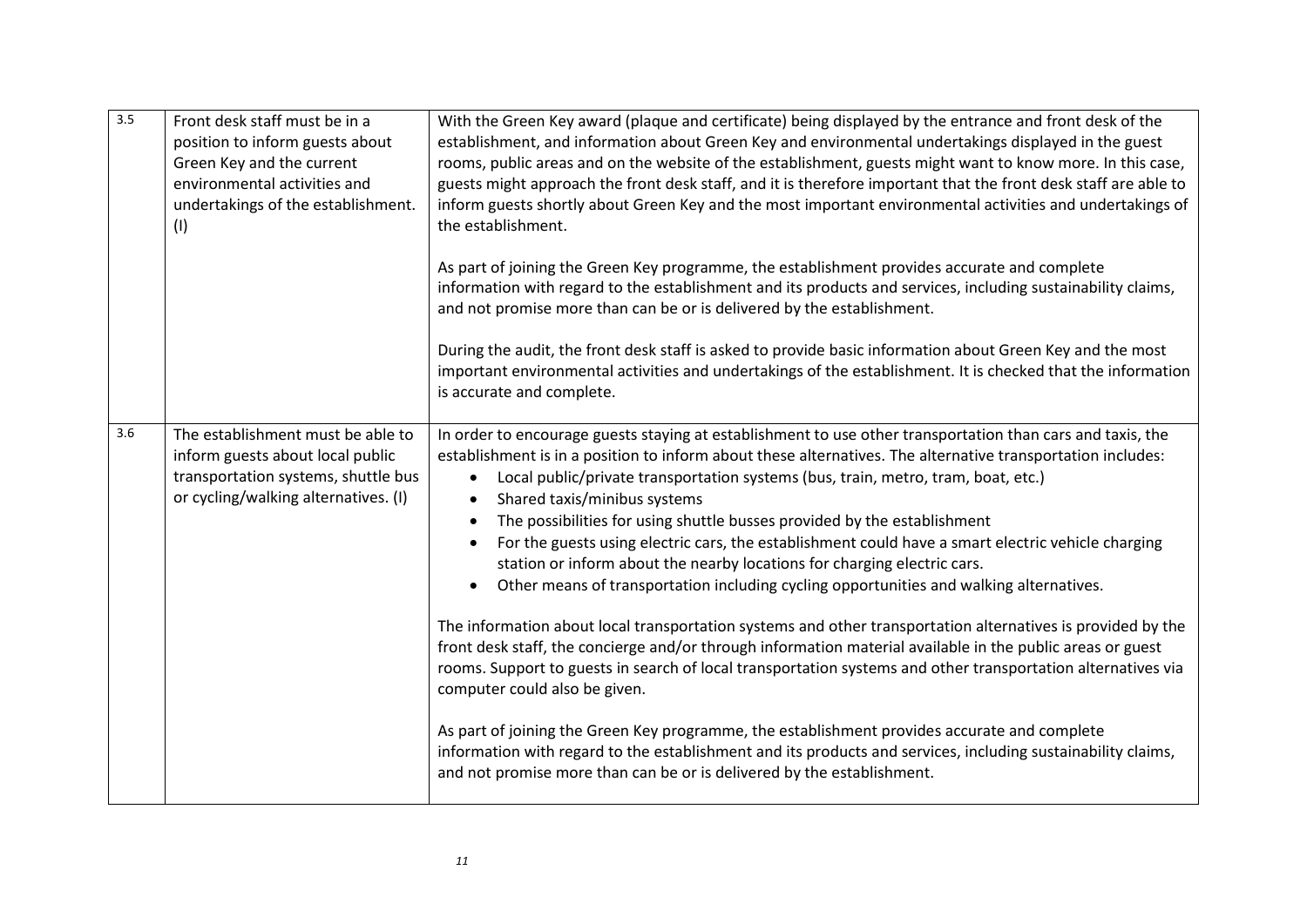|     |                                                                                                                                          | During the audit, the information provided by the establishment about local transportation systems and<br>other transportation alternatives is shown. It is checked that the information is accurate and complete.                                                                                                                                                                                                             |
|-----|------------------------------------------------------------------------------------------------------------------------------------------|--------------------------------------------------------------------------------------------------------------------------------------------------------------------------------------------------------------------------------------------------------------------------------------------------------------------------------------------------------------------------------------------------------------------------------|
| 3.7 | Information about energy and<br>water saving should be visible for<br>guests. (I)                                                        | As lowering the environmental footprint is especially done through energy and water saving, guests visiting<br>the establishment is informed about the particular energy and water saving initiatives carried out by the<br>establishment and how the guests can contribute to the energy and water saving initiatives (e.g. use the<br>shower instead of the bath tub).                                                       |
|     |                                                                                                                                          | The information about energy and water saving is included in guest room binders, TV-monitors in guest<br>rooms or public areas, information in public areas or conference areas, etc.                                                                                                                                                                                                                                          |
|     |                                                                                                                                          | As part of joining the Green Key programme, the establishment provides accurate and complete<br>information with regard to the establishment and its products and services, including sustainability claims,<br>and not promise more than can be or is delivered by the establishment.                                                                                                                                         |
|     |                                                                                                                                          | During the audit, the information for guests about energy and water saving (and their potential support to<br>energy/water saving) is shown. It is checked that the information is accurate and complete.                                                                                                                                                                                                                      |
| 3.8 | The establishment provides its<br>guests with the opportunity to<br>evaluate its environmental and/or<br>socio-cultural performance. (G) | A feedback questionnaire can provide indication of the guests' satisfaction and awareness concerning the<br>environmental and/or socio-cultural undertakings of the establishment. It can also give an indication of how<br>high the guest values the work done by the establishment on the environmental and/or socio-cultural<br>performance, which may be helpful for improving the performance and for marketing purposes. |
|     |                                                                                                                                          | In most cases, the questions related to the environmental/socio-cultural performance are part of an overall<br>satisfaction questionnaire also including a range of other issues, such as quality, price, service, etc.                                                                                                                                                                                                        |
|     |                                                                                                                                          | If the guest feedback in the evaluation of the environmental and/or socio-cultural performance requires<br>corrective action, this is done by, the establishment, where possible.                                                                                                                                                                                                                                              |
|     |                                                                                                                                          | During the audit, the establishment shows the evaluation questions relating to environmental/socio-cultural<br>performance as well as providing examples of how the guest feedback is used in corrective actions.                                                                                                                                                                                                              |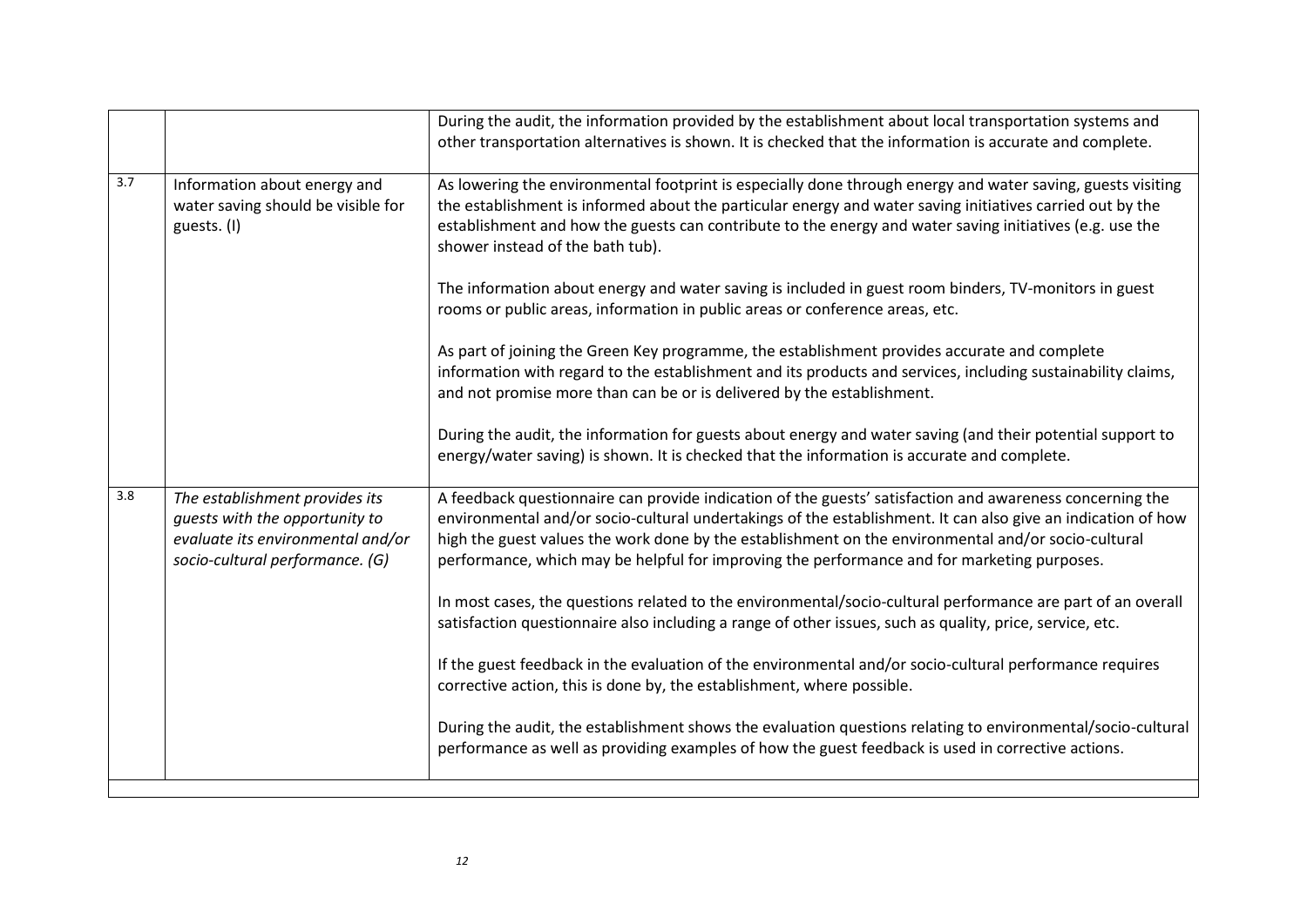|     | 4. WATER                                                                                                |                                                                                                                                                                                                                                                                                                                                                   |  |
|-----|---------------------------------------------------------------------------------------------------------|---------------------------------------------------------------------------------------------------------------------------------------------------------------------------------------------------------------------------------------------------------------------------------------------------------------------------------------------------|--|
|     |                                                                                                         |                                                                                                                                                                                                                                                                                                                                                   |  |
| 4.1 | The total water consumption must<br>be registered at least once a<br>month. (I)                         | In order for the establishment to reduce its environmental footprint and thereby cutting costs, it is first of<br>all necessary to have a regular recording of the water consumption at least once a month and calculated<br>into water consumption per guest night. If available, the sources of the water are indicated.                        |  |
|     |                                                                                                         | It is encouraged to ensure the reading of the total water consumption done more frequently than once a<br>month, as it will produce more detailed information about the total water consumption.                                                                                                                                                  |  |
|     |                                                                                                         | Should any major changes in water consumption occur (especially in the form of larger consumption than<br>expected), the establishment has procedures in place to immediately investigate what may be reason for<br>the changed water consumption and to implement corrective actions.                                                            |  |
|     |                                                                                                         | During the audit, the minimum of monthly registration of the total water consumption is shown as well as<br>information about the procedures for investigating and potentially correcting sudden changes in total water<br>consumption.                                                                                                           |  |
| 4.2 | Newly purchased toilets must not<br>flush more than 6 litres per flush.<br>(1)                          | To reduce the environmental footprint by saving water and thereby cutting costs, toilets purchased within<br>the last 12 months and placed in guest rooms do not exceed 6 litres (or 1.59 US gallons) per flush. In some<br>cases, the water flow in the toilet flush could be further reduced without compromising the comfort of the<br>guests. |  |
|     |                                                                                                         | Toilets purchased more than 12 months ago are also encouraged to comply with the limit of 6 litres per<br>flush.                                                                                                                                                                                                                                  |  |
|     |                                                                                                         | Toilets placed in public areas (criterion 4.12) are also encouraged to comply with the requirement.                                                                                                                                                                                                                                               |  |
|     |                                                                                                         | During the audit, receipts and documentation for purchased toilets in the past 12 months indicating the<br>maximum flush of 6 litres are shown.                                                                                                                                                                                                   |  |
| 4.3 | The staff and cleaning personnel<br>must have a system in place to<br>regularly check for dripping taps | Dripping taps and leaking toilets in guest rooms, public areas and staff areas may cause an negative effect<br>on the environmental footprint through excessive water consumption and thereby unnecessary costs.                                                                                                                                  |  |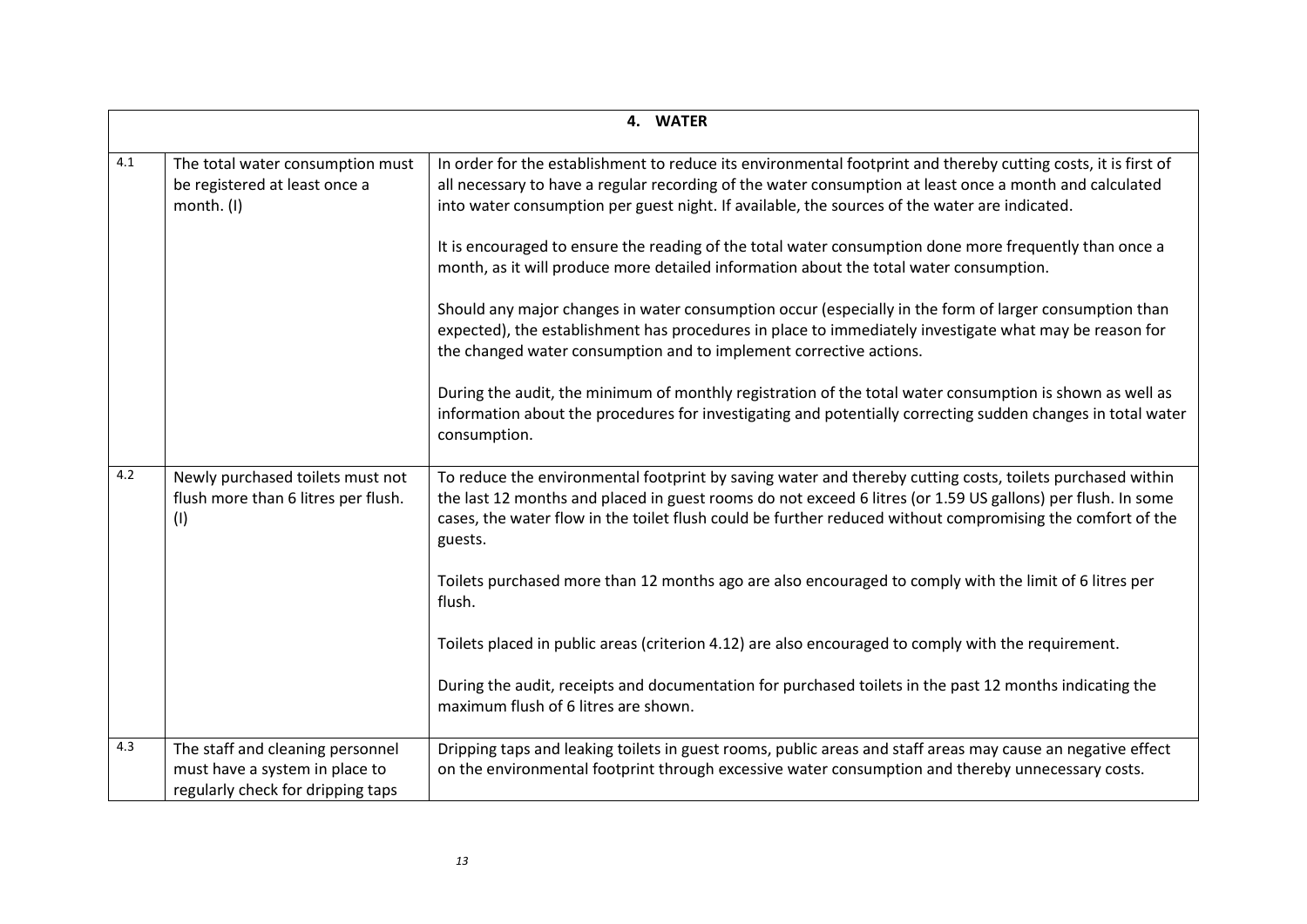|     | and leaky toilets. (I)                                                                                          | The standard operational procedures that are in place for the house keeping staff and cleaning personnel<br>include regularly check for visibly dripping taps and leaky toilets. In the case of dripping taps and leaky<br>toilets being observed, corrective actions to terminate the leak is implemented.<br>During the audit, the standard operational procedures for regularly checking for dripping taps and leaky<br>toilets as well as the corrective actions for implementation after observing the leaks is shown. Observations<br>of dripping taps and leaky toilets in connection with the visual inspection is as well checked.                                                                                                                                                                                                                                                                                                                                                                                                                                                             |
|-----|-----------------------------------------------------------------------------------------------------------------|---------------------------------------------------------------------------------------------------------------------------------------------------------------------------------------------------------------------------------------------------------------------------------------------------------------------------------------------------------------------------------------------------------------------------------------------------------------------------------------------------------------------------------------------------------------------------------------------------------------------------------------------------------------------------------------------------------------------------------------------------------------------------------------------------------------------------------------------------------------------------------------------------------------------------------------------------------------------------------------------------------------------------------------------------------------------------------------------------------|
| 4.4 | Water flow from at least 75% of<br>the showers in the guest room<br>must not exceed 9 litres per<br>minute. (I) | To reduce the environmental footprint through water saving initiatives and thereby cutting costs, the water<br>flow in 75% of the showers in guest bathrooms does not exceed 9 litres (or 2.38 US gallons) per minute. In<br>many cases, the water flow in the showers could be further reduced without compromising the comfort of<br>the guests.<br>To comply with the criterion, the establishment can either choose to have shower heads with restricted<br>water flow or have water restricting devices by the base of the hoses. Often the reduced water flow is<br>created by mixing water with air in shower aerators. A short time solution can also be to reduce the water<br>pressure in the water distribution system. Water flow in bathtub taps placed in conjunction with showers<br>are not part of this criterion.<br>During the audit, the technical datasheets and manuals for the shower heads or water saving devices are<br>shown, and sample measurements of the water flow in a few selected showers in guest rooms in different<br>parts of the establishment are carried out. |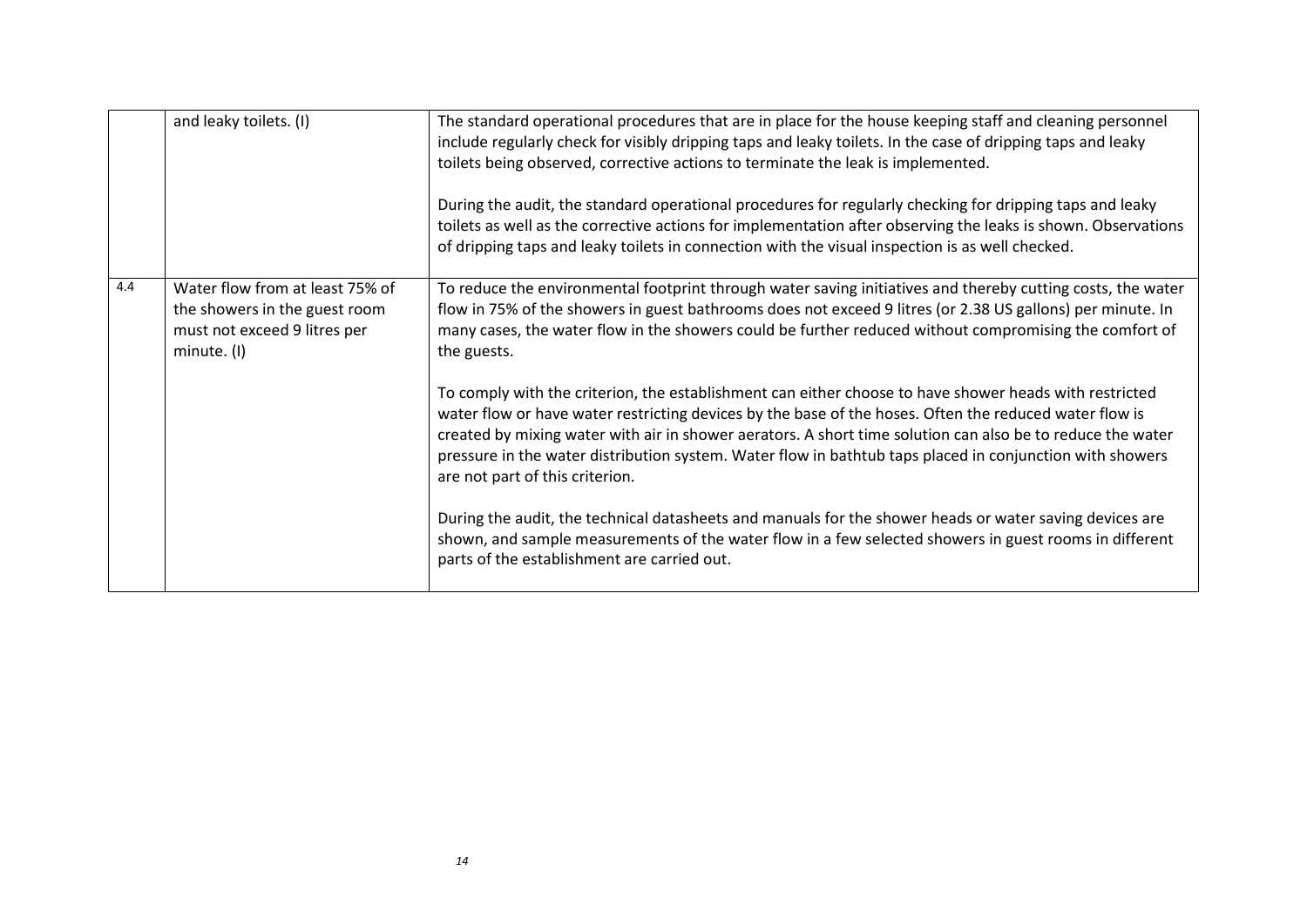| 4.5 | Water flow from at least 75% of<br>the taps in the guest room must<br>not exceed 8 litres per minute. (I)        | To reduce the environmental footprint through lowering the water consumption and thereby cutting costs,<br>water flow in the 75% of the taps in guest bathrooms does not exceed 8 litres (or 2.11 US gallons) per<br>minute. In many cases, the water flow in the taps could be further reduced without compromising the<br>comfort of the guests.                            |
|-----|------------------------------------------------------------------------------------------------------------------|-------------------------------------------------------------------------------------------------------------------------------------------------------------------------------------------------------------------------------------------------------------------------------------------------------------------------------------------------------------------------------|
|     |                                                                                                                  | To comply with the criterion, the establishment can either choose to have taps built with restricted water<br>flow or have water restricting devices inserted by the tip of the tap. Often the reduced water flow is created<br>by mixing water with air in tap aerators. A short time solution can also be to reduce the water pressure in<br>the water distribution system. |
|     |                                                                                                                  | It is also strongly encouraged that water flow from taps in public areas (criterion 4.12) comply with the<br>requirement.                                                                                                                                                                                                                                                     |
|     |                                                                                                                  | During the audit, the technical datasheets and manuals for the taps or water saving devices are shown, and<br>sample measurements of the water flow in a few selected taps in guest rooms in different parts of the<br>establishment are carried out.                                                                                                                         |
| 4.6 | Urinals in public areas must have<br>sensors, water saving devices or be<br>water free. (I)                      | Urinals in public areas of the establishment contribute to the reduced environmental footprint through<br>lower water consumption and thereby cutting costs. The urinals either have detection sensors or a "push"<br>button (not flushing more than 3 litres or 0.79 US gallons per minute) or be water free. Each urinal has<br>individual sensors.                         |
|     |                                                                                                                  | During the audit, the technical datasheets and manuals for the urinals are shown, and the type of urinals in<br>public areas will be visually checked.                                                                                                                                                                                                                        |
| 4.7 | Newly purchased cover or tunnel<br>dishwashers must not consume<br>more water than 3.5 litres per<br>basket. (I) | To reduce the environmental footprint through lowering water consumption and thereby cutting costs,<br>professional cover or tunnel dishwashers in the kitchen purchased within the last 12 months do not exceed<br>3.5 litres (or 0.92 US gallons) per basket.                                                                                                               |
|     |                                                                                                                  | During the audit, receipts for purchased cover or tunnel dishwashers in the past 12 months indicating the<br>maximum flush of 3.5 litres per basket is shown. Alternatively, the technical datasheets and manuals of the<br>purchased dishwashers indicating the maximum flush can be shown.                                                                                  |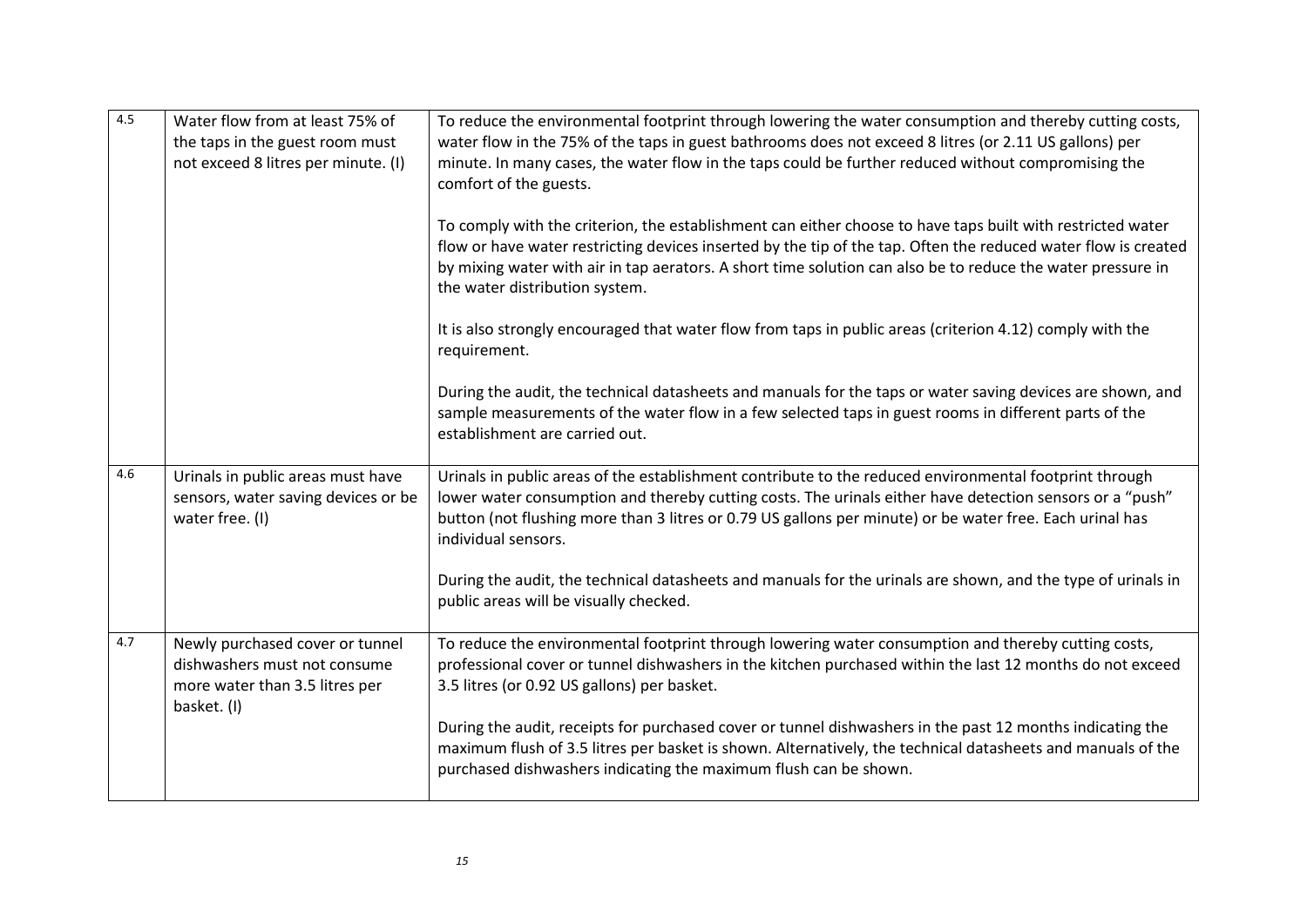| 4.8  | Instructions for saving water and<br>energy during operation of<br>dishwashers must be displayed<br>near the machine. (I) | To lower the environmental footprint through reducing water consumption and thereby cutting costs, the<br>instructions for using the dishwasher in the most environmentally friendly way to save energy and water are<br>placed by the machine. The instructions are presented in an easily understandable way (few sentences in<br>appropriate languages or by using pictogrammes/icons).<br>The instructions could include indications of only starting the dishwasher when the basket is full, use correct<br>dose of detergent, sweep of food before loading the dishwasher, use correct dishwasher programme, etc.<br>During the audit, the posting of the instructions in an easily understandable format next to the dishwasher<br>is checked.                                                         |
|------|---------------------------------------------------------------------------------------------------------------------------|---------------------------------------------------------------------------------------------------------------------------------------------------------------------------------------------------------------------------------------------------------------------------------------------------------------------------------------------------------------------------------------------------------------------------------------------------------------------------------------------------------------------------------------------------------------------------------------------------------------------------------------------------------------------------------------------------------------------------------------------------------------------------------------------------------------|
| 4.9  | All wastewater must be treated in<br>accordance with national and local<br>regulations. (I)                               | To reduce the environmental footprint of the establishment, it is important that the wastewater generated<br>by the establishment is not discharged untreated. The establishment can either be connected to an existing<br>public sewage system or have the wastewater treated in own sewage system.<br>It is important that all wastewater is treated to a level in accordance with legislation nationally and/or<br>locally. After treatment, the treated wastewater is released safely with no adverse effects to the local<br>population and the environment.<br>During the audit, the licence (or other adequate documentation) of the establishment regarding the<br>wastewater treatment (including safe release without adverse effects to the local population and the<br>environment) is presented. |
| 4.10 | Newly purchased dishwashers and<br>laundry machines must not be<br>conventional domestic appliances.<br>(G)               | Conventional domestic (household) dishwashers are less energy and water efficient compared with<br>professional (industrial) cover and tunnel dishwashers when it comes to large-scale use. To lower the<br>environmental footprint and thereby save costs, the use of conventional domestic appliances are in general<br>avoided or minimised. Dishwashers purchased within the last 12 months are therefore not conventional<br>domestic appliances.<br>In the cases that only small dishwashers are needed (e.g. in a bar without need for proper kitchen facilities),<br>it might however be the best solution from an environmental point of view to continue using conventional<br>domestic appliances.                                                                                                 |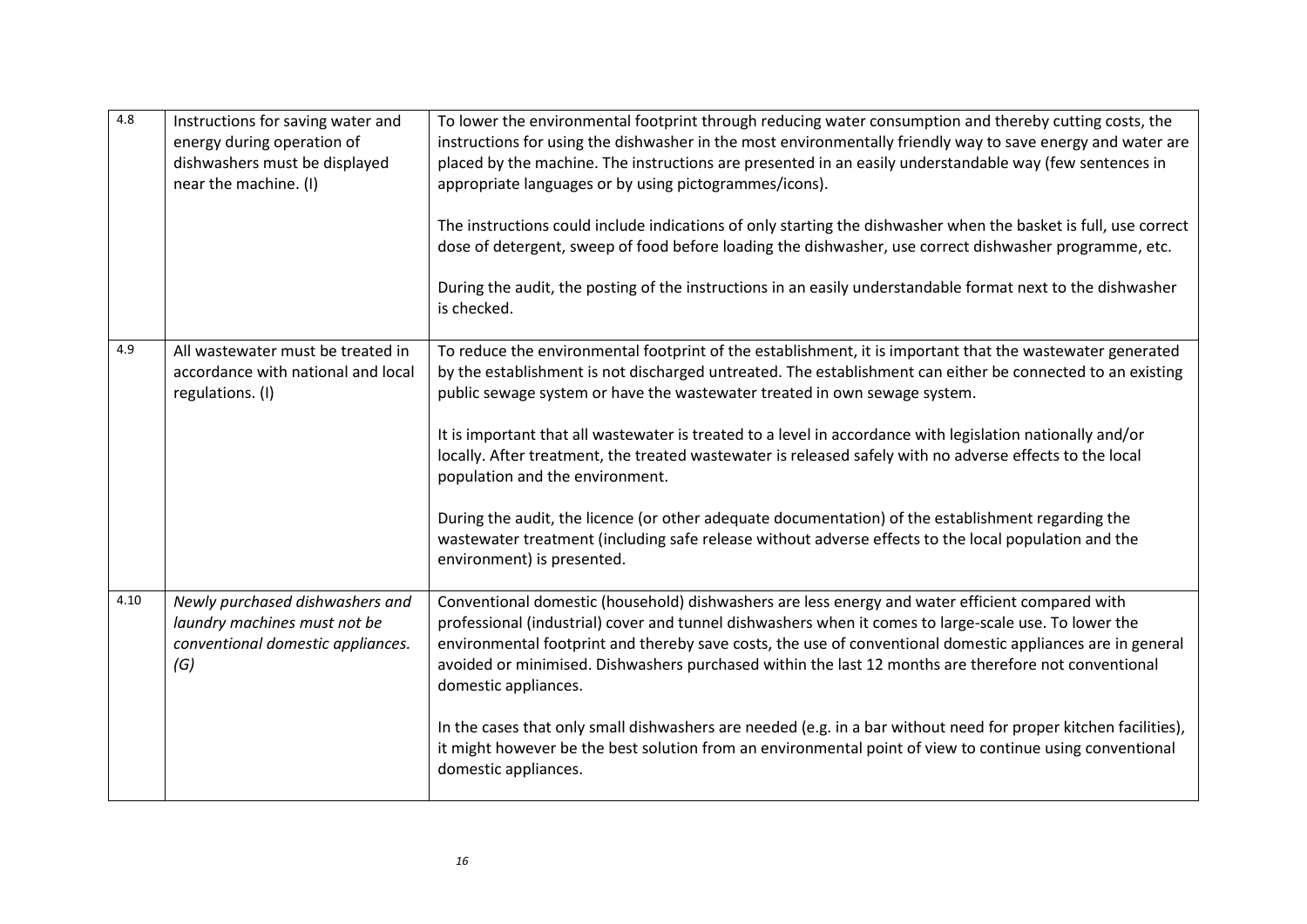|      |                                                                                                   | During the audit, the use of conventional domestic appliances in the establishment is checked.                                                                                                                                                                                                                                                                                                                                                                                                                      |
|------|---------------------------------------------------------------------------------------------------|---------------------------------------------------------------------------------------------------------------------------------------------------------------------------------------------------------------------------------------------------------------------------------------------------------------------------------------------------------------------------------------------------------------------------------------------------------------------------------------------------------------------|
| 4.11 | Separate water metres are<br>installed in areas with a high<br>degree of water consumption. (G)   | To better trace the water consumption from the different parts of the establishment, additional/separate<br>water metres are installed, especially in areas with a high water consumption (e.g. kitchens, swimming pool<br>and spa areas, externally managed businesses). In the case that the establishment is large with many guest<br>rooms, separate water metres from different parts of the establishment could be installed. Some<br>establishments have chosen to have separate water metres for each room. |
|      |                                                                                                   | Providing more accurate information through the additional/separate water metres about the different<br>sources of water use enables the establishment to prepare better target strategies for reduction of water<br>consumption and thereby lower the environmental footprint and cut costs. It also facilitates the possibility<br>for faster discovery of the location of leaks.                                                                                                                                 |
|      |                                                                                                   | With more water metres installed, the consumption of each water metre is collected and registered. Is it<br>encouraged that the reading of the water consumption from the different water metres is done more<br>frequently than once a month, as it will produce more detailed information about the water consumption<br>from each water metre.                                                                                                                                                                   |
|      |                                                                                                   | During the audit, the minimum of monthly registration of the water consumption from the different water<br>metres is shown (including indication of location) as well as information about the procedures for<br>investigating and potentially correcting sudden changes in water consumption.                                                                                                                                                                                                                      |
| 4.12 | Water flow from taps and toilets in<br>public areas should not exceed 6<br>litres per minute. (G) | To reduce the environmental footprint through water saving and thereby cut costs, taps and toilets in public<br>areas do not exceed 6 litres (or 1.59 US gallons). In some cases, the water flow in the taps or toilet flush<br>could be further reduced without compromising the comfort of the guests. Having sensors in the public<br>toilets also contribute to the further reduction of the water consumption.                                                                                                 |
|      |                                                                                                   | During the audit, receipts for purchased toilets and technical datasheets/manuals for taps (or water saving<br>devices) in public areas showing the maximum 6 litres are shown, and a sample measurement of the water<br>flow in a few selected taps are carried out.                                                                                                                                                                                                                                               |
| 4.13 | Wastewater is re-used (after<br>treatment). (G)                                                   | To lower the environmental footprint and reduce water consumption, wastewater is, where feasible, reused<br>after treatment (either if the treatment is done by public wastewater treatment plant or by the                                                                                                                                                                                                                                                                                                         |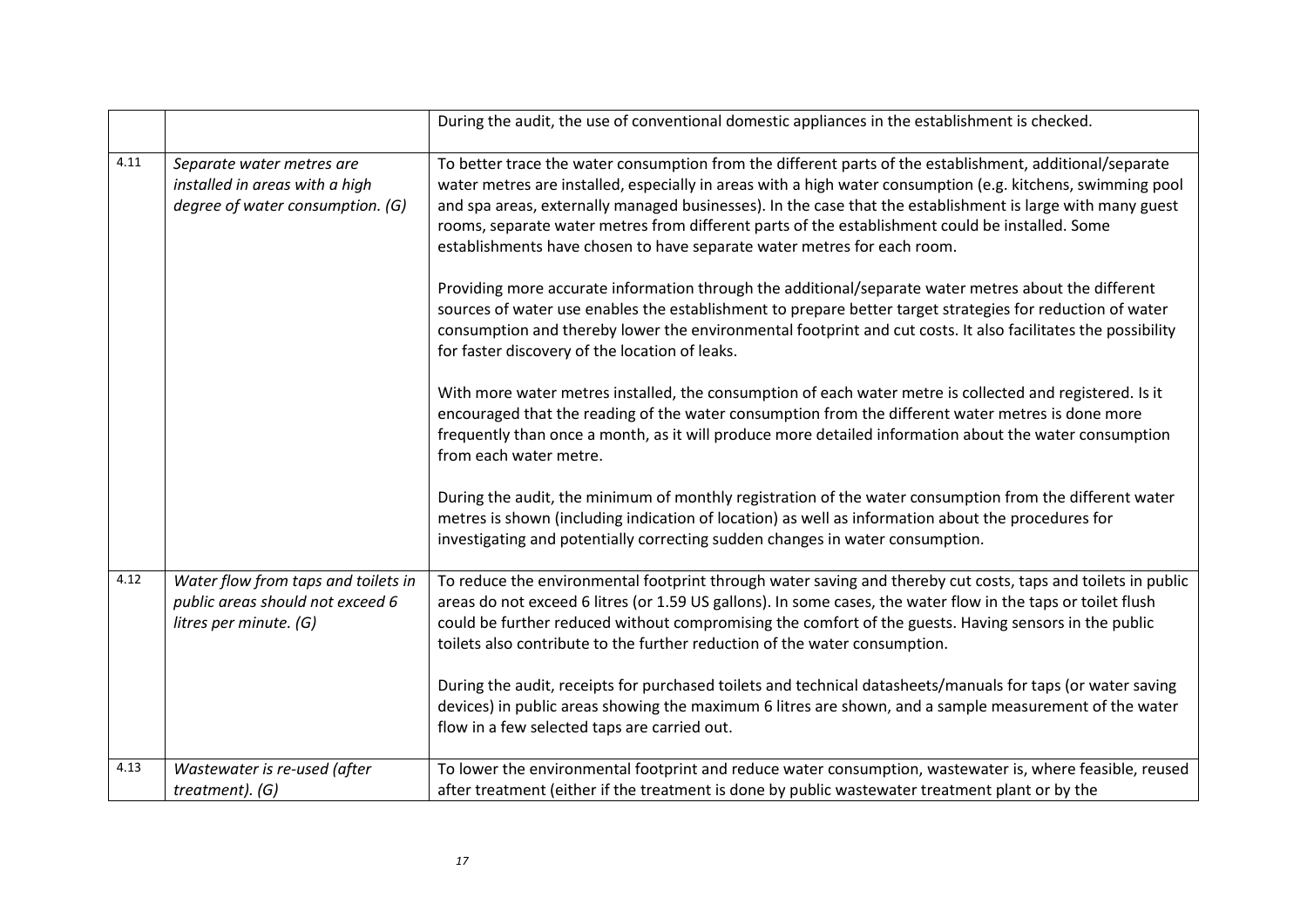|      |                                                                                                           | establishment's own facility). The wastewater can be used as fertiliser of fields, the green areas of the<br>establishment or elsewhere appropriate. The reuse of treated wastewater is done safely with no adverse<br>effects to the local population and the environment.<br>During the audit, information about the reuse of treated wastewater is provided, and use of the treated<br>wastewater not adversely affecting the local population and the environment is documented.                                                                                                                                                                                     |
|------|-----------------------------------------------------------------------------------------------------------|--------------------------------------------------------------------------------------------------------------------------------------------------------------------------------------------------------------------------------------------------------------------------------------------------------------------------------------------------------------------------------------------------------------------------------------------------------------------------------------------------------------------------------------------------------------------------------------------------------------------------------------------------------------------------|
| 4.14 | Rainwater is collected and used for<br>toilets or other suitable purposes.<br>(G)                         | To reduce the environmental footprint through water saving and thereby cutting costs, rainwater is<br>collected and used for toilets or other suitable purposes, such as irrigation of the green areas of the<br>establishment. The collection of rainwater is done safely with no adverse effects to the guests and staff of<br>the establishment, the local population and the environment.<br>During the audit, the installations of the collection of rainwater is shown, and information is provided on<br>how the use of the collected rainwater has no adverse effects to the guests and staff of the establishment,<br>the local population and the environment. |
| 4.15 | Newly purchased toilets have 3/6<br>litres dual flush. (G)                                                | As dual flush toilets ensures a lower environmental footprint through reduced water consumption and<br>thereby cutting costs, toilets purchased within the last 12 months for guest rooms, public areas and/or staff<br>areas have a dual flush of maximum of 3/6 litres (0.79/1.59 US gallons). In some cases, the flush water<br>consumption could be further reduced without compromising the comfort of the guests and staff.<br>During the audit, receipts for purchased toilets in the past 12 months indicating a dual flush of maximum<br>3/6 litres is shown and presence of dual flush toilets are visually inspected.                                         |
| 4.16 | The swimming pool follows<br>nationally approved standards on<br>water quality, health and safety.<br>(G) | In the case that the establishment has a swimming pool, the establishment follows nationally approved<br>standards on water quality, health and safety for swimming pools. It is important that the water quality is<br>monitored regularly as per national standards.<br>The cleaning and disinfection of the swimming pool follows national standards. The use of swimming pool<br>disinfectants is kept at a minimum, and products not containing harmful substances are to be used, when<br>available (chlorine could e.g. be supplemented with the use of ozone or UV light). Cleaning and disinfection<br>products are stored safely (see criterion 6.7).          |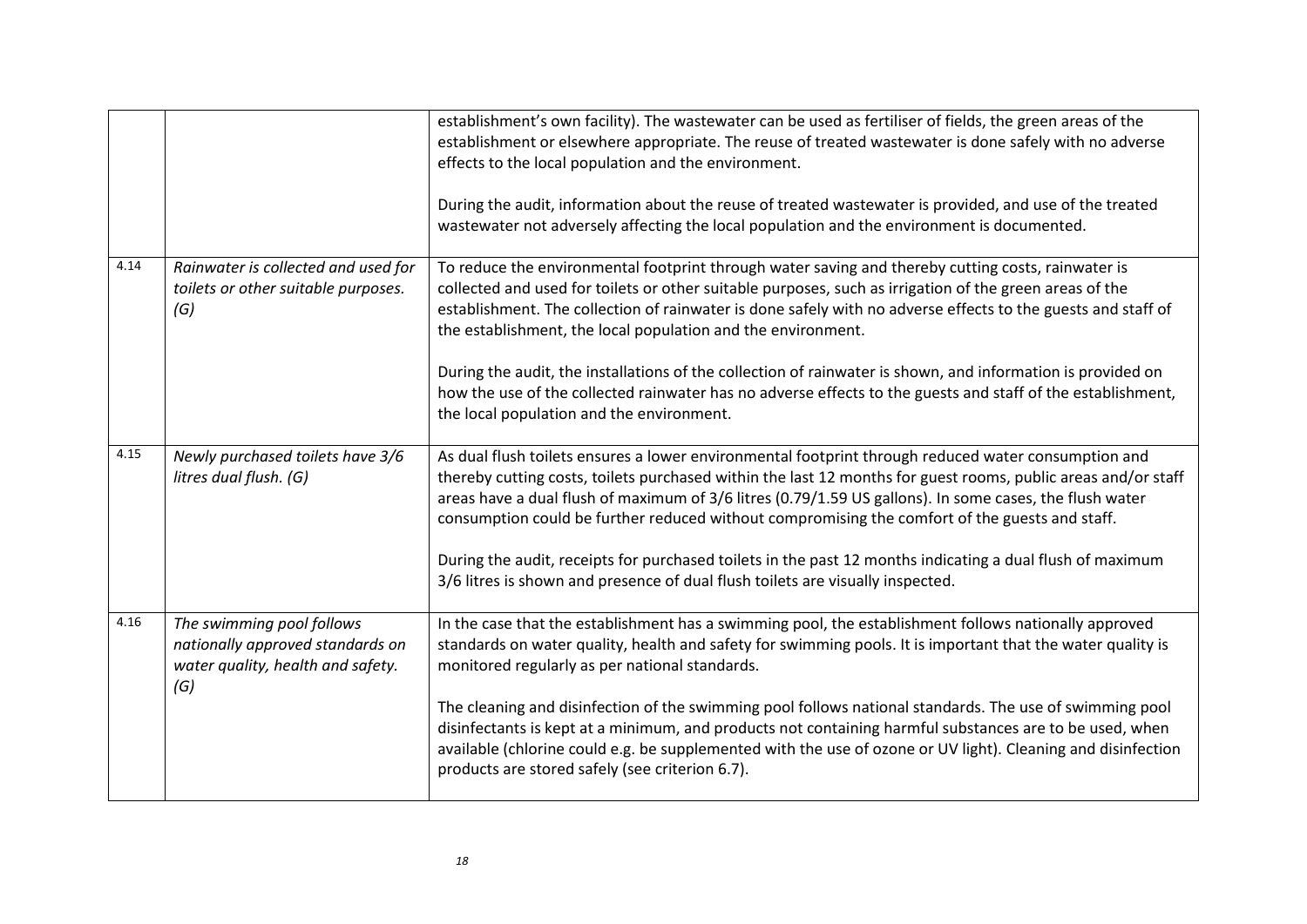|      |                                                                                          | It is also important that the safety at the swimming pool follows the national requirements in relation to<br>rules for using the pool, availability of lifeguards, etc.<br>During the audit, documentation showing that the swimming pool follows nationally approved standards on<br>water quality, health and safety is presented.                                                                                                                                                                                                                                                                                                                                                      |
|------|------------------------------------------------------------------------------------------|--------------------------------------------------------------------------------------------------------------------------------------------------------------------------------------------------------------------------------------------------------------------------------------------------------------------------------------------------------------------------------------------------------------------------------------------------------------------------------------------------------------------------------------------------------------------------------------------------------------------------------------------------------------------------------------------|
| 4.17 | The swimming pool is covered or<br>has other systems in place to limit<br>water use. (G) | In countries with high temperatures, outdoor swimming pools contribute to higher environmental footprint<br>through increased water consumption and thereby costs due to the considerable amount of water<br>evaporation. A swimming pool, when not in use, therefore has a cover or other systems in place (e.g. a gel<br>layer). The cover or other systems is to be used outside the opening hours of the swimming pool and/or in<br>periods with low use of the swimming pool.<br>Due to weather conditions, outdoor swimming pools can in certain places and periods of the year use<br>heated water. In this case, the cover or other system assists in energy saving.               |
|      |                                                                                          | During the audit, information about the use of the cover or other systems for outdoor swimming pools is<br>provided.                                                                                                                                                                                                                                                                                                                                                                                                                                                                                                                                                                       |
| 4.18 | Regular checks show that there is<br>no leak in the swimming pool. (G)                   | Leaks in outdoor or indoor swimming pools can significantly increase the environmental footprint through<br>higher water consumption and thereby create additional expenses. The establishment therefore has a<br>system put in place to regularly check for leakage in the swimming pool system.<br>Monitoring can be in the form of a visual inspection around the swimming pool, but it is a better solution to<br>install a separate water metre monitoring the water consumption of the swimming pool. It is strongly<br>recommended that the inspection is carried out daily.<br>During the audit, the procedure for regularly checking for leaks in the swimming pool is presented. |
|      |                                                                                          | <b>WASHING AND CLEANING</b><br>5.                                                                                                                                                                                                                                                                                                                                                                                                                                                                                                                                                                                                                                                          |
| 5.1  | There must be signs in the rooms<br>informing guests that sheets                         | To lower the environmental footprint and thereby cutting costs in connection with the washing and cleaning<br>processes, there are signs displayed in the rooms regarding sheets/towels change upon request. The signs                                                                                                                                                                                                                                                                                                                                                                                                                                                                     |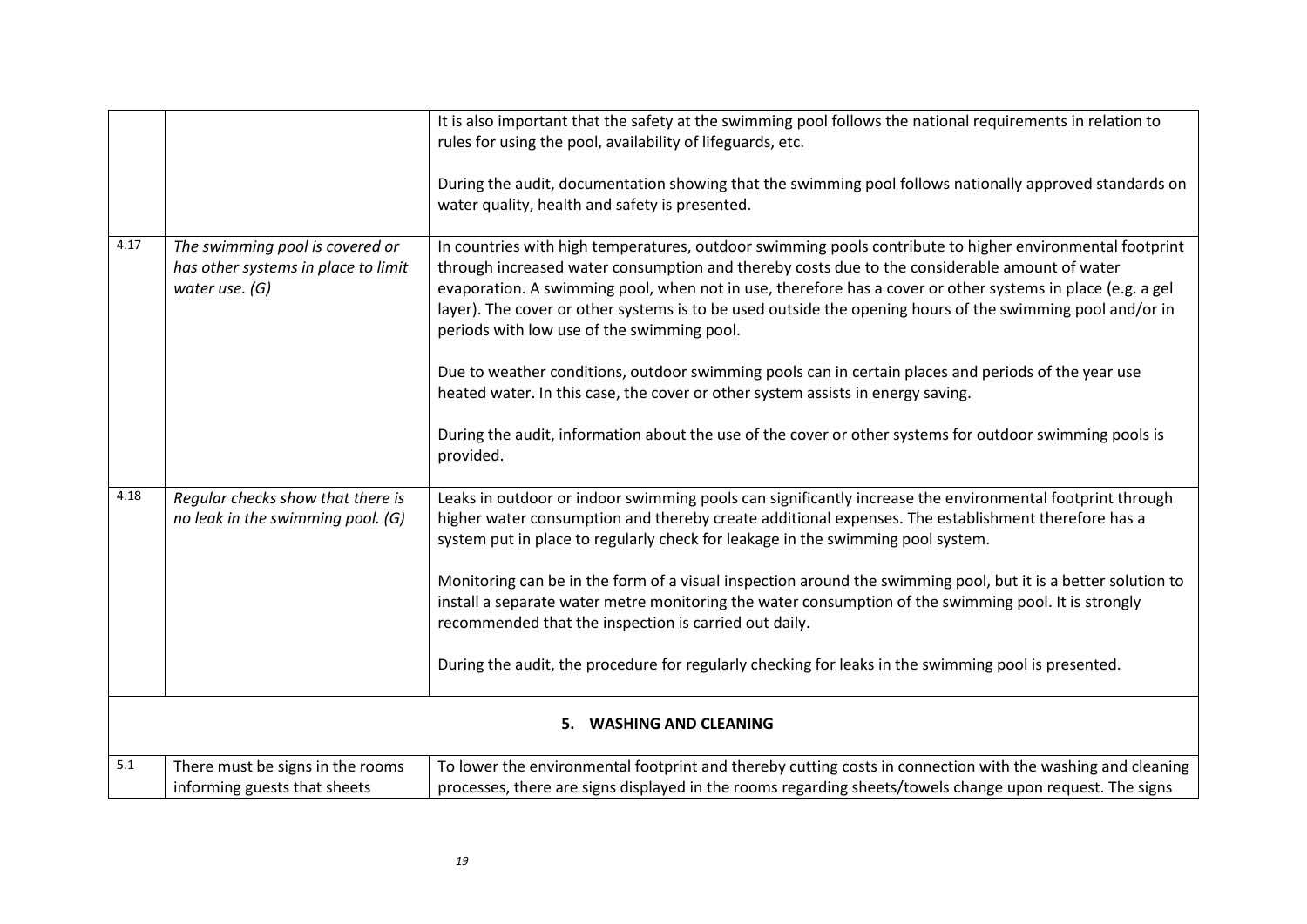|     | and/or towels will only be changed<br>upon request. (I)                                                                                           | regarding the reuse of towels are preferably placed in the bathroom of the guest room, and the signs<br>regarding the reuse of sheets are preferably placed near the bed.                                                                                                                                                                                                                                                             |
|-----|---------------------------------------------------------------------------------------------------------------------------------------------------|---------------------------------------------------------------------------------------------------------------------------------------------------------------------------------------------------------------------------------------------------------------------------------------------------------------------------------------------------------------------------------------------------------------------------------------|
|     |                                                                                                                                                   | The signs inform the guests about the standard procedure of the establishment in relation to changing<br>sheets and towels (e.g. every third day) and supplemented with information about the procedure if a guest<br>would like a more frequent change than the standard procedure. The signs can also inform about the two<br>different procedures for the guests in case they want or do not want the change of sheets and towels. |
|     |                                                                                                                                                   | It is strongly encouraged that the establishment has a procedure in place both regarding the reuse of towels<br>and of sheets.                                                                                                                                                                                                                                                                                                        |
|     |                                                                                                                                                   | The signs can be produced by the establishment or be a standard sign produced by the chain of the<br>establishment.                                                                                                                                                                                                                                                                                                                   |
|     |                                                                                                                                                   | In the cases where an establishment does not offer towels as part of the service, the requirement regarding<br>reuse of towels are not relevant.                                                                                                                                                                                                                                                                                      |
|     |                                                                                                                                                   | During the audit, the signs regarding the change of towels and/or sheets in the guest rooms are checked as<br>well as the procedure of the establishment regarding the change of towels and/or sheets in the guest<br>rooms.                                                                                                                                                                                                          |
| 5.2 | Newly purchased chemical cleaning<br>products for daily use must either<br>have a nationally or internationally<br>recognised eco label or cannot | To lower the environmental footprint, the use of hazardous chemicals in cleaning products is minimised.<br>The establishment ensures that all chemical cleaning products for daily use in all parts of the establishment<br>purchased within the last 12 months have a nationally or internationally recognised eco-label.                                                                                                            |
|     | contain compounds listed in the<br>Green Key blacklist. (I)                                                                                       | Alternatively, the establishment ensures that the daily cleaning products purchased within the last 12<br>months do not contain compounds (stated in the product description to be obtained from the supplier)<br>listed in the Green Key blacklist:                                                                                                                                                                                  |
|     |                                                                                                                                                   | Surfactants:                                                                                                                                                                                                                                                                                                                                                                                                                          |
|     |                                                                                                                                                   | Surfactants that are not readily biodegradable under aerobic conditions<br>Surfactants that are biodegradable under anaerobic conditions and that are classified with<br>H400/R50                                                                                                                                                                                                                                                     |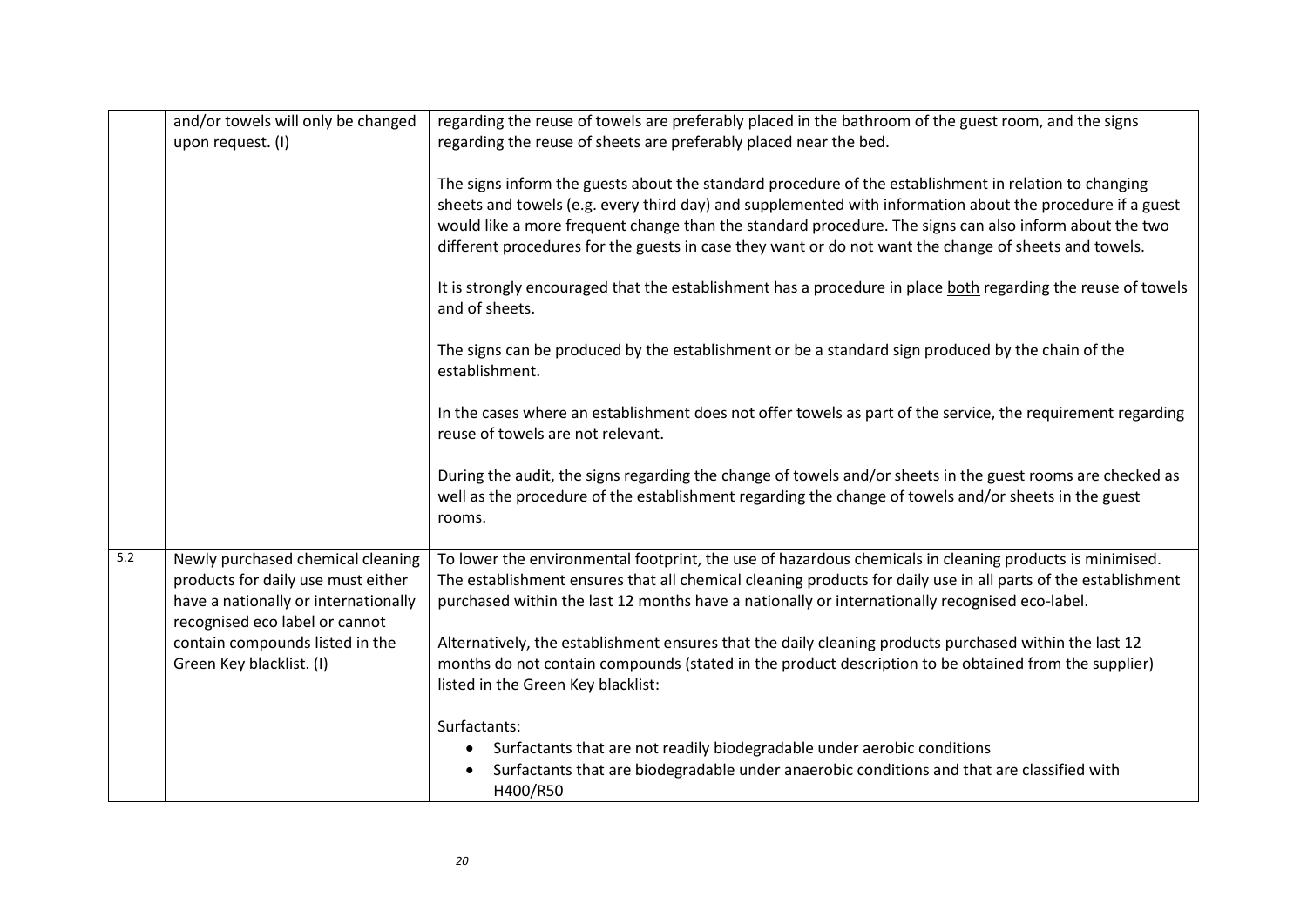|                  |                                   | Alkylphenolethoxylates (APEOs), nonylphenolethoxylates (NPEOs) and derivates<br>$\bullet$<br>Quaternary ammonium compounds that are not readily biodegradable                                                                                                                                                                                                                                                                                                                                                                                                 |
|------------------|-----------------------------------|---------------------------------------------------------------------------------------------------------------------------------------------------------------------------------------------------------------------------------------------------------------------------------------------------------------------------------------------------------------------------------------------------------------------------------------------------------------------------------------------------------------------------------------------------------------|
|                  |                                   | Sequestering or anti-scaling agents:                                                                                                                                                                                                                                                                                                                                                                                                                                                                                                                          |
|                  |                                   | EDTA (ethylenediamine tetraacetate) and his salts, phosphates<br>$\bullet$                                                                                                                                                                                                                                                                                                                                                                                                                                                                                    |
|                  |                                   | Acids:                                                                                                                                                                                                                                                                                                                                                                                                                                                                                                                                                        |
|                  |                                   | Phosphoric acid, hydrochloric acid, sulfuric<br>$\bullet$                                                                                                                                                                                                                                                                                                                                                                                                                                                                                                     |
|                  |                                   | Bases:                                                                                                                                                                                                                                                                                                                                                                                                                                                                                                                                                        |
|                  |                                   | Ammonium hydroxide<br>$\bullet$                                                                                                                                                                                                                                                                                                                                                                                                                                                                                                                               |
|                  |                                   | Solvents:                                                                                                                                                                                                                                                                                                                                                                                                                                                                                                                                                     |
|                  |                                   | Detergents containing more than 6% by weight of VOCs with a boiling point lower than 150°C<br>$\bullet$                                                                                                                                                                                                                                                                                                                                                                                                                                                       |
|                  |                                   | Chlorine:                                                                                                                                                                                                                                                                                                                                                                                                                                                                                                                                                     |
|                  |                                   | Reactive chloro-compounds (such as sodium hypochloride)<br>$\bullet$                                                                                                                                                                                                                                                                                                                                                                                                                                                                                          |
|                  |                                   | Conservators:                                                                                                                                                                                                                                                                                                                                                                                                                                                                                                                                                 |
|                  |                                   | Formaldehyde<br>$\bullet$                                                                                                                                                                                                                                                                                                                                                                                                                                                                                                                                     |
|                  |                                   | Antimicrobial or disinfecting ingredients added for other purposes than preservation.                                                                                                                                                                                                                                                                                                                                                                                                                                                                         |
|                  |                                   | Bioaccumulable preservatives classified as H410, H411, R50/53 or R51/53. Preservatives are not                                                                                                                                                                                                                                                                                                                                                                                                                                                                |
|                  |                                   | regarded as bioaccumulable if BCF<100 (bioconcentration factor) or logKow < 3 (log octanolwater<br>partition coefficient)                                                                                                                                                                                                                                                                                                                                                                                                                                     |
|                  |                                   | The environmental manager examines the product descriptions with the cleaning staff. Besides ensuring<br>that each of the products have an eco-label or are without the compounds as listed in the Green Key<br>blacklist, special attention are also to be paid to dosage, safety precautions and other instructions<br>concerning correct use (see also criterion 6.7). If the establishment contracts an external professional<br>cleaning company, the contractor complies with the demands for the newly purchased cleaning products as<br>stated above. |
|                  |                                   | During the audit, the establishment presents the information about each daily cleaning product purchased<br>within the last 12 months by the establishment or contracting company, and how they either have a<br>recognised eco-label or do not contain the compounds in the Green Key blacklist. During the visual<br>inspection, a few of the daily cleaning products are selected for spotcheck for compliance with the<br>requirements in this criterion.                                                                                                 |
| $\overline{5.3}$ | Disinfection substances must only | Chemical disinfection substances are only to be used in cases where insects or fungi constitute a significant                                                                                                                                                                                                                                                                                                                                                                                                                                                 |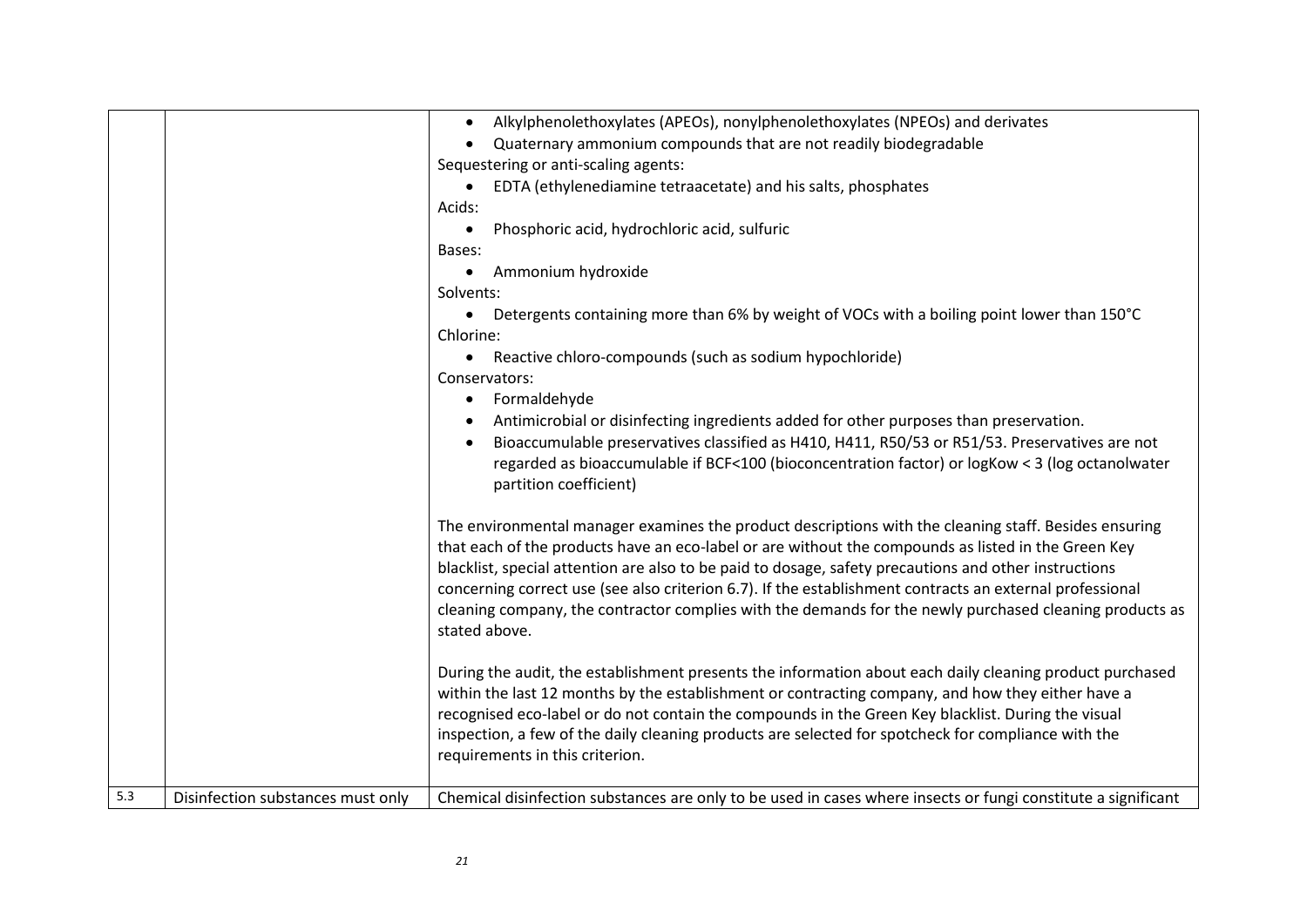|     | be used when necessary and in<br>correspondence with the                                                                                                                         | nuisance or health risk, and the disinfection cannot successfully be replaced by other methods.                                                                                                                                                                                                                                                                                                                                                                                                                                                                                                                                                                                                                                                                                                              |
|-----|----------------------------------------------------------------------------------------------------------------------------------------------------------------------------------|--------------------------------------------------------------------------------------------------------------------------------------------------------------------------------------------------------------------------------------------------------------------------------------------------------------------------------------------------------------------------------------------------------------------------------------------------------------------------------------------------------------------------------------------------------------------------------------------------------------------------------------------------------------------------------------------------------------------------------------------------------------------------------------------------------------|
|     | legislation on hygiene. (I)                                                                                                                                                      | Due to the potential impact on environment and health, the use of the disinfection substances is reduced to<br>the minimum, replaced by less harmful substances and/or only be used when absolutely needed. It is<br>important to ensure correct dosage and correct handling of the disinfection substances (see criterion 6.7).<br>The use is done in accordance with the national and local environmental and hygiene legislation. The<br>disinfection substances preferably complies with the requirements of the Green Key blacklist.<br>During the audit, the establishment provides information about the type of disinfection substances used as<br>well as information about the need, dosage and handling of the disinfection substances.                                                           |
| 5.4 | In EU countries, newly purchased<br>paper towels, facial tissues and<br>toilet paper must be made of non-<br>chlorine bleached paper or<br>awarded with an eco-label. (I)        | International or national recognised eco-labels for paper towels, facial tissues and toilet paper are evidence<br>for a lower environmental footprint through a more environmentally friendly production process.<br>Alternatively, it can also be checked if the products are produced from non-chlorine bleached paper (as<br>bleaching of paper causes additional use of energy and chemicals).<br>The requirement is obligatory for establishments located in EU countries, while it is strongly encouraged<br>that establishments in countries outside EU also implement and comply with the requirement.<br>During the audit, it is checked that the paper towels, facial tissues and toilet paper purchased within the last<br>12 months are made of non-bleached paper or awarded with an eco-label. |
| 5.5 | In non-EU countries, newly<br>purchased paper towels, facial<br>tissues and toilet paper must be<br>made of non-chlorine bleached<br>paper or awarded with an eco-<br>label. (G) | International or national recognised eco-labels for paper towels, facial tissues and toilet paper are evidence<br>for a lower environmental footprint through a more environmentally friendly production process.<br>Alternatively, it can also be checked if the products are produced from non-chlorine bleached paper (as<br>bleaching of paper causes additional use of energy and chemicals).<br>The requirement is obligatory for establishments located in EU countries, while it is strongly encouraged<br>that establishments in countries outside EU also implement and comply with the requirement.<br>During the audit, it is checked that paper towels, facial tissues and toilet paper purchased within the last 12<br>months are made of non-bleached paper or awarded with an eco-label.     |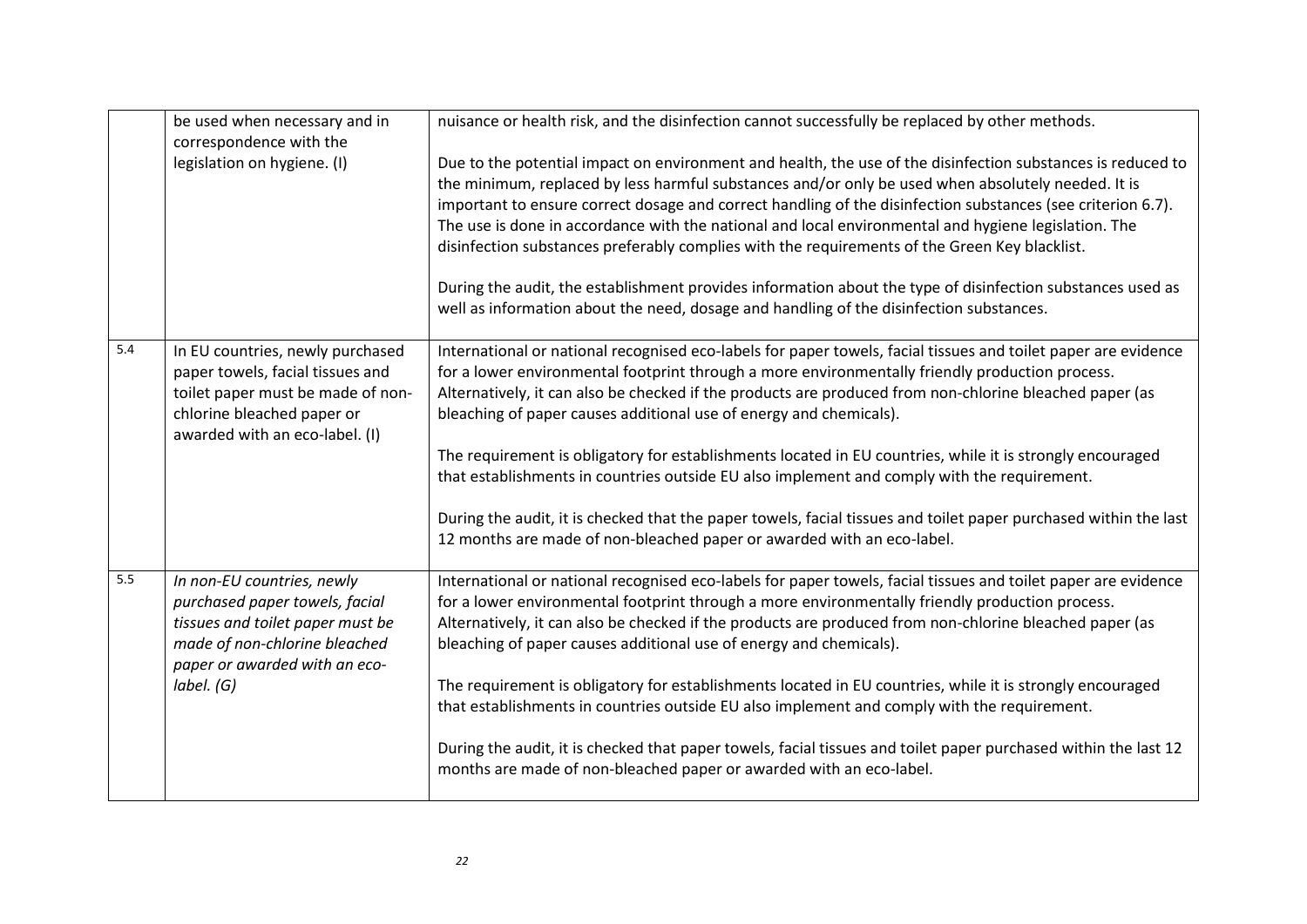| 5.6 | The establishment uses eco-         | The use of dishwasher and laundry detergents is kept at a minimum (using the correct dosage) and with an       |
|-----|-------------------------------------|----------------------------------------------------------------------------------------------------------------|
|     | labelled dishwasher and laundry     | internationally or nationally recognised eco-label are used as these products have a lower environmental       |
|     | detergents. (G)                     | footprint compared with the use of non-labelled products.                                                      |
|     |                                     |                                                                                                                |
|     |                                     | During the audit, it is checked that the dishwasher and laundry detergents are awarded with an eco-label.      |
|     |                                     |                                                                                                                |
| 5.7 | Fibre cloth is used for cleaning to | The use of micro fibre cloths for cleaning significantly reduces the environmental footprint through the use   |
|     | save water and chemicals. (G)       | of less water and detergents (chemicals) use and thereby helps cutting costs for the establishment.            |
|     |                                     |                                                                                                                |
|     |                                     | During the audit, it is checked that micro fibre cloths are purchased and used for the cleaning.               |
|     |                                     |                                                                                                                |
| 5.8 | The establishment avoids fragrance  | To lower the environmental footprint by using less chemical substances and to decrease the risks of allergy    |
|     | spray and perfume in connection     | reactions, the establishment avoids the use of fragrance spray and perfume in connection with washing and      |
|     | with washing and cleaning. (G)      | cleaning.                                                                                                      |
|     |                                     |                                                                                                                |
|     |                                     | This requirement applies if the staff of the establishment are in charge of the washing and cleaning or if the |
|     |                                     | work is outsourced to a third-party contractor.                                                                |
|     |                                     |                                                                                                                |
|     |                                     | During the audit, the washing and cleaning products used are checked for fragrance spray and perfume, or       |
|     |                                     | the establishment provides a statement from the providers of the washing and cleaning products or the          |
|     |                                     | third-party contractor that the used washing/cleaning products do not contain fragrance spray or perfume.      |
|     |                                     |                                                                                                                |
|     |                                     | 6. WASTE                                                                                                       |
|     |                                     |                                                                                                                |
| 6.1 | The establishment must separate     | In order to promote the reuse and recycling of waste, the establishment separates the waste as per national    |
|     | waste as per national legislation   | (including local) legislation but in a minimum of three categories.                                            |
|     | but with a minimum of three         |                                                                                                                |
|     | categories. (I)                     | Examples of the types of separated waste are paper, cardboard, metal, cans, glass, plastic, bottles with       |
|     |                                     | refund, organic waste, garden waste, cooking oil, etc. General waste or other waste is not considered as a     |
|     |                                     | category.                                                                                                      |
|     |                                     |                                                                                                                |
|     |                                     | Besides the separation of waste, the establishment is encouraged to reduce the amount of waste, e.g. by        |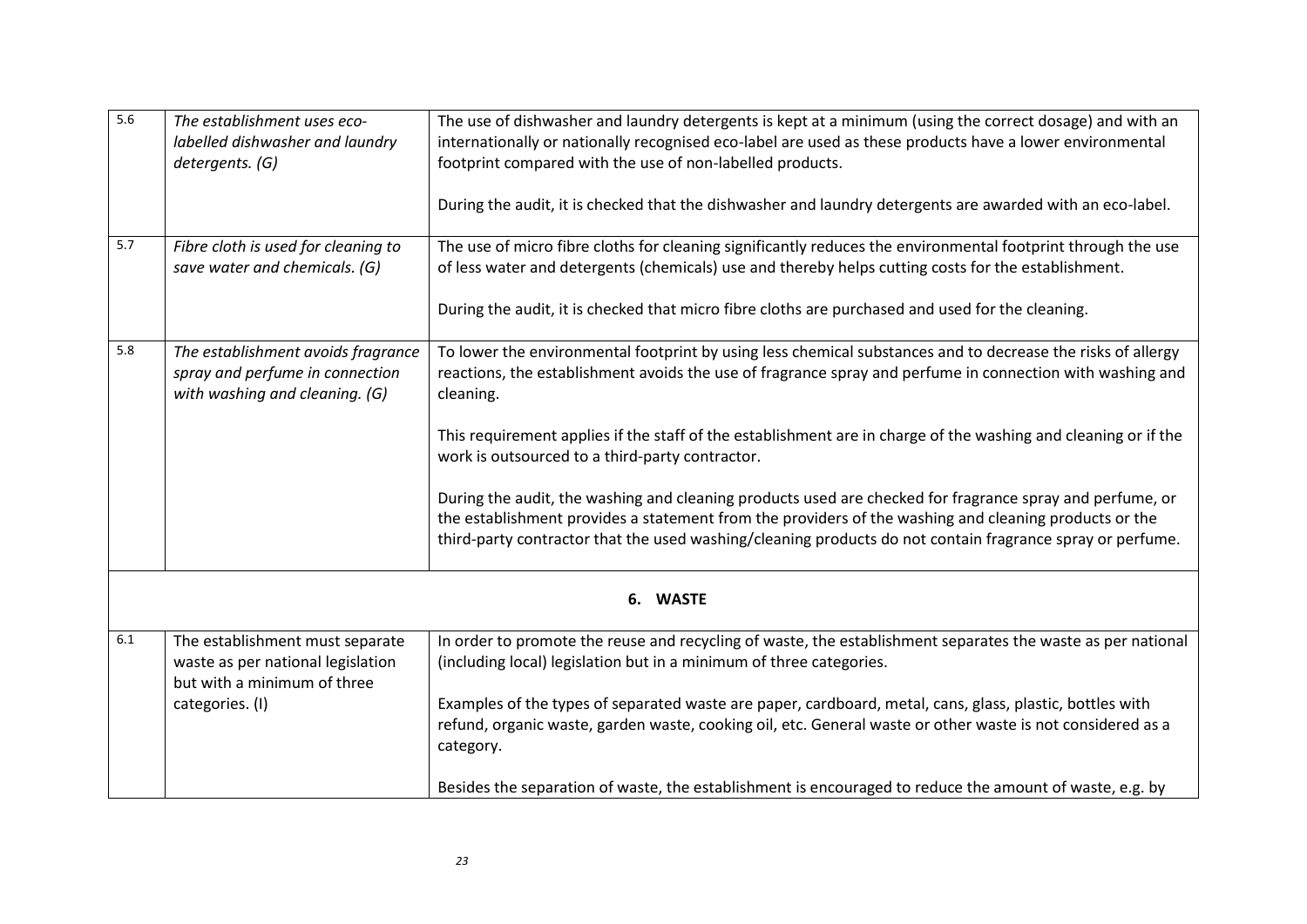| During the audit, the required national (including local) waste sorting legislation is presented, and the waste<br>sorting facilities (minimum three categories of sorted waste) is inspected during the visual part of the audit.                                                                                                                                                                                                                                                                                                                                                                                                                                                                                                                                                                                                                                                                                                                                                                                                                                                                                                                                                                                                                                                                                                                                                                                                                                                                              | It is strongly encouraged that the establishment ensures that as much as possible of the separated waste is<br>The sorting facilities is easily accessible to the staff. Establishments with kitchens should separate waste in |
|-----------------------------------------------------------------------------------------------------------------------------------------------------------------------------------------------------------------------------------------------------------------------------------------------------------------------------------------------------------------------------------------------------------------------------------------------------------------------------------------------------------------------------------------------------------------------------------------------------------------------------------------------------------------------------------------------------------------------------------------------------------------------------------------------------------------------------------------------------------------------------------------------------------------------------------------------------------------------------------------------------------------------------------------------------------------------------------------------------------------------------------------------------------------------------------------------------------------------------------------------------------------------------------------------------------------------------------------------------------------------------------------------------------------------------------------------------------------------------------------------------------------|--------------------------------------------------------------------------------------------------------------------------------------------------------------------------------------------------------------------------------|
| 6.2<br>The separated waste must be<br>It is important that the establishment ensures that the waste separated into the various categories is also<br>handled separately during and after the pick up as part of subsequent waste handling. The subsequent<br>handled separately by the local or<br>waste handling includes (where appropriate) further sorting/separation, recycling and disposal.<br>national waste management<br>facilities, by a private entity or by<br>the establishment's own facilities.<br>For the pick-up and subsequent handling of the separated waste, the establishment can enter an agreement<br>with the local or national waste management authorities and/or with a private company.<br>(1)<br>The establishment may also have its own facilities for handling some of the separated waste (e.g.<br>composting of organic and garden waste). Furthermore, it is possible that the establishment has facilities to<br>reduce the amount of separated waste before it is sent to the waste management facilities, e.g. in the form<br>of a machine for compressing cardboard.<br>During the audit, the establishment presents the contract(s) with the public and/or private waste handling<br>authorities regarding the handling of the waste in separate categories in connection with the pick up and<br>subsequent handling of the waste. If the establishment has own facilities for handling of the separated<br>waste, they will be checked during the visual inspection. |                                                                                                                                                                                                                                |
| 6.3<br>In the case that public or private waste management authorities/companies do not collect the waste within<br>If the local waste management<br>authorities do not collect waste<br>a reasonable distance from the establishment, then it is the responsibility of the establishment that the                                                                                                                                                                                                                                                                                                                                                                                                                                                                                                                                                                                                                                                                                                                                                                                                                                                                                                                                                                                                                                                                                                                                                                                                              |                                                                                                                                                                                                                                |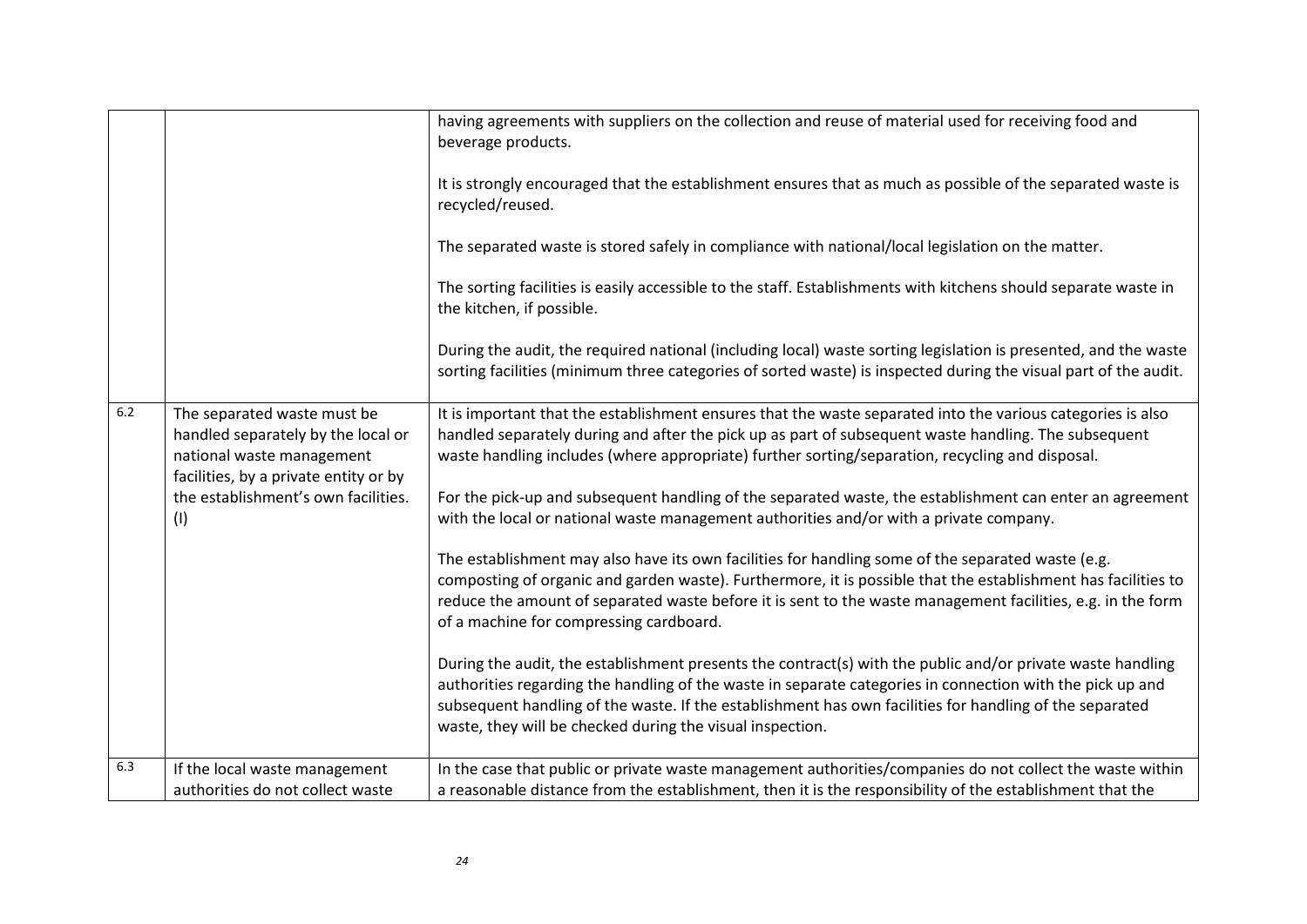|     | within a reasonable distance from<br>the establishment, then the<br>establishment must ensure safe<br>transportation of its waste to the<br>nearest appropriate site for waste<br>treatment. (I) | separated waste of the establishment is transported to the nearest appropriate waste treatment site in an<br>environmentally and health-wise safe manner.<br>To lower the environmental footprint and save money, the establishment can enter a cooperation with<br>other establishments on joint transportation of the separated waste, if it is done without compromising the<br>subsequent treatment of the separated waste.<br>During the audit, the establishment (in case it must itself ensure safe transportation of the separated waste<br>to the nearest appropriate site for waste treatment) presents documentation on how it is done safely and<br>without compromising the subsequent treatment.                                                                                                                                                                                                                                                                                                                                                      |
|-----|--------------------------------------------------------------------------------------------------------------------------------------------------------------------------------------------------|---------------------------------------------------------------------------------------------------------------------------------------------------------------------------------------------------------------------------------------------------------------------------------------------------------------------------------------------------------------------------------------------------------------------------------------------------------------------------------------------------------------------------------------------------------------------------------------------------------------------------------------------------------------------------------------------------------------------------------------------------------------------------------------------------------------------------------------------------------------------------------------------------------------------------------------------------------------------------------------------------------------------------------------------------------------------|
| 6.4 | Instructions on how to separate<br>and handle waste must be easily<br>available to the staff in an<br>understandable and simple format.<br>(1)                                                   | The waste sorting area has instructions/signs clearly indicating for the staff how to separate the waste. It is<br>strongly recommended to use icons or illustrations for easy understanding of the different containers/bins<br>designed for the different types of waste.<br>During the audit, easily understandable instructions/signs at the waste sorting facilities is checked. It is as<br>well checked that the instructions are followed (the waste is in general split in the correct fractions).                                                                                                                                                                                                                                                                                                                                                                                                                                                                                                                                                         |
| 6.5 | Newly purchased pumps and<br>refrigeration plants must not use<br>CFC or HCFC refrigerants. All<br>equipment must always comply<br>with national legislation on phasing<br>out refrigerants. (I) | The energy consuming pumps and refrigeration plants purchased within the last 12 months by the<br>establishment do not contain the compounds CFC (chlorofluorocarbon, also called Freon) or HCFC<br>(hydrochlorofluorocarbon), as these compounds have ozone depletion and a potential for high effect for<br>global warming.<br>The information about whether the products contain CFC or HCFC can be found in the specification on a<br>product or in the product's information material.<br>In a number of countries, legislation no longer allow products containing CFC/HCFC, so it is not possible to<br>buy pumps and refrigeration plants containing these compounds. If the national or local legislation forbids<br>products containing CFC/HCFC, then the establishment must comply with the legislation on the matter.<br>During the audit, the establishment presents the information about national/local legislation concerning the<br>use of CFC/HCFC as well as information about compliance with the legislation. If the legislation does not ban |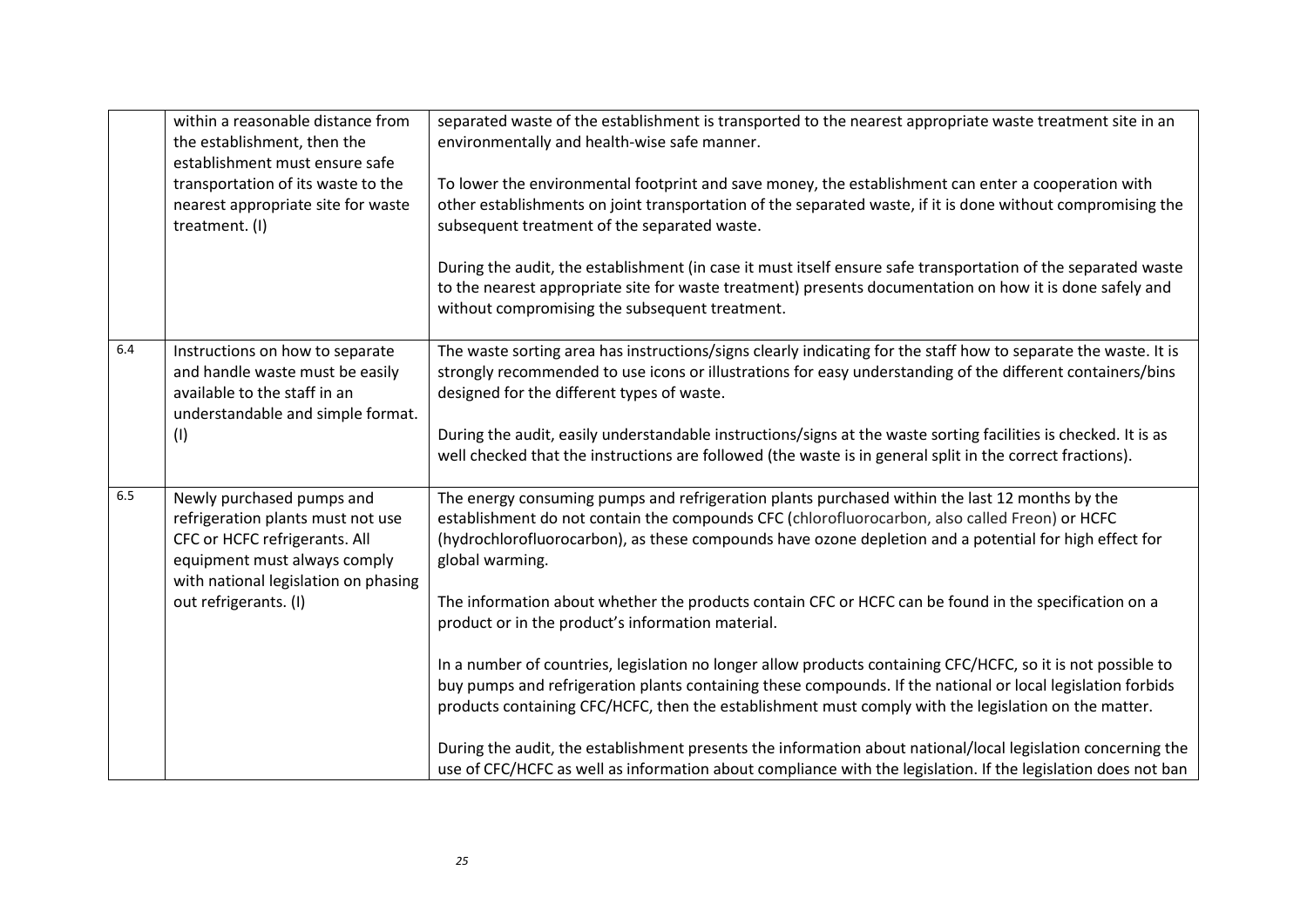|     |                                                                                                                                                                                              | the use of CFC/HCFC, the establishment must present the documentation that pumps and refrigeration<br>plants purchased within the last 12 months do not contain CFC/HCFC.                                                                                                                                                                                                                                                                                                        |
|-----|----------------------------------------------------------------------------------------------------------------------------------------------------------------------------------------------|----------------------------------------------------------------------------------------------------------------------------------------------------------------------------------------------------------------------------------------------------------------------------------------------------------------------------------------------------------------------------------------------------------------------------------------------------------------------------------|
| 6.6 | Disposable cups, plates and cutlery<br>must only be used in the pool<br>areas, at certain events, in fitness<br>and spa areas and in connection<br>with take-away of food and drinks.<br>(1) | To limit the use of resources and the amount of created waste, it is strongly encouraged that the<br>establishment avoids the use of disposable (one time use) cups/glasses, plates and cutlery. In case the<br>establishment decides to use disposable cups/glasses, plates and cutlery it is only done in certain limited<br>circumstances/areas, namely in the pool areas, at certain events, in fitness and spa areas or in connection<br>with take-away of food and drinks. |
|     |                                                                                                                                                                                              | During the audit, the establishment presents its written policy on the use of disposable cups/glasses, plates<br>and cutlery (in line with the requirement), and during the visual inspection it is checked that the<br>establishment follows the written policy on this matter.                                                                                                                                                                                                 |
| 6.7 | Hazardous solid and liquid<br>chemicals must be stored in<br>separate containers preventing<br>leaking and contamination of the                                                              | Hazardous chemicals (including waste), regardless of being in solid or liquid form, are separated and extra<br>carefully stored in separate appropriate containers to avoid any leaking or contamination of the<br>environment.                                                                                                                                                                                                                                                  |
|     | environment. (I)                                                                                                                                                                             | The separated hazardous chemicals are stored safely in compliance with relevant national/local legislation.<br>It is strongly encouraged that the hazardous chemicals are located in a locked room separated from other<br>waste. The location of the hazardous chemicals is properly ventilated to avoid a health and safety risk for<br>staff entering the room.                                                                                                               |
|     |                                                                                                                                                                                              | Examples of the types of separated hazardous chemicals are pesticides, paints, batteries, light bulbs,<br>cleaning material, swimming pool disinfectants and other disinfection substances, etc.                                                                                                                                                                                                                                                                                 |
|     |                                                                                                                                                                                              | In addition to the safe storage of the hazardous chemicals in separate containers, there is a safe<br>management policy for handling the hazardous chemicals without potential mixing of drips and spills.                                                                                                                                                                                                                                                                       |
|     |                                                                                                                                                                                              | Besides the separation and safe storage of hazardous chemicals, the establishment is encouraged to reduce<br>the amount of these types of chemicals or substitute (when available) by products less harmful for the<br>environment.                                                                                                                                                                                                                                              |
|     |                                                                                                                                                                                              | During the audit, the safety data sheets for each chemical are checked, and during the visual inspection,                                                                                                                                                                                                                                                                                                                                                                        |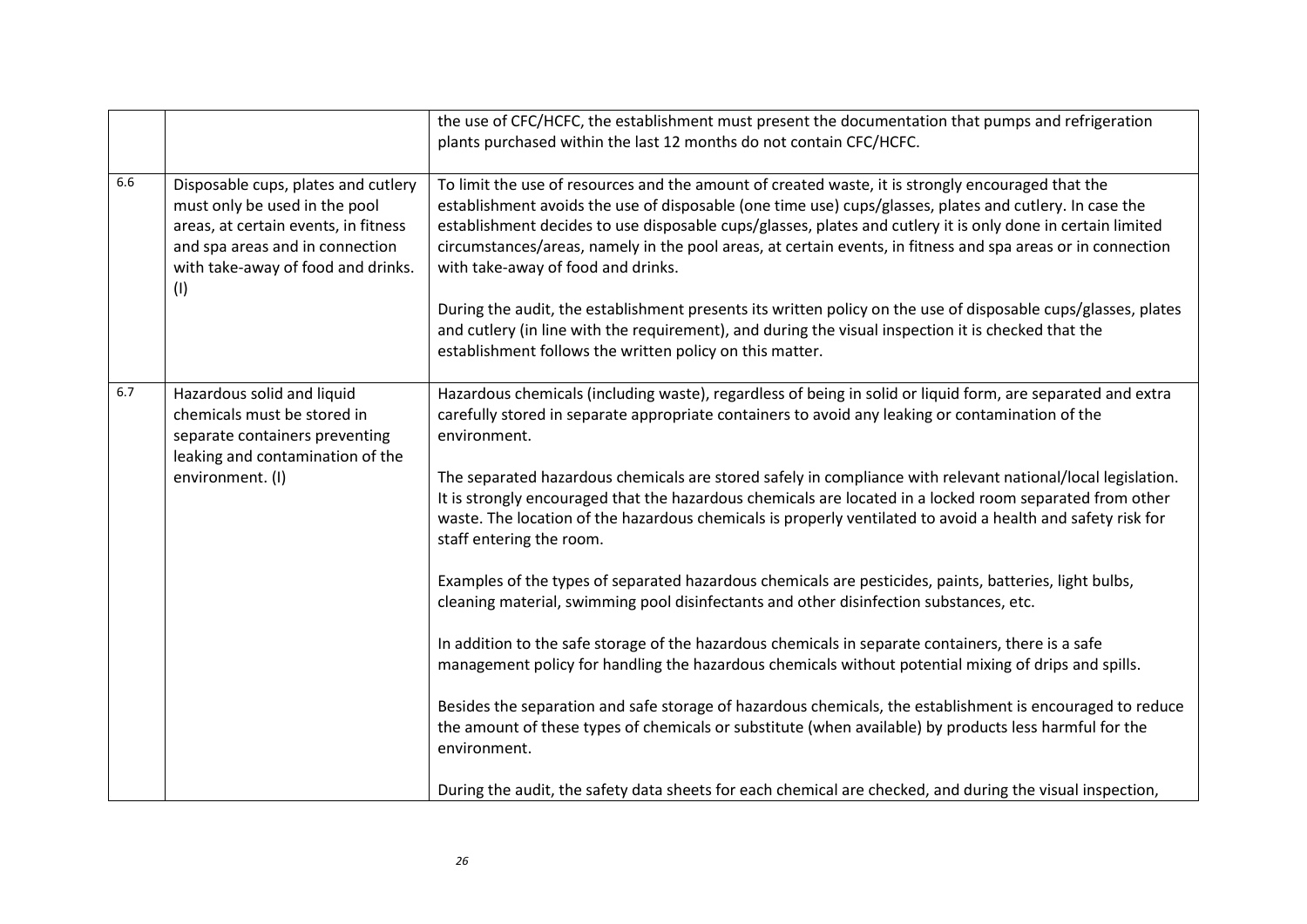|      |                                                                                                                                     | separate containers stored safely for the different types of hazardous solid and liquid chemicals are<br>inspected.                                                                                                                                                                                                                                                                                                                                              |
|------|-------------------------------------------------------------------------------------------------------------------------------------|------------------------------------------------------------------------------------------------------------------------------------------------------------------------------------------------------------------------------------------------------------------------------------------------------------------------------------------------------------------------------------------------------------------------------------------------------------------|
| 6.8  | Hazardous solid and liquid<br>chemical waste must be<br>transported safely to an approved<br>reception facility. (I)                | After the establishment has ensured the safe separation and storage of the hazardous solid or liquid<br>chemical waste, it is also important to ensure that the hazardous waste is safely transported to a reception<br>facility approved to receive and handle hazardous waste.                                                                                                                                                                                 |
|      |                                                                                                                                     | Public authorities or private companies approved to deal with transportation of hazardous waste are<br>preferably in charge of the transportation of the hazardous waste to the nearest appropriate reception<br>facility. Alternatively the establishment may be in charge of transporting the hazardous waste if done in an<br>environmentally and health-wise safe way complying with national/local regulation for the transportation of<br>hazardous waste. |
|      |                                                                                                                                     | It is possible that the establishment enters a cooperation with other establishments on joint transportation<br>of the separated hazardous waste, if it is done safely and without compromising the subsequent treatment<br>of the separated hazardous waste.                                                                                                                                                                                                    |
|      |                                                                                                                                     | During the audit, the establishment presents documentation on how transportation of the hazardous waste<br>is done safely complying with national/local regulation to the nearest appropriate approved reception<br>facility.                                                                                                                                                                                                                                    |
| 6.9  | Each bathroom must have a waste<br>bin. (I)                                                                                         | Each bathroom has a waste bin, so that hygiene waste is collected instead of being flushed through the<br>toilet and sewage system.                                                                                                                                                                                                                                                                                                                              |
|      |                                                                                                                                     | During the audit, the presence of a waste bin in the bathroom is checked during the visual inspection.                                                                                                                                                                                                                                                                                                                                                           |
| 6.10 | The establishment must register<br>the total amount of waste and<br>have a waste plan in place to<br>reduce and/or reuse waste. (G) | It is important to know the exact amount of the different types of separated waste in order for the<br>establishment to have a plan on lowering the environmental footprint through reducing, recycling and/or<br>reusing waste and thereby cut costs.                                                                                                                                                                                                           |
|      |                                                                                                                                     | The establishment therefore has a monthly registration of the exact amount of the different types of<br>separated waste, and calculated into the amount of waste per guest night. Alternatively, the establishment<br>can also request an external waste audit.                                                                                                                                                                                                  |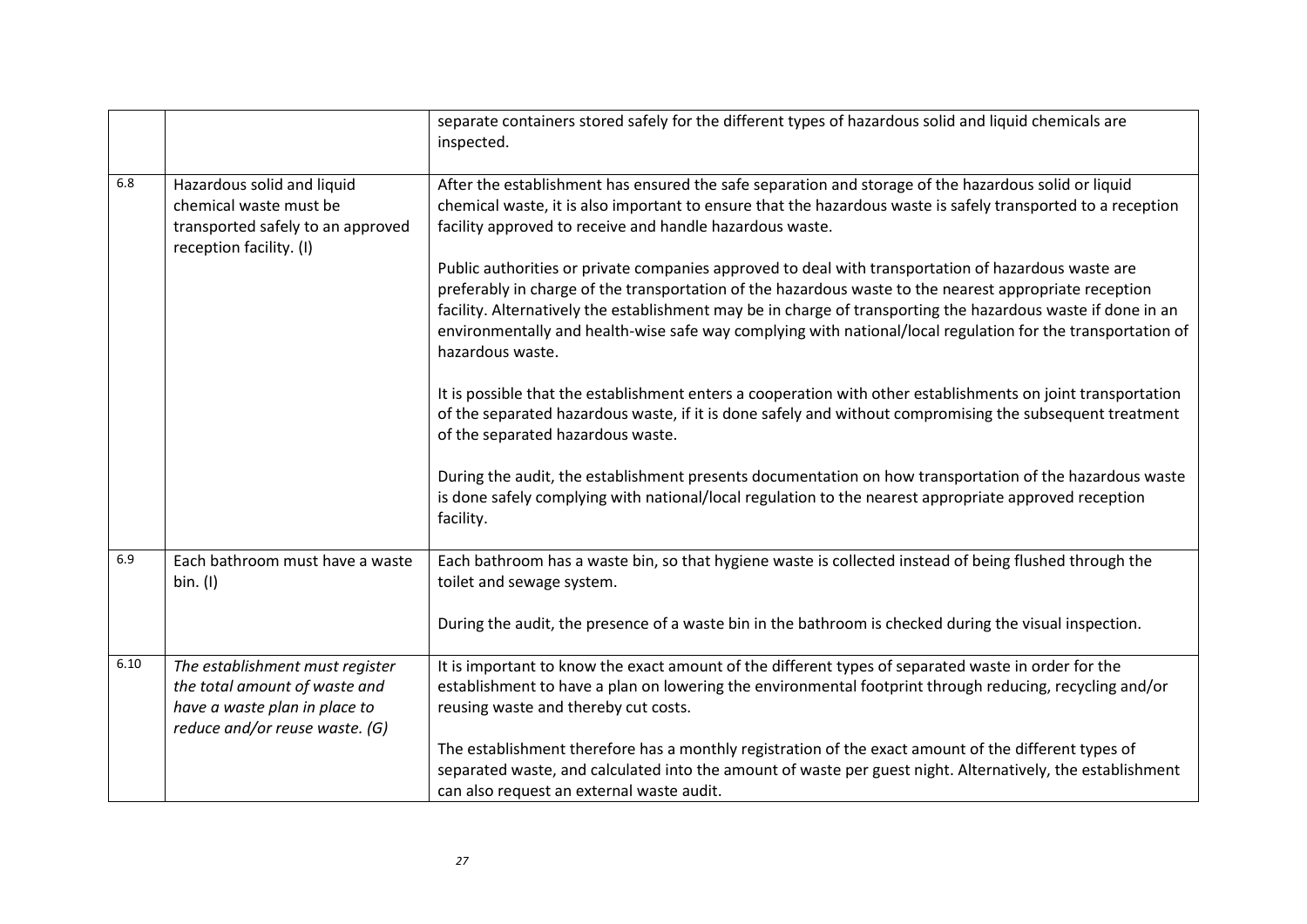|      |                                                                                                                                                   | The registration of waste in the different categories is then used to formulate a waste plan on how to<br>reduce, recycle and/or reuse the amount of received waste in the different categories.<br>During the audit, the establishment presents the overview of the amount of waste collected per category as<br>well as a waste plan on how to reduce, recycle and/or reuse waste.                                                                                                                                                                                                                                                                                                                                                                                                                                                                                                                                                                                                                                                                                                                                                                                                                                                                                                                                                                                                                                                                                                                                                                                                                                                                                       |
|------|---------------------------------------------------------------------------------------------------------------------------------------------------|----------------------------------------------------------------------------------------------------------------------------------------------------------------------------------------------------------------------------------------------------------------------------------------------------------------------------------------------------------------------------------------------------------------------------------------------------------------------------------------------------------------------------------------------------------------------------------------------------------------------------------------------------------------------------------------------------------------------------------------------------------------------------------------------------------------------------------------------------------------------------------------------------------------------------------------------------------------------------------------------------------------------------------------------------------------------------------------------------------------------------------------------------------------------------------------------------------------------------------------------------------------------------------------------------------------------------------------------------------------------------------------------------------------------------------------------------------------------------------------------------------------------------------------------------------------------------------------------------------------------------------------------------------------------------|
| 6.11 | Guests have the possibility to<br>separate waste into categories that<br>can be handled by the waste<br>management facilities. (G)                | In order to create awareness among guests on waste, the establishment offers the possibility for guests to<br>separate their waste. The waste separated by guests is collected in the separate categories and placed in<br>the overall waste bins for the separate categories in the waste management facility.<br>The waste separation possibilities for guests can be placed in the guest rooms or in public areas (corridor,<br>lobby, restaurant, conference areas, parking areas, etc.). The waste containers are not to be placed close to<br>escape routes and emergency exits.<br>The waste separation can be in the form of separate bins for separate waste or one bin with separation for<br>separate waste. It is very important that there are clear instructions/signs (preferably icons or illustrations)<br>indicating the different bins/compartments for the different types of waste. It is alternatively possible to<br>have a system of separate waste placed in separate locations (e.g. paper and newspaper on the table,<br>bottles and cans next to the bin and other waste in the bin).<br>The information for guests about waste sorting possibilities is included in the information about the<br>environmental undertakings of the establishment (through the guest room binders, TV-monitors in guest<br>rooms or public areas, information in public areas or conference areas, etc.). The establishment provides<br>accurate and complete information as part of joining the Green Key programme.<br>During the audit, the waste separate system (with easily understood information) for guests is shown during<br>the visual inspection. |
| 6.12 | Toiletries such as shampoo, soap,<br>shower caps, etc. in rooms are not<br>packaged in single dose containers.<br>If so, they must be packaged in | To lower the environmental footprint by reducing the amount of waste created, the establishment does not<br>use individually packaged single dose containers of shampoo, shower gel, soap, shower caps, etc. This<br>applies to bathrooms in guest rooms, toilets in public areas and toilets/showers in staff areas. Instead larger                                                                                                                                                                                                                                                                                                                                                                                                                                                                                                                                                                                                                                                                                                                                                                                                                                                                                                                                                                                                                                                                                                                                                                                                                                                                                                                                       |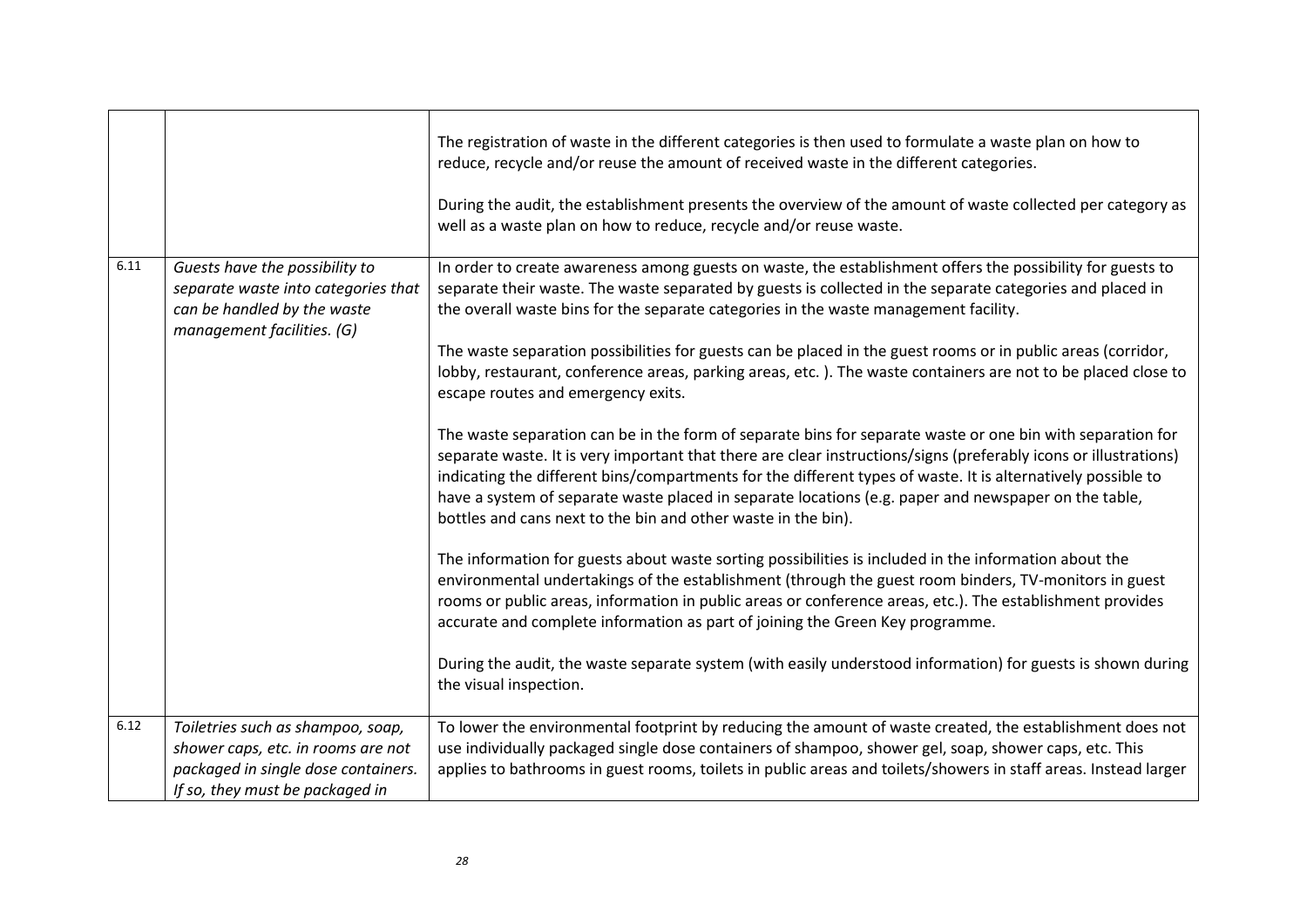|      | material that can be recycled or is<br>biodegradable. (G)                                                                         | dispensers for shampoo, shower gel and soap are recommended. Other toiletries are only handed out upon<br>request by contacting the reception.<br>If the establishment chooses to have individually packaged single dose containers, the packaging material is<br>as environmentally friendly as possible by having an eco-label or be recyclable or biodegradable.<br>During the audit, the establishment describes the procedure regarding individually packaged single dose<br>containers of various toiletries and the material of their packaging. During the visual inspection, the<br>presence of the individually packaged single dose containers of various toiletries and their packaging<br>material is checked. |
|------|-----------------------------------------------------------------------------------------------------------------------------------|-----------------------------------------------------------------------------------------------------------------------------------------------------------------------------------------------------------------------------------------------------------------------------------------------------------------------------------------------------------------------------------------------------------------------------------------------------------------------------------------------------------------------------------------------------------------------------------------------------------------------------------------------------------------------------------------------------------------------------|
| 6.13 | Soap and shampoo provided for the<br>guests have a nationally or<br>internationally recognised eco-<br>label. (G)                 | To lower the environmental footprint by reducing the amount of chemicals used, the establishment offers<br>the guests environmentally friendly soap and shampoo having a nationally or internationally recognised<br>eco-label. This applies to bathrooms in guest rooms, staff areas as well as toilets in public areas.<br>During the audit, the establishment describes the purchase policy of soap and shampoo products, and<br>during the visual inspection, the presence of soap and shampoo with a nationally or internationally<br>recognised eco-label is checked.                                                                                                                                                 |
| 6.14 | Single dose packages for cream,<br>butter, jam etc. are not used,<br>reduced or packaged in material<br>that can be recycled. (G) | To lower the environmental footprint by reducing the amount of waste created, the restaurant/dining areas<br>of the establishment do not use single dose packages for cream, butter, jam, etc. If single dose packages are<br>used, it should be reduced to a minimum and/or packaged in recyclable materials.<br>During the audit, the establishment describes the procedure used in the restaurant/dining areas regarding<br>single dose packaged cream, butter, jam, etc. If used, the procedure includes procedures for reducing the<br>use of these products and/or the packaging of the products in recyclable materials.                                                                                             |
| 6.15 | The establishment makes<br>arrangements for the collection<br>and disposal of packaging with an<br>appropriate supplier. (G)      | The amount of waste produced by the establishment can be further reduced with the establishment making<br>an agreement with the various suppliers to deliver goods in packaging material that can be returned and<br>reused (e.g. plastic cans, expanded polystyrene boxes, plastic boxes, etc.).<br>During the audit, the establishment presents the agreements with suppliers regarding the collection and<br>reuse of packaging material.                                                                                                                                                                                                                                                                                |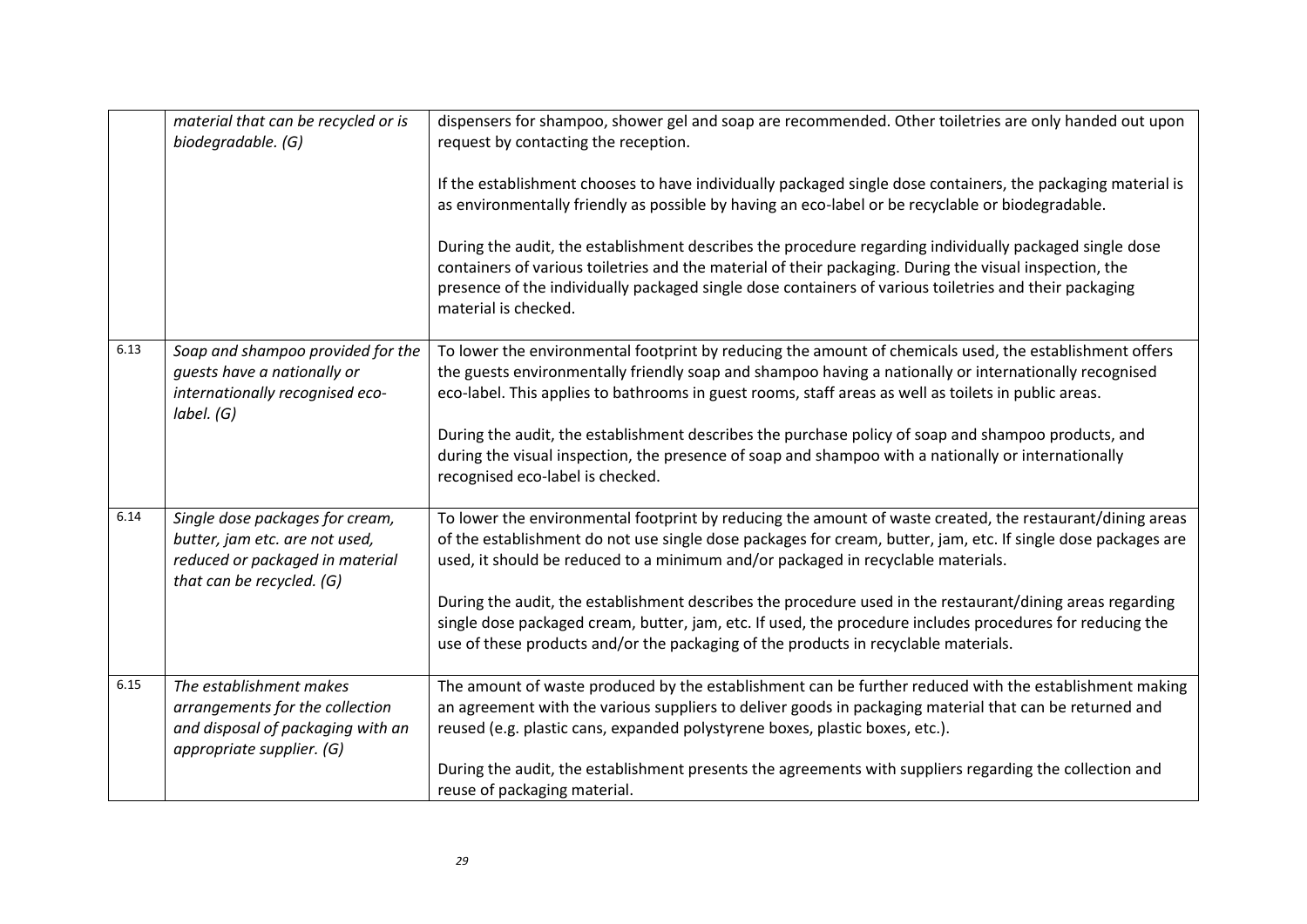| 6.16 | The establishment uses<br>biodegradable disposable cups,<br>plates and cutlery. (G) | In the case that disposable cups/glasses, plates and cutlery is used, the establishment uses biodegradable<br>materials in order to allow the establishment to have better waste treatment and lower environmental<br>footprint caused by the use of disposable cups/glasses, plates and cutlery.                                                |
|------|-------------------------------------------------------------------------------------|--------------------------------------------------------------------------------------------------------------------------------------------------------------------------------------------------------------------------------------------------------------------------------------------------------------------------------------------------|
|      |                                                                                     | During the audit, the information about the disposable cups/glasses, plates and cutlery being produced in a<br>biodegradable material is presented.                                                                                                                                                                                              |
| 6.17 | Organic waste is composted. (G)                                                     | To reuse the amount of waste from organic sources, the establishment has a system for composting its<br>organic waste (food waste and/or garden waste). The organic waste can also be used for biogas. It is<br>important that composting is done without affecting the hygiene for the guests, staff and surrounding<br>community.              |
|      |                                                                                     | During the audit, the establishment describes the procedure for composting/reuse of organic waste, and<br>during the visual inspection the composting station is visited, if applicable.                                                                                                                                                         |
|      |                                                                                     | 7. ENERGY                                                                                                                                                                                                                                                                                                                                        |
| 7.1  | Energy use must be registered at<br>least once a month. (I)                         | In order for the establishment to lower its environmental footprint by reducing its energy consumption and<br>thereby cutting costs, the establishment records its total energy consumption at least once a month and<br>calculate the energy consumption per guest night. If available, the sources of the energy consumption are<br>indicated. |
|      |                                                                                     | It is encouraged to ensure reading of the total energy consumption done more frequently than once a<br>month, as it will produce more detailed information about the total energy consumption.                                                                                                                                                   |
|      |                                                                                     | Should any major changes in energy consumption occur (especially in the form of a greater consumption<br>than expected), the establishment has procedures in place to immediately investigate the reason for the<br>changed energy consumption and to implement corrective actions.                                                              |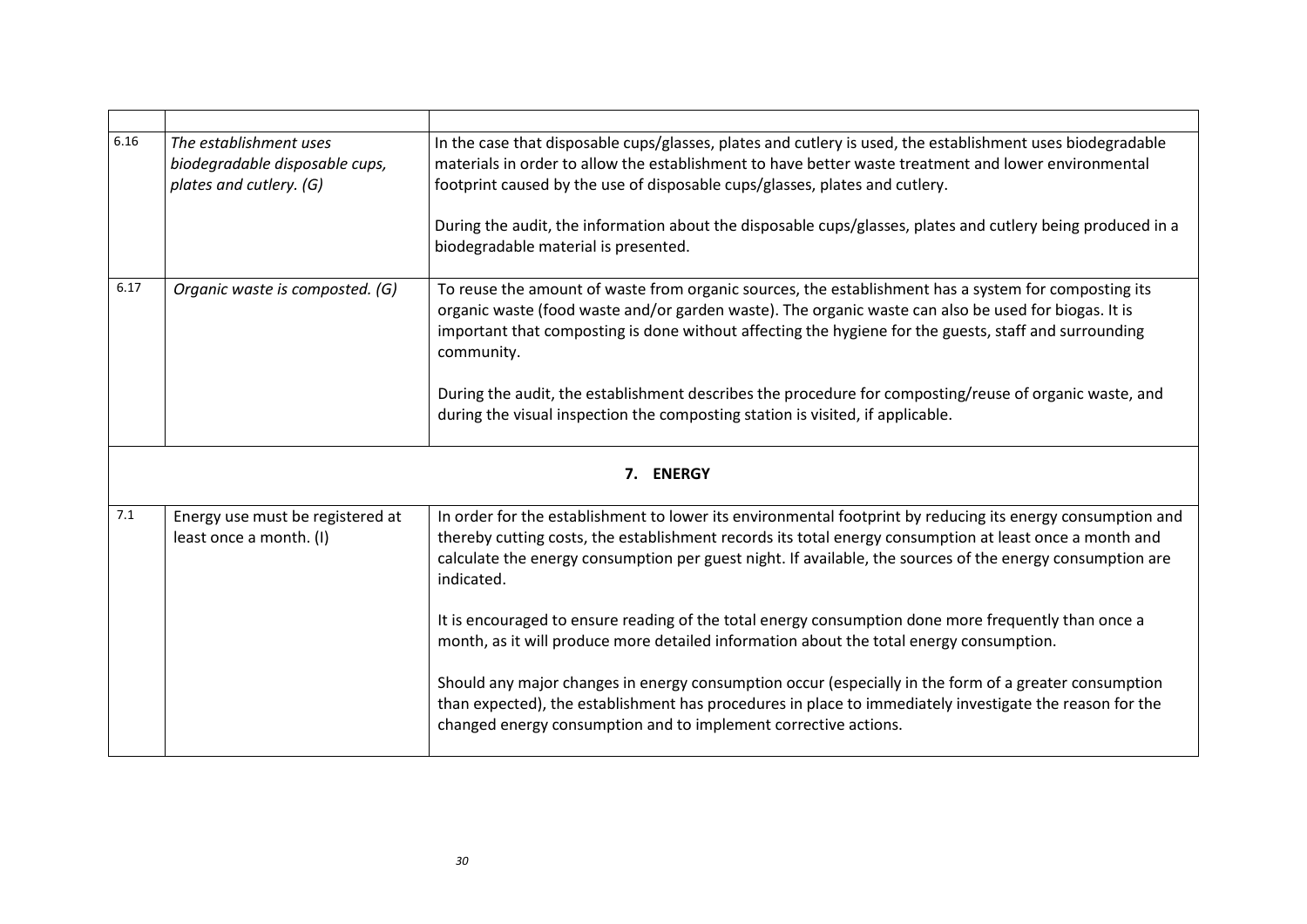|     |                                                                                                                                                                       | During the audit, the monthly registration (as a minimum) of the total energy consumption is shown as well<br>as information about the procedures for investigating and potentially correcting changes in total energy<br>consumption.                                                                                                                                                                                                                                                                                                                                                                                                                                                                                                                                                                                                                                                                                                                                                                                                                                                                                                                                                                                |
|-----|-----------------------------------------------------------------------------------------------------------------------------------------------------------------------|-----------------------------------------------------------------------------------------------------------------------------------------------------------------------------------------------------------------------------------------------------------------------------------------------------------------------------------------------------------------------------------------------------------------------------------------------------------------------------------------------------------------------------------------------------------------------------------------------------------------------------------------------------------------------------------------------------------------------------------------------------------------------------------------------------------------------------------------------------------------------------------------------------------------------------------------------------------------------------------------------------------------------------------------------------------------------------------------------------------------------------------------------------------------------------------------------------------------------|
| 7.2 | Heating and air-conditioning<br>control systems must be applied<br>according to the seasonal changes<br>or when the establishment's<br>facilities are not in use. (I) | To reduce the environmental footprint by lowering the energy use and thereby cutting costs, the<br>establishment has a system in place to control the heating and air-conditioning in the establishment.<br>It can be a centralised automatic or manual computerized system (building management system) of<br>changing or switching off the heating and air-condition system. It can also be an adjustment of the heating<br>and air-condition done manually in the different parts of the establishment described in the standard<br>operational procedures for the staff.<br>The control system takes into account the changes of season and the use or non-use of the different parts of<br>the establishment (guest rooms, conference facilities, restaurant areas, other public areas, etc.).<br>During the audit, the establishment demonstrates the building management system and/or standard<br>operational procedure showing that the heating and air-conditioning control system is in place.                                                                                                                                                                                                             |
| 7.3 | At least 75% of the light bulbs are<br>energy efficient. (I)                                                                                                          | As light bulbs constitute a significant amount of energy consumption, the establishment, in order to lower<br>the environmental footprint, ensures that at least 75% of all light bulbs (including halogen lamps) in the<br>establishment are energy efficient. The requirement is valid for guest rooms, public areas (including lobby,<br>restaurants, conference area, halls, etc.) and the staff areas.<br>The most energy efficient and therefore preferred light bulbs are LED lightening, but other energy-efficient<br>light bulbs (compact fluorescent lighting, CFL) can also be used.<br>Energy efficient light bulbs are in most cases more expensive than non-energy efficient light bulbs, but<br>besides being more energy efficient, these light bulbs lasts much longer and will not need replacement as<br>often as non energy efficient light bulbs. This reduces the costs in the long run, and it also reduces the<br>working time spent on replacing light bulbs.<br>It would be possible under exceptional circumstances for a first-time applicant to apply for a dispensation to<br>only have a minimum of 50% of the light bulbs energy efficient. Dispensation will be granted only if the |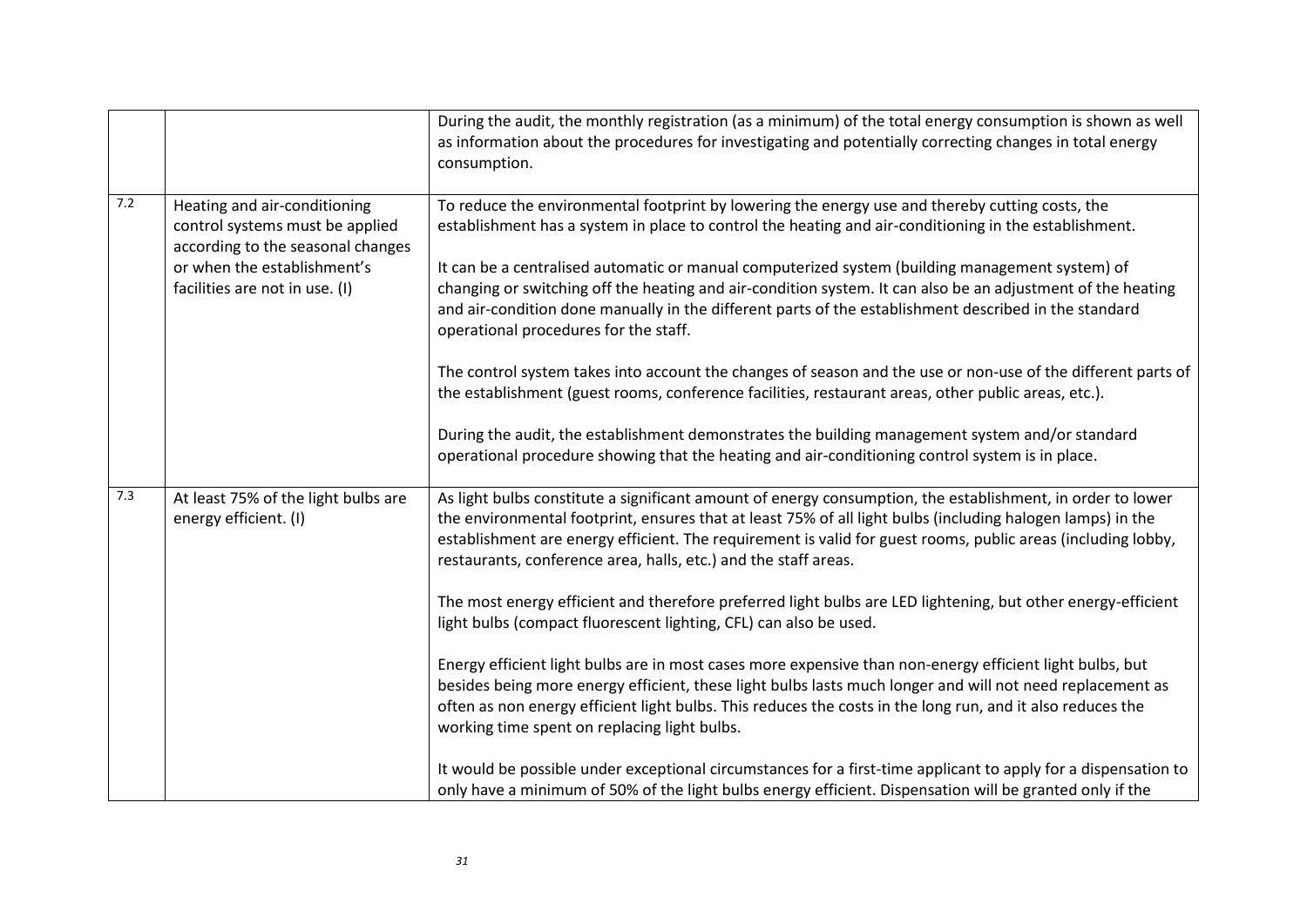|     |                                                                                                                                                  | establishment can provide a good reason for not having reached a minimum of 75% energy efficient light<br>bulbs before applying for Green Key, and provide a clear plan of action on how to reach the minimum of<br>75% energy efficient light bulbs within the first 6-12 months.<br>During the audit, the establishment provides the overview demonstrating that at least 75% of the light bulbs<br>in the establishment are energy efficient, and during the visual inspection the amount of energy efficient<br>light bulbs in a few selected guest rooms, the public areas and in the staff areas are checked. In the<br>exceptional cases, where an establishment only complies with a minimum of 50% energy efficient light<br>bulbs, it must provide documentation clearly explaining the reasons for not having reached at least 75%<br>energy efficient light bulbs as well as a plan of action for reaching the required level within 6-12 months. |
|-----|--------------------------------------------------------------------------------------------------------------------------------------------------|---------------------------------------------------------------------------------------------------------------------------------------------------------------------------------------------------------------------------------------------------------------------------------------------------------------------------------------------------------------------------------------------------------------------------------------------------------------------------------------------------------------------------------------------------------------------------------------------------------------------------------------------------------------------------------------------------------------------------------------------------------------------------------------------------------------------------------------------------------------------------------------------------------------------------------------------------------------|
| 7.4 | Fat filters in the exhaust must be<br>cleaned at least once a year. (I)                                                                          | The exhausts in the kitchen consumes more energy if the fat filters are not cleaned regularly. To lower the<br>environmental footprint, it is therefore required that the fat filters in the exhausts are cleaned at least once<br>a year but preferably more often.<br>During the audit, the establishment provides information about the standard operational procedure for the<br>cleaning of the fat filter (including information about last date of cleaning the fat filter).                                                                                                                                                                                                                                                                                                                                                                                                                                                                           |
| 7.5 | The surfaces of the heating/cooling<br>exchanger of the ventilation plant<br>must be cleaned at least once a<br>year. (I)                        | To ensure that the surfaces of the heating/cooling exchanger of the ventilation plant functions optimally<br>without any excess use of energy, it is cleaned regularly. It is therefore necessary that the surfaces of the<br>exchanger of the ventilation plant's exchanger surfaces are cleaned at least once a year but preferably more<br>often.<br>During the audit, the establishment provides information about the standard operational procedure for the<br>cleaning of the ventilation plant's heating/cooling exchanger of the ventilation plant (including information<br>about last date of cleaning).                                                                                                                                                                                                                                                                                                                                           |
| 7.6 | The ventilation system must be<br>checked at least once a year and<br>repaired if necessary in order to be<br>energy efficient at all times. (I) | For the overall ventilation system to lower the environmental footprint through being energy efficient and<br>thereby cut costs, it is checked regularly (at least once a year).<br>It is strongly encouraged that the ventilation system is checked by an external energy company, but it can<br>also be controlled internally by e.g. the chief engineer of the establishment.                                                                                                                                                                                                                                                                                                                                                                                                                                                                                                                                                                              |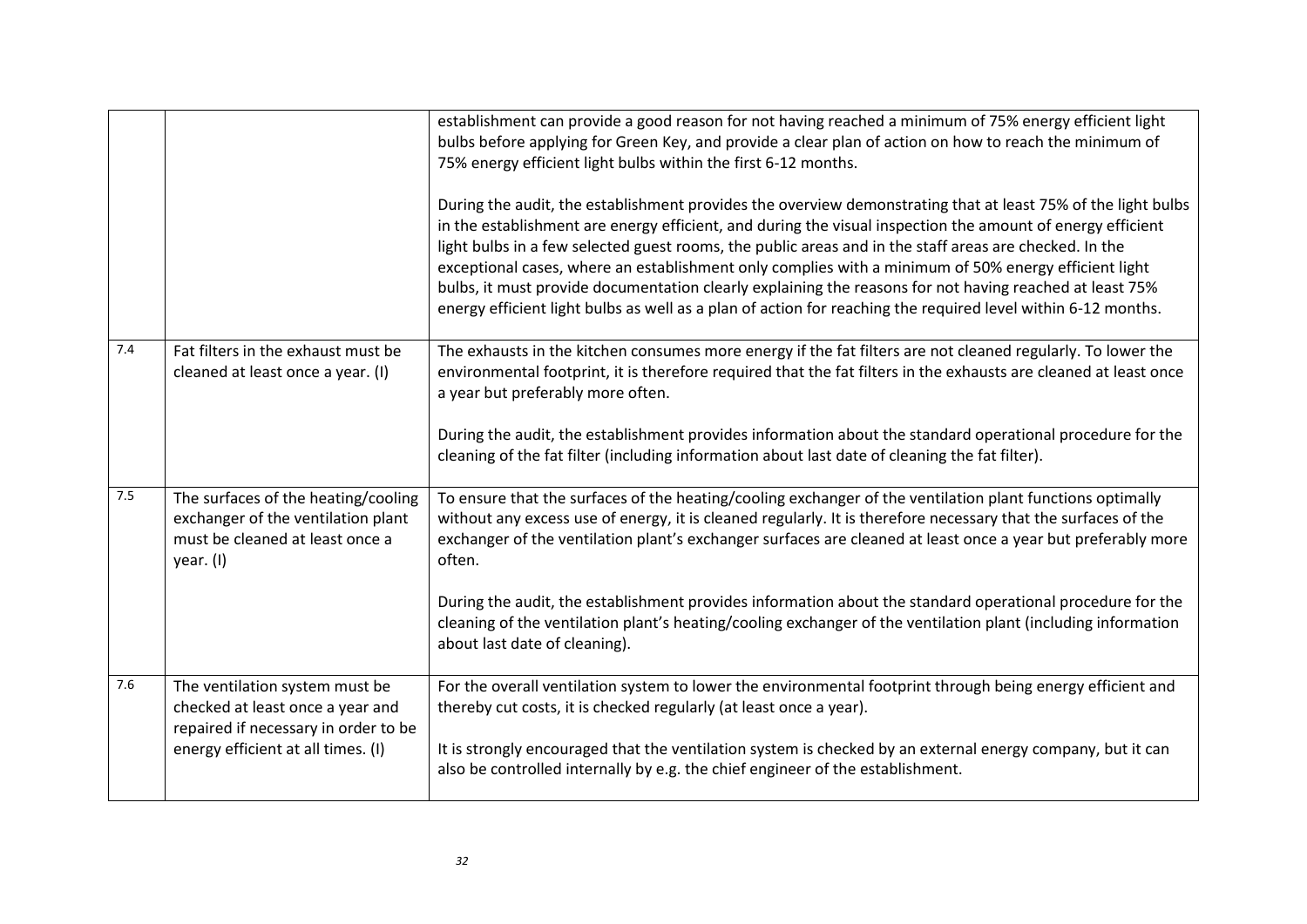|     |                                                                                                                      | If the check-up of the ventilation system reveals the need for repairing, the establishment ensures the<br>repairing. It is strongly encouraged that the repairing is done immediately, but if it is not possible, the<br>repairing of the ventilation plant is be ensured within 1-2 months from the check-up revealing the need for<br>repairing.<br>During the audit, the establishment provides information about the procedure for the monitoring of the<br>overall ventilation system externally or internally. Information about the date for the last held check of the<br>ventilation system (within the last 12 months) and the outcome of the check (including the repairing done, if<br>needed) is as well be provided.                                                                                                                                                                                                                                                                                                                                                                                                                                                                                                     |
|-----|----------------------------------------------------------------------------------------------------------------------|-----------------------------------------------------------------------------------------------------------------------------------------------------------------------------------------------------------------------------------------------------------------------------------------------------------------------------------------------------------------------------------------------------------------------------------------------------------------------------------------------------------------------------------------------------------------------------------------------------------------------------------------------------------------------------------------------------------------------------------------------------------------------------------------------------------------------------------------------------------------------------------------------------------------------------------------------------------------------------------------------------------------------------------------------------------------------------------------------------------------------------------------------------------------------------------------------------------------------------------------|
| 7.7 | Refrigerators, cold stores, heating<br>cupboards and ovens must be<br>equipped with intact draught<br>excluders. (I) | The energy consumption of refrigerators, cold (or freezing) stores, heating cupboards and ovens are<br>increased if the units do not possess intact draught excluders. The draught excluders can be in the form of<br>rubber seals around the doors of the equipment and/or it can be plastic stripes in front of the doors.<br>The draught excluders can suffer from wear and tear as time goes by. It is therefore necessary that the<br>draught excluders of the equipment are examined at least once a year, but preferably more frequently.<br>Should the check reveal that the draught excluders are no longer intact, it is necessary that the<br>establishment immediately ensures a repairing/replacing of the faulty draught excluders.<br>During the audit, the establishment provides information about the procedure for the check of the draught<br>excluders and information about the date for the last held check (within the last 12 months) as well as<br>information about the outcome of the check and the repairing/replacement done, if needed. The visual<br>inspection includes a check that draught excluders are intact in selected refrigerators, cold (or freezing)<br>stores, heating cupboards or ovens. |
| 7.8 | Newly purchased mini-bars must<br>not have an energy consumption of<br>more than 1 kWh/day. (I)                      | Mini-bars in guest rooms contributes to the energy consumption of the establishment. To lower the<br>environmental footprint, it is therefore recommended that establishments do not have mini-bars in the<br>guest rooms, but instead offer snacks and drinks from centralised vending machines, the reception or the<br>restaurant/café.<br>If the guest rooms have mini-bars, the mini-bars purchased within the last 12 months have a maximum<br>energy consumption of 1 kWh/day. The technical specifications of the mini-bars (or a sticker on the mini-<br>bars) contain the information about the energy consumption.                                                                                                                                                                                                                                                                                                                                                                                                                                                                                                                                                                                                           |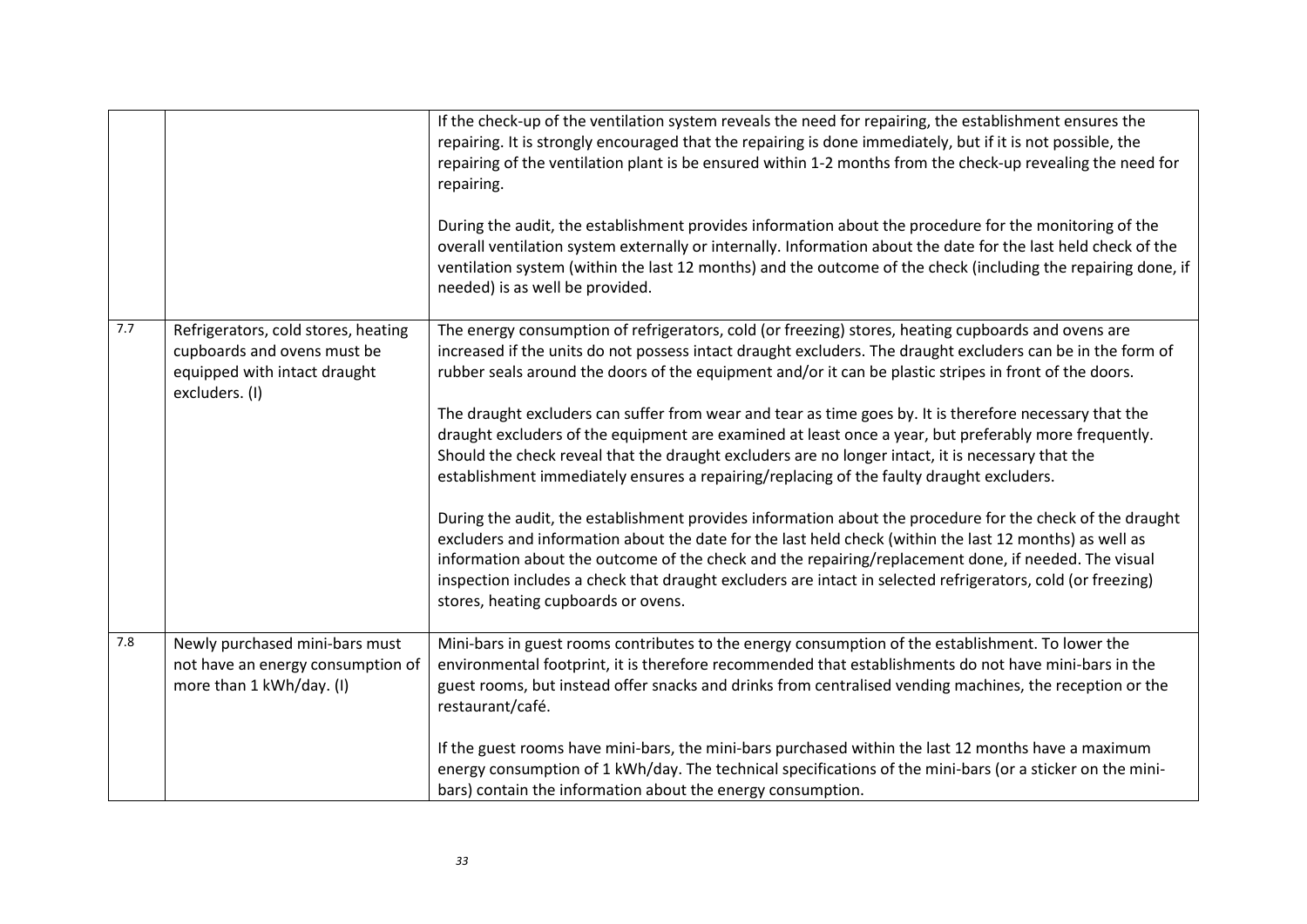|      |                                                                                      | This criterion does not apply to guest apartments with regular refrigerators, although the refrigerators in<br>this kind of accommodation is also strongly encouraged to be of a reduced energy consumption type.<br>During the audit, the establishment presents the technical specifications/information regarding the energy                                                                                            |
|------|--------------------------------------------------------------------------------------|----------------------------------------------------------------------------------------------------------------------------------------------------------------------------------------------------------------------------------------------------------------------------------------------------------------------------------------------------------------------------------------------------------------------------|
|      |                                                                                      | consumption of the mini-bars purchased within the last 12 months showing they do not exceed 1 kWh/day.                                                                                                                                                                                                                                                                                                                     |
| 7.9  | There is a written procedure<br>regarding electric devices in empty<br>bedrooms. (I) | To reduce the environmental footprint by minimising the energy consumption and thereby cutting costs,<br>the establishment has a policy regarding energy and heating in empty guest rooms.                                                                                                                                                                                                                                 |
|      |                                                                                      | There are two aspects in relation to the policy: a) a policy regarding energy and heating/cooling in guest<br>rooms empty for 1-2 nights, and b) a written procedure regarding energy and heating/cooling in guest<br>rooms during periods of low occupancy.                                                                                                                                                               |
|      |                                                                                      | The standard operational procedure includes a plan on how to reduce energy and heating in case of guest<br>rooms not being used for shorter periods of time. It can for instance be in the form of the stand-by function<br>of the TV being turned off and that heating/cooling is decrased.                                                                                                                               |
|      |                                                                                      | For the periods of occupancy below 75%, the establishment has a written policy regarding additional energy<br>savings. This written policy takes into account all electrical devices in the guest rooms as well as the<br>heating/cooling. The written policy could e.g. include that a certain part of the establishment (an entire<br>floor or wing of the establishment) be closed off during periods of low occupancy. |
|      |                                                                                      | During the audit, the establishment presents information about the standard operational procedure<br>regarding energy/heating in guest rooms empty for short periods of time, and the establishment also<br>presents its written policy regarding energy and heating if the occupancy falls below 75%.                                                                                                                     |
| 7.10 | The establishment has defined a                                                      | To lower the environmental footprint through having keep best possible control over the energy                                                                                                                                                                                                                                                                                                                             |
|      | standard temperature for cooling<br>and heating in guest rooms. (I)                  | consumption and thereby cutting costs, the establishment has defined a standard temperature for cooling<br>and heating in guest rooms.                                                                                                                                                                                                                                                                                     |
|      |                                                                                      | The standard cooling temperature should be set at a minimum of $22^{\circ}C$ (72 $^{\circ}F$ ) and the heating temperature<br>at a maximum of 22°C (72°F). It is strongly encouraged to have the standard cooling temperature set higher                                                                                                                                                                                   |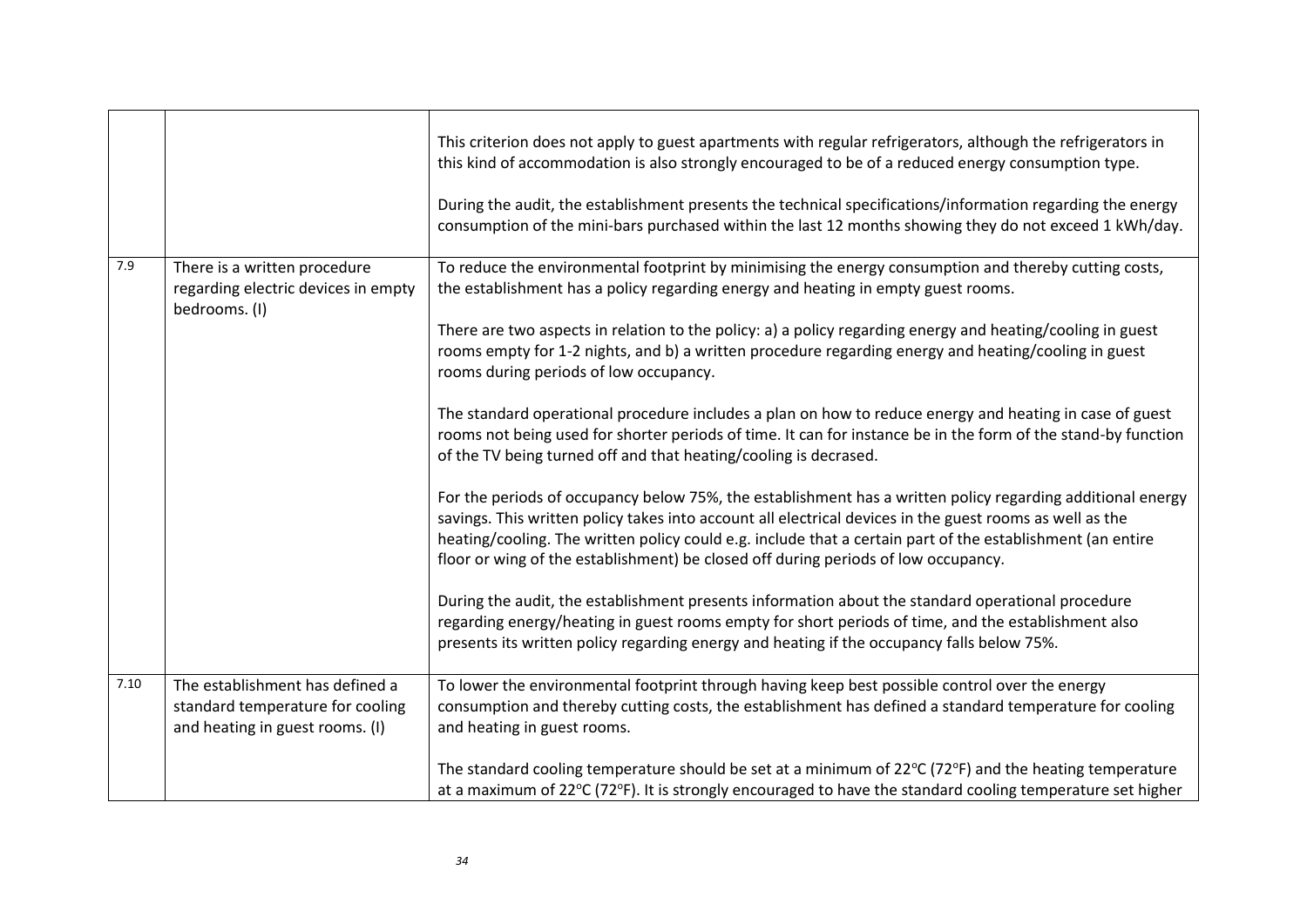|      |                                                                                                                                                                               | and the standard heating temperature set lower than mentioned above.                                                                                                                                                                                                                                                                                                                                                                                                                                                                                                                                                              |
|------|-------------------------------------------------------------------------------------------------------------------------------------------------------------------------------|-----------------------------------------------------------------------------------------------------------------------------------------------------------------------------------------------------------------------------------------------------------------------------------------------------------------------------------------------------------------------------------------------------------------------------------------------------------------------------------------------------------------------------------------------------------------------------------------------------------------------------------|
|      |                                                                                                                                                                               | The standard temperature can be set automatically from a central system or it could be set manually in each<br>guest room.                                                                                                                                                                                                                                                                                                                                                                                                                                                                                                        |
|      |                                                                                                                                                                               | It will still be possible for guests in the guest rooms to have the standard temperature changed manually or<br>via contacting the reception.                                                                                                                                                                                                                                                                                                                                                                                                                                                                                     |
|      |                                                                                                                                                                               | During the audit, the establishment presents its standard operational plan for the defined standard<br>temperature for cooling and heating in guest rooms, and the visual inspection will (where possible) check<br>that selected guest rooms have the standard defined temperature.                                                                                                                                                                                                                                                                                                                                              |
| 7.11 | Outside lighting is minimised<br>and/or has an automatic turn off<br>sensor installed. (G)                                                                                    | To lower the environmental footprint and thereby cutting costs, the establishment has a system in place for<br>the reduction of energy consumption of outside lighting.                                                                                                                                                                                                                                                                                                                                                                                                                                                           |
|      |                                                                                                                                                                               | Besides the expectation that the outside lighting system is turned off during daytime/natural light hours,<br>there are also other ways of minimising the outside lighting, either by having the lighting automatically<br>turned off at certain parts of the night or by installed sensors that turn on lighting when detecting<br>movement. Different systems may apply to different outside lighting serving different purposes.                                                                                                                                                                                               |
|      |                                                                                                                                                                               | In certain areas, the outside lighting are also minimised in order not to disturb wildlife (e.g. nesting turtles at<br>establishments located at the beachfront in certain areas, etc.).                                                                                                                                                                                                                                                                                                                                                                                                                                          |
|      |                                                                                                                                                                               | During the audit, the establishment presents its system for minimising outside lighting, and during the visual<br>inspection, the location of sensors is checked.                                                                                                                                                                                                                                                                                                                                                                                                                                                                 |
| 7.12 | All windows have an appropriately<br>high degree of thermal insulation<br>or other energy efficient initiatives<br>corresponding to the local<br>regulations and climate. (G) | Windows can be a significant source for high energy consumption in the establishment. To lower the<br>environmental footprint, an establishment located in areas with cold weather therefore obtains a high<br>degree of thermal insulation (e.g. double or triple layer glasses), and establishments in areas with hot<br>weather should have windows include other energy efficient initiatives (e.g. sun-reflecting material on the<br>windows, blinders or other types of shade, etc.). In areas with very hot or cold weather, the establishment<br>could also have restrictions on the possibility for opening the windows. |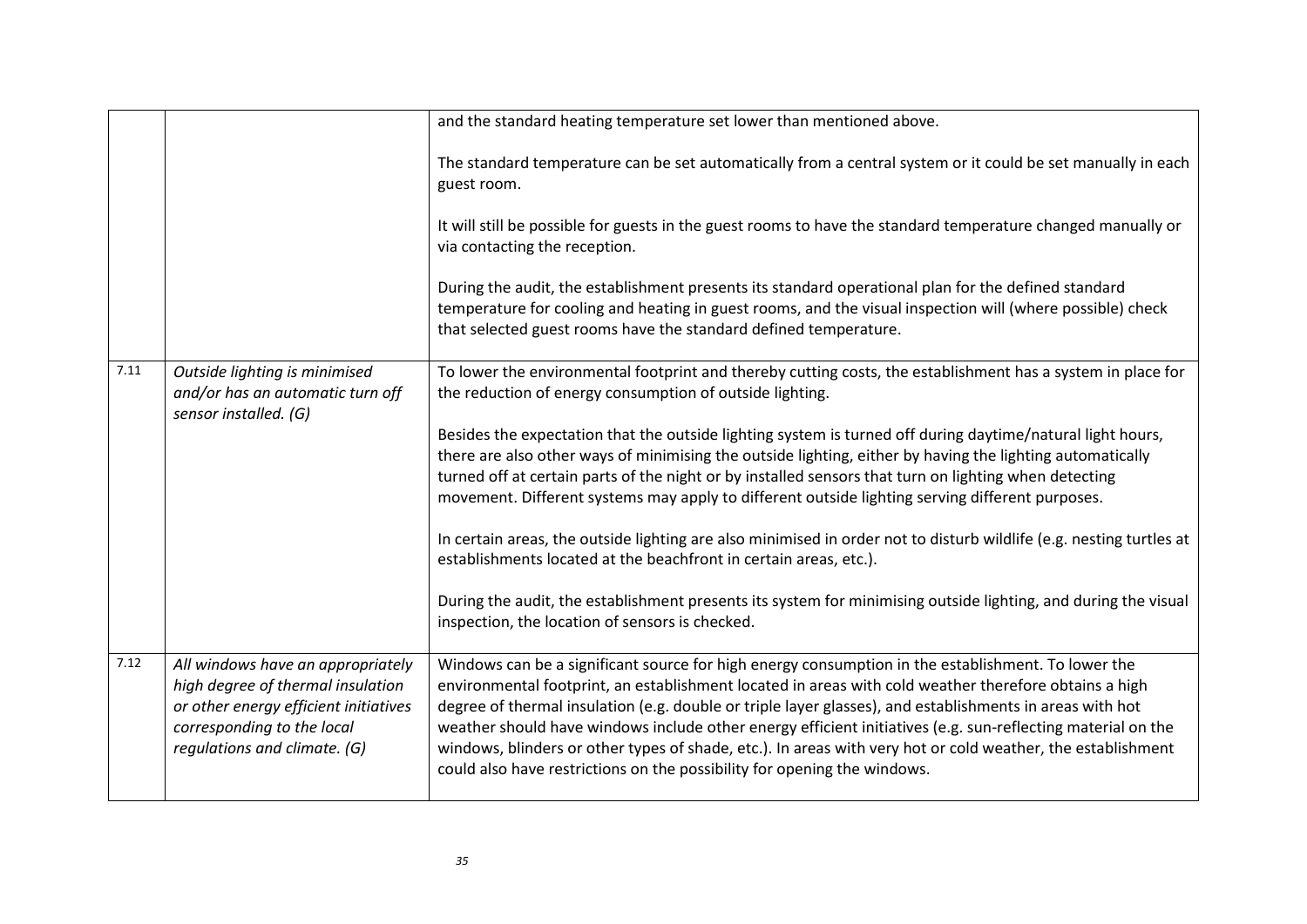|      |                                                                                                                                | If there are national or local regulations regarding insulation or other energy efficient initiatives, the<br>establishment must always comply with these requirements.<br>The requirement concerns windows in guest rooms, but it is also strongly encouraged to include windows in<br>public and staff areas.<br>During the audit, the establishment presents its system for appropriately high degree of thermal insulation<br>or other energy efficient initiatives corresponding to local regulations and climate, and during the visual<br>inspection, the system is (where possible) be checked.                                                                                                                                                                                                                                                                                                                                                                                                                                               |
|------|--------------------------------------------------------------------------------------------------------------------------------|-------------------------------------------------------------------------------------------------------------------------------------------------------------------------------------------------------------------------------------------------------------------------------------------------------------------------------------------------------------------------------------------------------------------------------------------------------------------------------------------------------------------------------------------------------------------------------------------------------------------------------------------------------------------------------------------------------------------------------------------------------------------------------------------------------------------------------------------------------------------------------------------------------------------------------------------------------------------------------------------------------------------------------------------------------|
| 7.13 | The establishment ensures that<br>electric devices used in guest<br>rooms, kitchen, laundry, etc. are<br>energy efficient. (G) | In order to decrease the environmental footprint through lower energy consumption and thereby cutting<br>costs, the establishment ensures that the main energy consuming devices in the establishment are energy<br>efficient. In the guest rooms, it can be energy efficient TVs and radios, hairdryers, etc. In the kitchen, it can<br>be energy efficient ovens, refrigerators, freezers, dishwashers, etc. In the washing area, it can be energy<br>efficient laundry and drying machines, etc.<br>To ensure that the devices are energy efficient, they should hold an eco-label or other high-energy efficient<br>rating (e.g. EU rating A-A <sup>+++</sup> or EnergyStar rating of refrigerators and dishwashers, etc.).<br>In order to comply with this criterion, at least 75% of the energy consuming devices in the establishment are<br>energy efficient.<br>During the audit, the establishment presents the specifications showing that the electrical devices used in<br>the guest rooms, kitchen, laundry, etc. are energy efficient. |
| 7.14 | An energy audit is carried out at<br>least once every five years. (G)                                                          | To have a better overview of the areas of high energy consumption and areas of potential energy (and cost)<br>saving in the establishment, it has an energy audit carried out at least once every five years. The energy<br>audit is carried out by an external professional energy consultant or a professional advisor from the local or<br>national authorities.<br>The energy audit clarifies the areas with significant energy consumption in the establishment. It also<br>includes advice and an action plan with suggestions for areas for reduction in energy consumption in the<br>establishment, including the effects, the costs and the return on investment.                                                                                                                                                                                                                                                                                                                                                                            |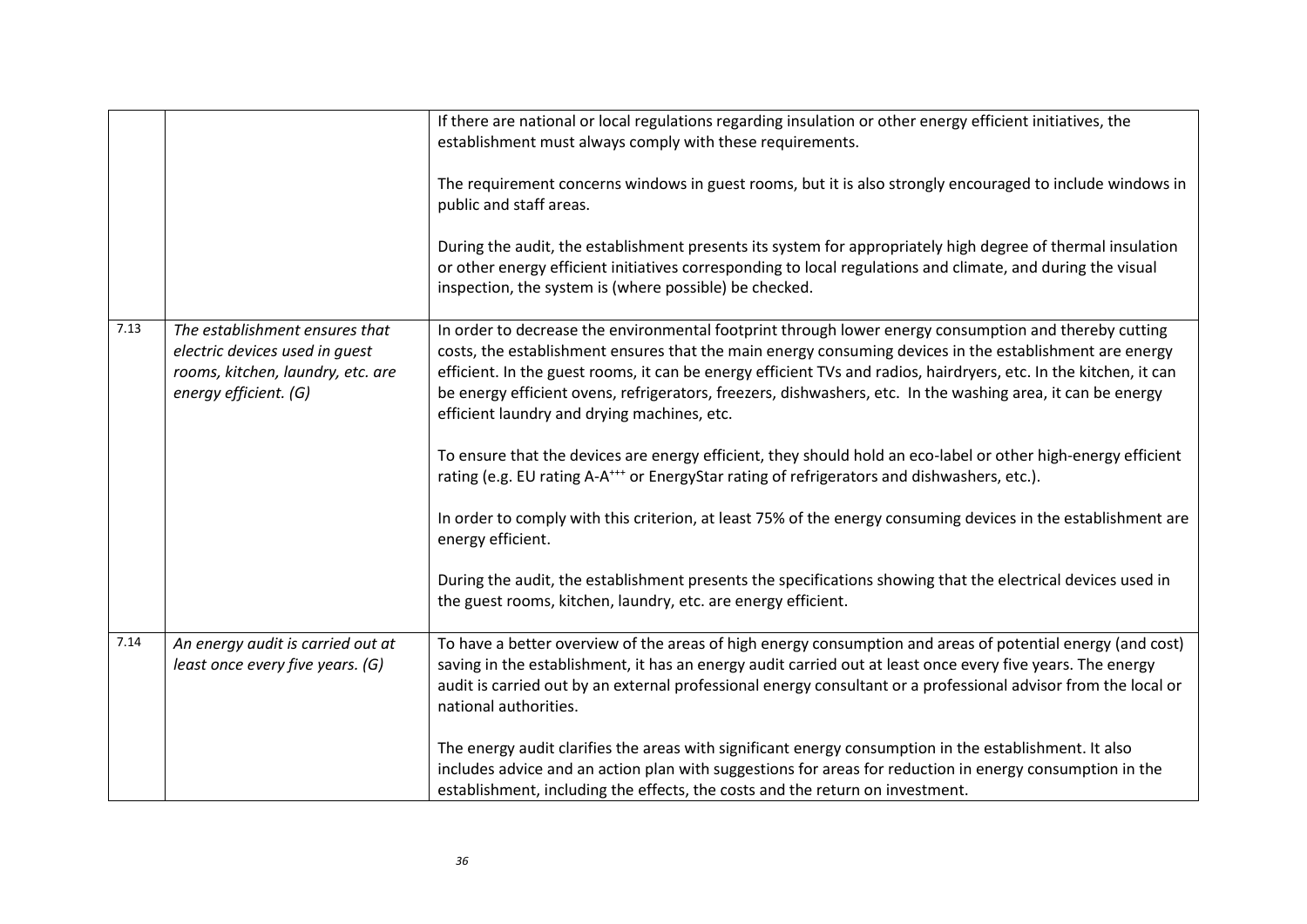|      |                                                                                                                                           | During the audit, the establishment presents the report from the energy audit carried out within the last<br>five years.                                                                                                                                                                                                   |
|------|-------------------------------------------------------------------------------------------------------------------------------------------|----------------------------------------------------------------------------------------------------------------------------------------------------------------------------------------------------------------------------------------------------------------------------------------------------------------------------|
| 7.15 | Heating from electrical panels or<br>other forms of direct functioning<br>electrical heating are not allowed.<br>(G)                      | Using heating from electrical panels or other forms of direct functioning electrical heating is less energy<br>efficient than many other sources of heating. To lower the environmental footprint, the establishment<br>avoids the using of this type of heating in the guest rooms or anywhere else in the establishment. |
|      |                                                                                                                                           | During the audit, the establishment informs about the type of heating and whether it includes electrical<br>heating, and the visual inspection checks that there are no electrical panels or other forms of direct<br>functioning electrical heating in the establishment.                                                 |
| 7.16 | The establishment uses eco-<br>certified and/or renewable energy.<br>(G)                                                                  | In order to encourage the establishment to choose the most environmentally friendly and sustainable type<br>of energy, it uses energy from renewable sources (solar panel, wind power, biogas from organic waste,<br>geothermal heat, etc.).                                                                               |
|      |                                                                                                                                           | In a range of countries, it is now possible to purchase eco-certified energy, and the establishment ensures<br>that the energy pursued is eco-certified.                                                                                                                                                                   |
|      |                                                                                                                                           | During the audit, the establishment provides documentation that the establishment uses energy that is eco-<br>certified and/or from renewable sources.                                                                                                                                                                     |
| 7.17 | Ventilation plants are equipped<br>with an energy-optimum ventilator<br>and an energy-saving engine. (G)                                  | To reduce the environmental footprint through lowering the energy consumption from the ventilation plant<br>and thereby cutting costs, the establishment ensures that it is equipped with an energy-optimum ventilator<br>and an energy-saving engine.                                                                     |
|      |                                                                                                                                           | During the audit, the establishment provides documentation showing that the ventilation plant is equipped<br>with an energy-optimum ventilator and an energy-saving engine.                                                                                                                                                |
| 7.18 | The establishment has an<br>automatic system or key card that<br>turns off the light and electrical<br>appliances when guests leave their | To reduce the environmental footprint through lowering the energy consumption and thereby cutting costs,<br>the establishment has a system in place that ensures that light and electrical appliances are turned off when<br>guests leave the guest rooms.                                                                 |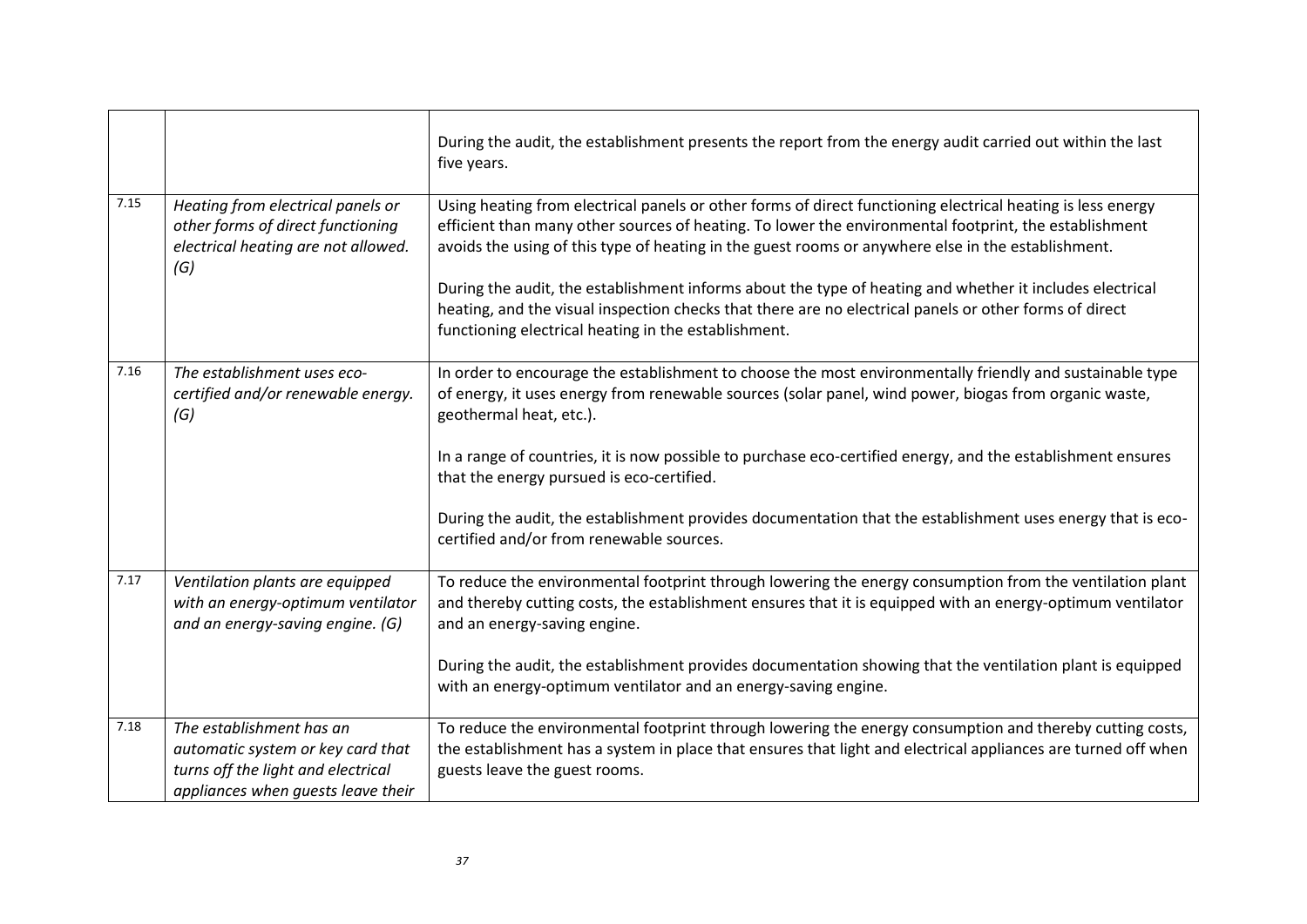|      | room. (G)                                                                                | The most common system is the "key card" system and when the key card is taken out of the holder, the<br>electricity will shut off immediately or within 1-2 minutes after removing the key card. In these cases, it is<br>important that the establishment does not provide more key cards than needed and does not encourage<br>the guests to keep an extra card in the holder even when leaving the room.<br>Other automatic systems include occupancy sensors, or motion/body heat detectors that recognise when<br>guests leave the rooms and automatically switch off lights and electrical appliances.<br>During the audit, the establishment provides documentation for the automatic system or key card system<br>turning off lighting and electrical appliances when guests leave their room, and the presence of these<br>systems is checked during the visual inspection. |
|------|------------------------------------------------------------------------------------------|---------------------------------------------------------------------------------------------------------------------------------------------------------------------------------------------------------------------------------------------------------------------------------------------------------------------------------------------------------------------------------------------------------------------------------------------------------------------------------------------------------------------------------------------------------------------------------------------------------------------------------------------------------------------------------------------------------------------------------------------------------------------------------------------------------------------------------------------------------------------------------------|
| 7.19 | Hall and corridor lighting have<br>motion detectors. (G)                                 | Motion detectors in halls and corridors assists in lowering the environmental footprint through saving<br>energy (and thereby cutting costs), as the light is turned off in periods without persons present in the halls<br>and corridors. At least 75% of the halls and corridors in the establishment have these types of sensors<br>installed.<br>During the audit, the establishment provides information about the presence of motion detectors in at least<br>75% of all halls and corridors, and the presence of the motion detectors is checked during the visual<br>inspection.                                                                                                                                                                                                                                                                                              |
| 7.20 | Automatic systems are installed in<br>public areas for energy-efficient<br>lighting. (G) | For the further lowering of the environmental footprint through saving of energy and thereby cutting costs,<br>the establishment has an automatic system for energy-efficient lighting in the public areas, such as areas<br>with conference facilities, swimming pool, gym or spa as well as the restaurant and bar areas.<br>The automatic system installed could be in the form of motion detectors or timers, so that the lights are<br>automatically turned off in these public areas during periods of no use.<br>In order to comply with this criterion, a minimum of 75% of the public areas have an automatic system for<br>energy-efficient lighting.                                                                                                                                                                                                                       |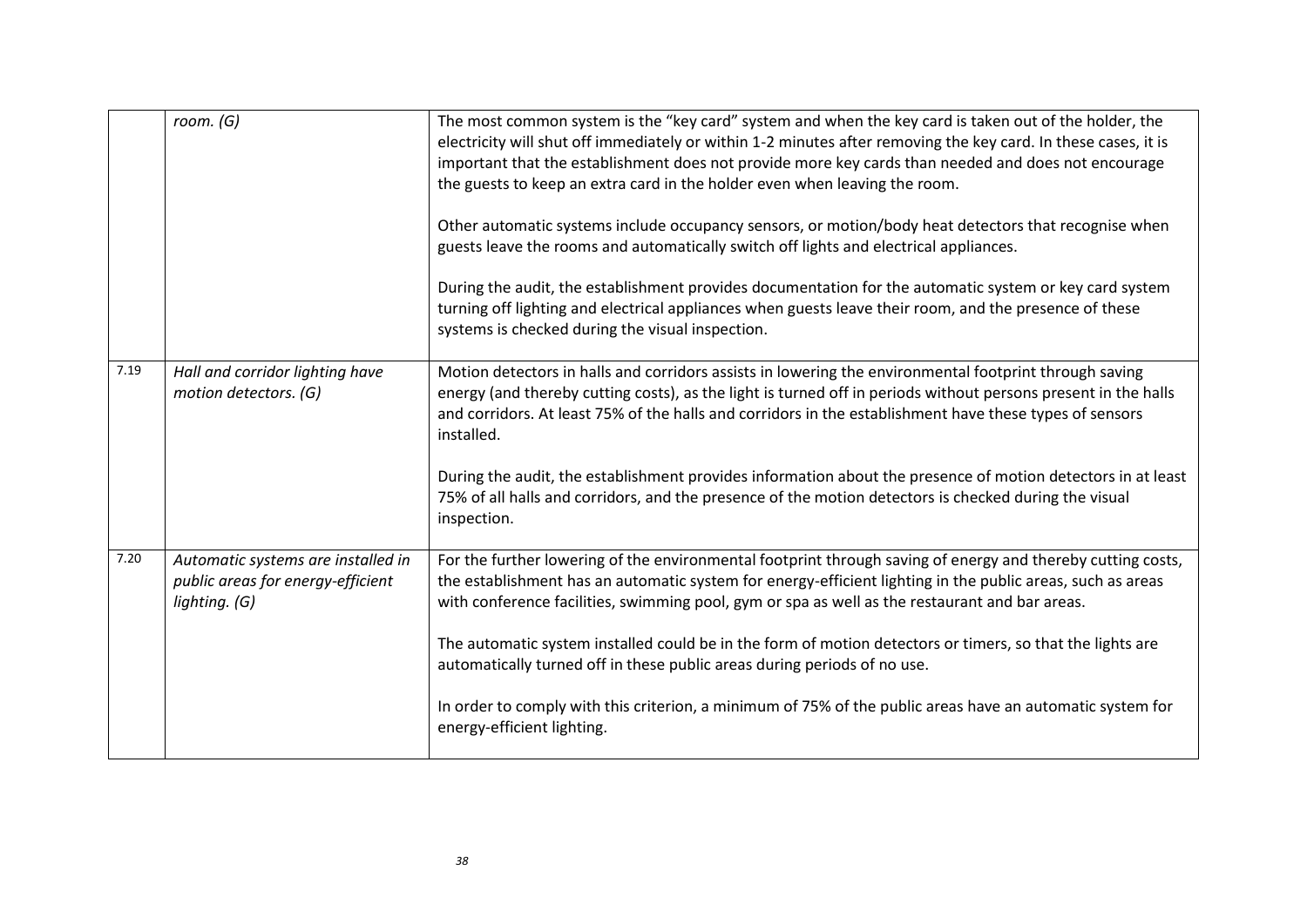|      |                                                                                                                         | During the audit, the establishment presents the documentation showing the automatic systems for energy-<br>efficient lighting in public areas, and (where possible) the presence of the automatic systems in public areas<br>are checked during the visual inspection.                                                                                                                                                                                                                                                                                                |
|------|-------------------------------------------------------------------------------------------------------------------------|------------------------------------------------------------------------------------------------------------------------------------------------------------------------------------------------------------------------------------------------------------------------------------------------------------------------------------------------------------------------------------------------------------------------------------------------------------------------------------------------------------------------------------------------------------------------|
| 7.21 | Separate electricity and gas meters<br>are installed at strategically<br>important places for energy<br>monitoring. (G) | To better trace energy consumption from the different parts of the establishment, additional/separate<br>energy (and gas) metres are installed, especially in areas with high degrees of energy consumption (e.g.<br>kitchens, heated swimming pools, gym and spa areas, externally managed businesses, etc.). In the case that<br>the establishment has many guest rooms, separate electricity (and gas) metres for different parts of the<br>establishment could be installed. Some establishments have chosen to have separate electricity metres for<br>each room. |
|      |                                                                                                                         | Providing more accurate information through the additional/separate electricity (and gas) metres about the<br>different sources of energy use in the establishment enables it to prepare better target strategies on<br>reduction in energy consumption.                                                                                                                                                                                                                                                                                                               |
|      |                                                                                                                         | If more electricity (and gas) metres are installed, it is necessary that the consumption data from each metre<br>is collected and registered. If the reading of the electricity (and gas) consumption from the different metres<br>can be done more frequently than once a month, it produces more detailed information about the<br>consumption from each electricity (and gas) metre.                                                                                                                                                                                |
|      |                                                                                                                         | During the audit, the minimum of monthly registration of the electricity (and gas) consumption from the<br>different metres is shown.                                                                                                                                                                                                                                                                                                                                                                                                                                  |
| 7.22 | Air-conditioning and heating<br>automatically switches off when<br>windows are open. (G)                                | A significant amount of energy consumption from air-conditioning and heating can be wasted, if it is while<br>windows (and doors) are open. The air-condition/heater will then have to use additional energy to lower or<br>increase the temperature to the set level.                                                                                                                                                                                                                                                                                                 |
|      |                                                                                                                         | The establishment therefore has a system in place in guest rooms with sensors registering when windows<br>(and doors) are opened and the air-condition and heating are then automatically switched off.                                                                                                                                                                                                                                                                                                                                                                |
|      |                                                                                                                         | The system is installed at a minimum of 75% the guest rooms, but preferably in all guest rooms.                                                                                                                                                                                                                                                                                                                                                                                                                                                                        |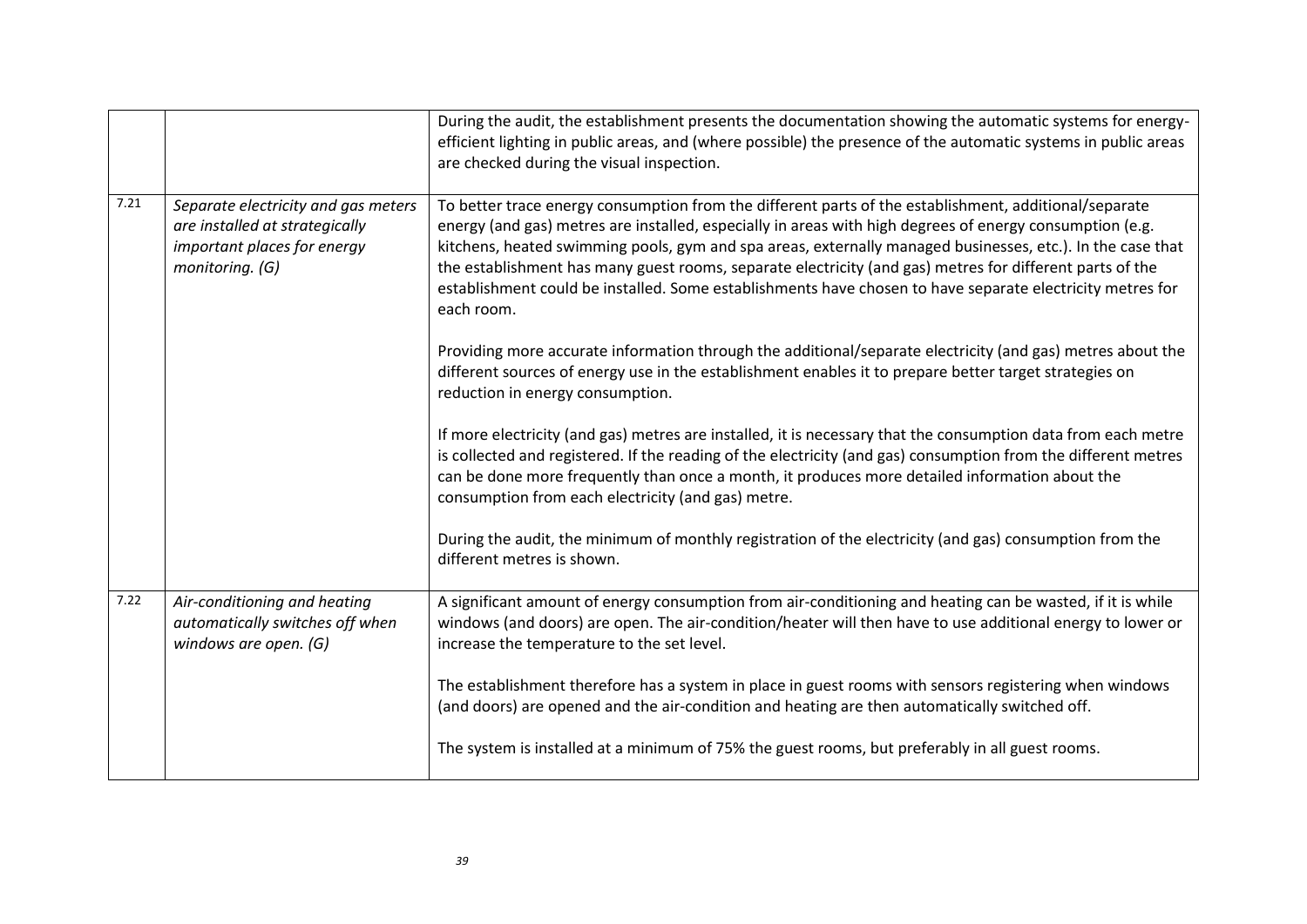|      |                                                                                                                                         | During the audit, the establishment presents documentation showing the system of automatically switching<br>off air-conditioning and heating when the windows (and door) are being opened as well as information<br>about the amount of rooms having the system installed. The visual inspection confirms that air-conditiong<br>and heating are switched off when windows (and door) are open.                                                                                                   |
|------|-----------------------------------------------------------------------------------------------------------------------------------------|---------------------------------------------------------------------------------------------------------------------------------------------------------------------------------------------------------------------------------------------------------------------------------------------------------------------------------------------------------------------------------------------------------------------------------------------------------------------------------------------------|
| 7.23 | A heat recovery system for e.g.<br>refrigeration systems, ventilators,<br>swimming pools or sanitary<br>wastewater is installed. (G)    | Larger energy consuming machines and equipment often produces excess heat. To lower the environmental<br>footprint through reducing energy consumption in the establishment, heat recovery systems are in place for<br>these larger energy consuming machines/equipment, e.g. the refrigeration systems, ventilation system,<br>swimming pools or the wastewater treatment system. The heat from the recovery system is then used in<br>other areas, such a heating in indoor parking areas, etc. |
|      |                                                                                                                                         | During the audit, the establishment presents documentation showing the presence of the heat recovery<br>system within the premises of the establishment.                                                                                                                                                                                                                                                                                                                                          |
| 7.24 | The building is insulated above the<br>minimal national requirements to<br>ensure a significant reduction of<br>energy consumption. (G) | Good insulation of the building of the establishment is a significant way to lower the environmental<br>footprint by increasing energy efficiency and thereby cutting costs. The needed level of insulation differs<br>from building to building depending on the age of the building, the surrounding climate, etc. The insulation<br>can concern the walls, the roof and/or the windows of the building.                                                                                        |
|      |                                                                                                                                         | In most countries, there is national legislation with requirements for the level of insulation of buildings. The<br>establishment therefore ensures compliance with the national requirements on insulation, but also achieve<br>insulation above the minimal national requirements.                                                                                                                                                                                                              |
|      |                                                                                                                                         | During the audit, the establishment shows documentation proving that the building is insulated above<br>minimal national requirements on insulation.                                                                                                                                                                                                                                                                                                                                              |
| 7.25 | Hot water pipes are well insulated.<br>(G)                                                                                              | A good source for lowering the environmental footprint by reducing energy and thereby saving costs in the<br>establishment is to ensure that hot water pipes are well insulated.                                                                                                                                                                                                                                                                                                                  |
|      |                                                                                                                                         | During the audit, the establishment shows documentation proving that the hot water pipes in the<br>establishment are well insulated.                                                                                                                                                                                                                                                                                                                                                              |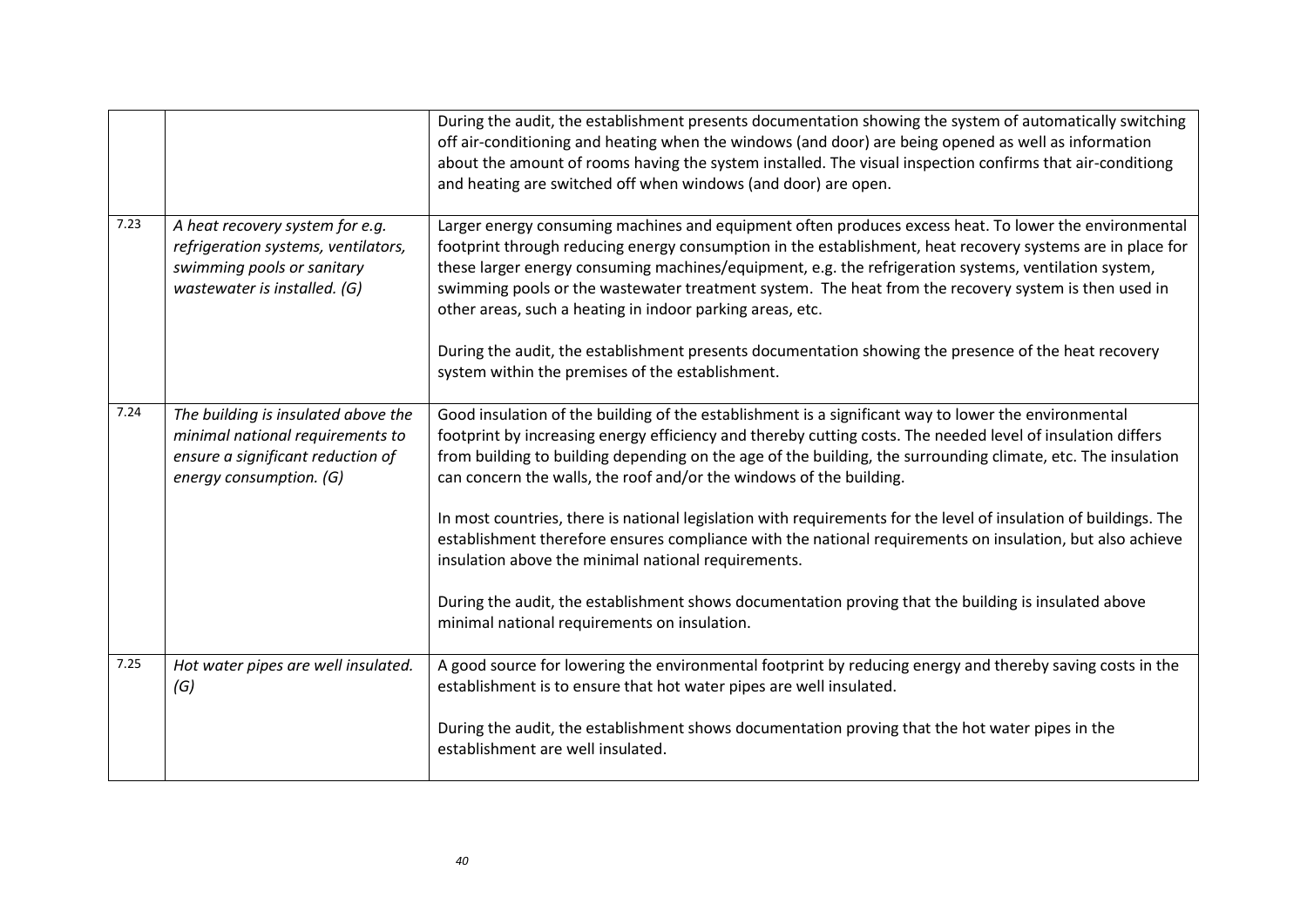| 7.26 | Computers, printers and copy<br>machines switch to energy saving<br>mode and turn off automatically.<br>(G)                                                                        | In the work with lowering the environmental footprint through energy saving and thereby cutting costs, the<br>establishment only uses computers, printers and copy machines that switch to energy saving mode within a<br>short time without use (e.g. 2-5 minutes).<br>As the energy saving mode is also energy-consuming, the equipment automatically turns completely off<br>after a longer time without use (e.g. 1-2 hours).<br>During the audit, the establishment presents information showing that its computers, printers and copy<br>machines switch to energy saving mode and turn off automatically, and the visual inspection includes a<br>spotcheck that the machines are in energy saving mode after periods of not being used.                                                                                                                         |
|------|------------------------------------------------------------------------------------------------------------------------------------------------------------------------------------|-------------------------------------------------------------------------------------------------------------------------------------------------------------------------------------------------------------------------------------------------------------------------------------------------------------------------------------------------------------------------------------------------------------------------------------------------------------------------------------------------------------------------------------------------------------------------------------------------------------------------------------------------------------------------------------------------------------------------------------------------------------------------------------------------------------------------------------------------------------------------|
| 7.27 | Newly purchased computers,<br>printers, copy machines and<br>domestic appliances have an eco-<br>label or produced by a company<br>with an environmental<br>management system. (G) | In order to lower the environmental footprint through saving energy and thereby cutting costs, computers,<br>printers, copy machines and domestic appliances purchased by the establishment within the last 12 months<br>have an eco-label. Alternatively, the establishment ensures that the companies having produced the<br>products have an environmental management system.<br>During the audit, the establishment provides documentation that the computers, printers, copy machines<br>and domestic appliances purchased within the last 12 months have an eco-label or are produced by a<br>company with an environmental management system.                                                                                                                                                                                                                    |
| 7.28 | Vending machines, coffee and<br>water dispensers are switched off<br>in periods of non-use. (G)                                                                                    | For the further lowering of the environmental footprint through reduction of the energy consumption in the<br>establishment and thereby cutting costs, vending machines, coffee/tea and water dispensers are, where<br>possible, switched off in periods of non-use.<br>Non-use periods could be during certain periods during the day or certain periods during the year, and it can<br>be in certain areas of the establishment (e.g. conference facility areas, swimming pool areas, gym and spa<br>areas, etc.<br>It is important that the energy consumption of switching the machines off and on does not exceed the<br>energy consumption by having the machines in use all the time. This balance refers both to the energy<br>consumption itself (when restarting after a stop in use), but also in relation to the effect on the lifespan of<br>the machines. |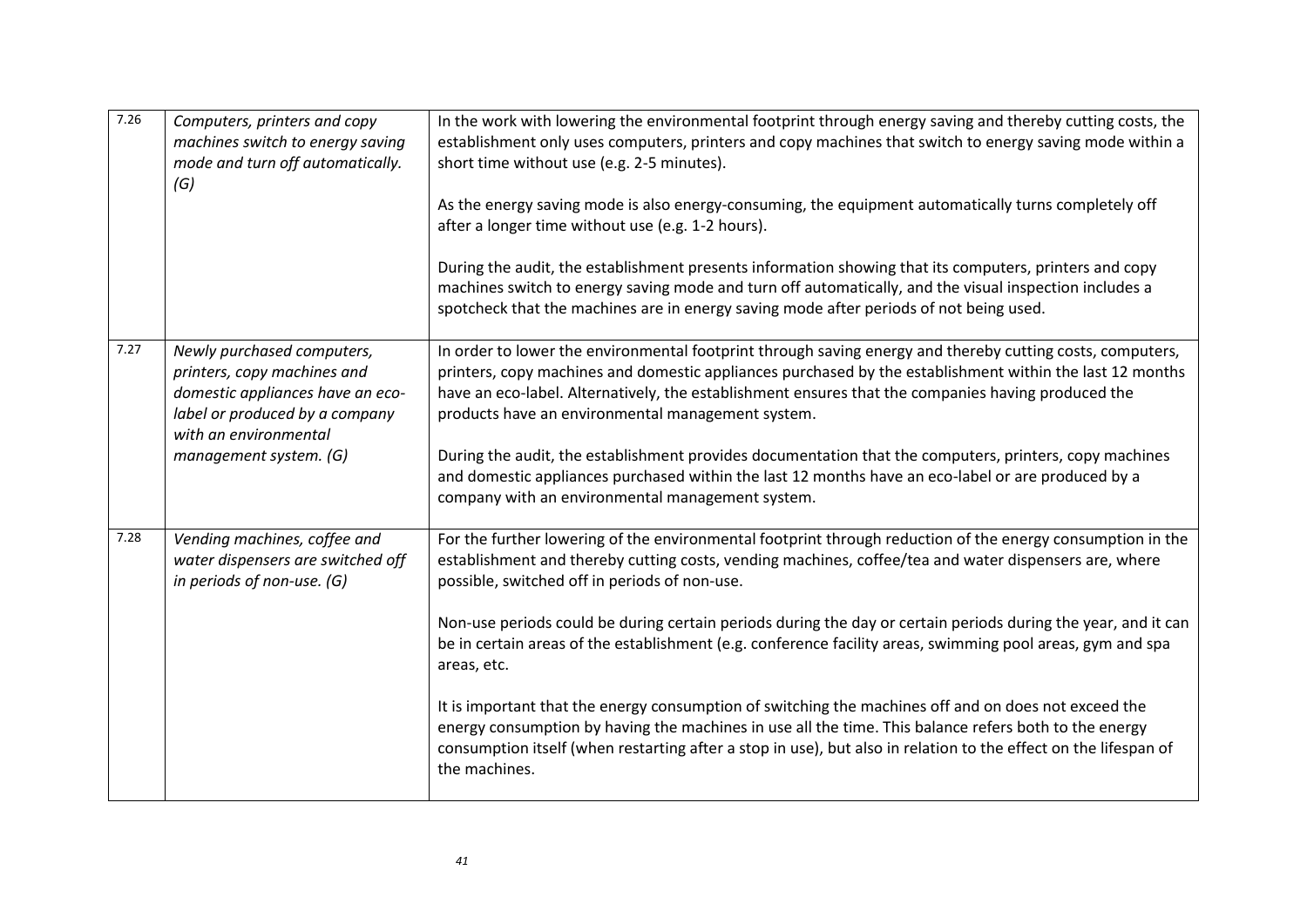|      |                                                                                                         | During the audit, the establishment presents its procedure on having vending machines, coffee/tea and<br>water dispensers switched off during periods of non-use. The procedure includes a calculation of the energy                                                                                                                                                                                             |  |
|------|---------------------------------------------------------------------------------------------------------|------------------------------------------------------------------------------------------------------------------------------------------------------------------------------------------------------------------------------------------------------------------------------------------------------------------------------------------------------------------------------------------------------------------|--|
|      |                                                                                                         | reduction effect of switching the machines off compared with that of continuous use.                                                                                                                                                                                                                                                                                                                             |  |
| 7.29 | The kitchen hoods are equipped<br>with supply/extract infrared fan<br>controls. (G)                     | The environmental footprint can be lowered by having energy reduced and thereby costs saved, if kitchen<br>hoods are not in use during all working hours, but only when needed. Kitchen hoods are therefore be<br>equipped with infrared fan control so that it switches on when hot plates are in use and/or there is presence<br>of steam from cooking.                                                        |  |
|      |                                                                                                         | During the audit, the establishment presents documentation showing that the kitchen hoods are equipped<br>with supply/infrared fan controls.                                                                                                                                                                                                                                                                     |  |
|      | 8. FOOD AND BEVERAGE                                                                                    |                                                                                                                                                                                                                                                                                                                                                                                                                  |  |
| 8.1  | The establishment must purchase<br>and register at least three types of<br>food/drink products that are | Environmentally friendly and sustainable practises in the establishment are demonstrated by the type of<br>food and beverage purchased by the establishment and offered to the guests.                                                                                                                                                                                                                           |  |
|      | organic, eco-labelled, fair-trade<br>labelled and/or locally produced.<br>(1)                           | The establishment is therefore registering the food and beverage purchased that are either organic, eco-<br>labelled, fair-trade labelled and/or locally produced. When purchasing products, it is recommended that<br>they are approved to be organic, eco-labelled or fair-trade by recognised authorities.                                                                                                    |  |
|      |                                                                                                         | Products are, whenever possible, produced locally in order to lower the environmental footprint from<br>reduced transportation and to stimulate local economy. Whether a product is locally produced would<br>depend on circumstances, but a distance of less than 100 km from the source of production to the<br>establishment is normally considered as a recommendation for a product being locally produced. |  |
|      |                                                                                                         | The establishment ensures that as many of its food and beverage products as possible are organic, eco-<br>labelled, fair-trade labelled and/or locally produced. The choice of products would depend on the<br>availability and price. A very minimum of three types of products are required, but it is strongly<br>recommended to include additional types of products.                                        |  |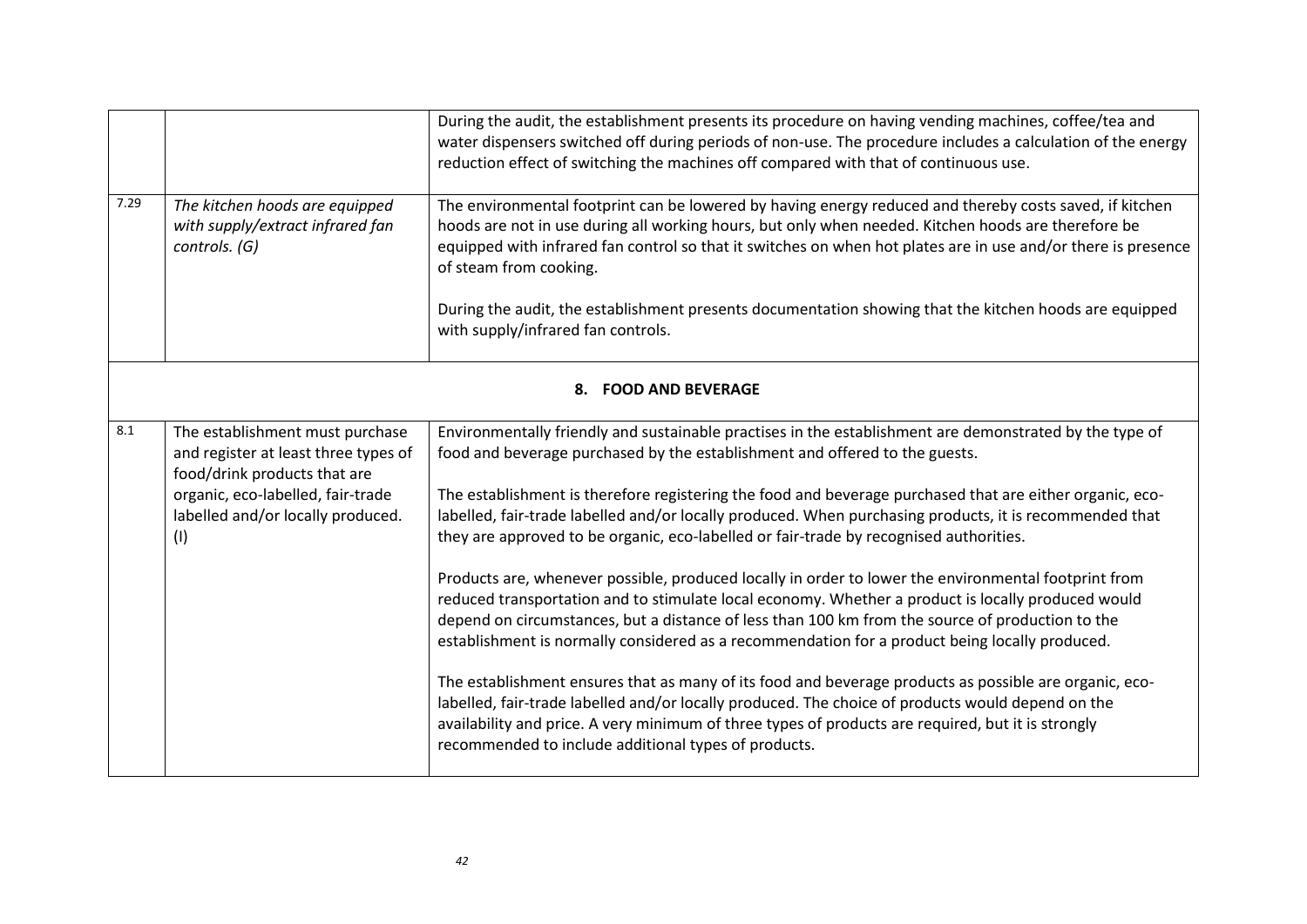|     |                                                                                                                                                | Although this criterion mainly relate to guest food/drink products, it is also encouraged that the indication is<br>present at the staff canteen, when possible.<br>During the audit, the establishment will present the list of (a minimum of three) food/drink products that<br>are organic, eco-labelled, fair-trade labelled and/or locally produced.                                                                                                                                |
|-----|------------------------------------------------------------------------------------------------------------------------------------------------|------------------------------------------------------------------------------------------------------------------------------------------------------------------------------------------------------------------------------------------------------------------------------------------------------------------------------------------------------------------------------------------------------------------------------------------------------------------------------------------|
| 8.2 | The share of organic, eco-labelled,<br>fair-trade labelled and/or locally<br>produced food/drink products<br>must be increased every year. (I) | In the case that the establishment is reapplying for the Green Key award, it is important that the<br>establishment ensures that the share of organic, eco-labelled, fair-trade labelled and/or locally produced<br>food and beverage continues to increase. The establishment therefore demonstrates that the share of<br>organic, eco-labelled, fair-trade labelled and/or locally produced food/drink products has increased in the<br>past 12 months to include additional products. |
|     |                                                                                                                                                | In exceptional cases, where it can be proven very difficult for the establishment to increase the amount of<br>organic, eco-labelled, fair-trade labelled and/or locally produced food and beverage products, it can request<br>a dispensation for not increasing the amount of these products.                                                                                                                                                                                          |
|     |                                                                                                                                                | Although this criterion mainly relate to guest food/drink products, it is also encouraged that the indication is<br>present at the staff canteen, when possible.                                                                                                                                                                                                                                                                                                                         |
|     |                                                                                                                                                | During the audit, the establishment presents information about the organic, eco-labelled, fair-trade labelled<br>and/or locally produced food and beverage products that have been added in the past 12 months. In the<br>exceptional case that the establishment is not able to increase the amount of these products, a description<br>explaining why it has proven impossible must be added.                                                                                          |
| 8.3 | The establishment is taking<br>initiatives to buy seasonal<br>products, less meat products and<br>no products from endangered fish,            | To have an environmentally friendly and more sustainable policy in relation to the purchase of food and<br>beverage products, the establishment has a policy on 1) buying seasonal products, 2) lowering the amount<br>of meat products and/or 3) avoiding the purchase of products of endangered fish, seafood or other species.                                                                                                                                                        |
|     | seafood or other species. (G)                                                                                                                  | The use of seasonal products reduces the environmental footprint created by transportation. Reducing the<br>use of meat products reduces the environmental footprint created by production of meat products. The use<br>of products from endangered fish, seafood or other species stands in complete contradiction with the<br>efforts for conservation of biodiversity.                                                                                                                |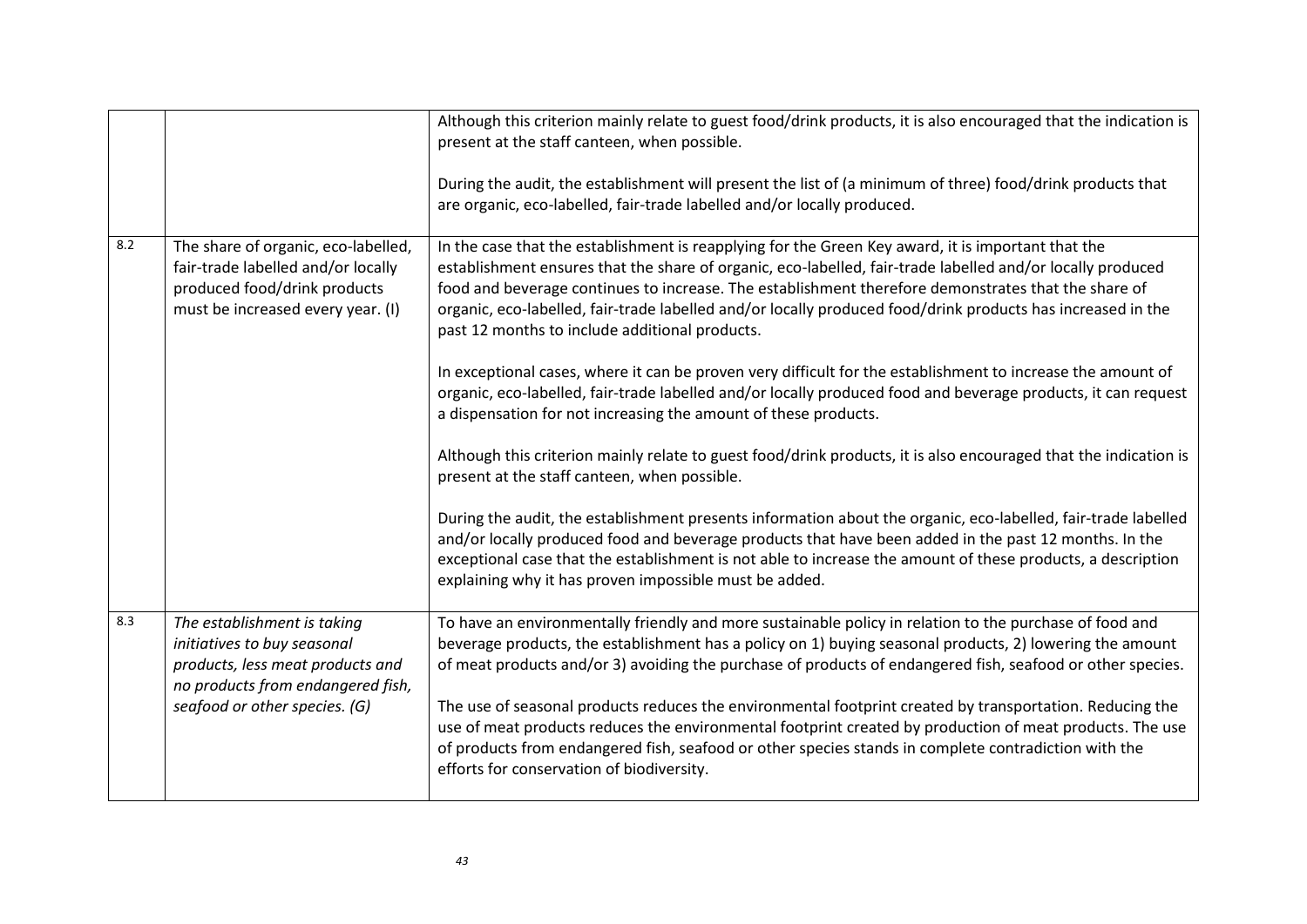|     |                                                                                                      | As part of the purchase policy, the establishment avoids buying genetically modified organisms (GMOs),<br>choosing fish and seafood with the Marine Stewardship Council (MSC) label or in line with WWF's fish and<br>seafood recommendations, taking animal welfare into consideration when purchasing meat products, and<br>considering the offer of gluten free and products suitable for diabetics.<br>Although this criterion mainly relate to guest food/drink products, it is also encouraged that the indication is<br>present at the staff canteen, when possible.<br>During the audit, the establishment presents its written policy on buying seasonal products, less meat<br>products and no products of endangered fish, seafood or other species.                                                                                                                                                                                                                                                                                                                                                                                                                                                                                                                                                           |
|-----|------------------------------------------------------------------------------------------------------|---------------------------------------------------------------------------------------------------------------------------------------------------------------------------------------------------------------------------------------------------------------------------------------------------------------------------------------------------------------------------------------------------------------------------------------------------------------------------------------------------------------------------------------------------------------------------------------------------------------------------------------------------------------------------------------------------------------------------------------------------------------------------------------------------------------------------------------------------------------------------------------------------------------------------------------------------------------------------------------------------------------------------------------------------------------------------------------------------------------------------------------------------------------------------------------------------------------------------------------------------------------------------------------------------------------------------|
| 8.4 | The establishment must register<br>the level of food waste and take<br>initiatives to reduce it. (G) | To reduce the environmental footprint by minimising the amount of food waste and thereby cutting costs,<br>the establishment registers the amount of food waste.<br>The amount is divided into different categories, such as different offers (buffet, menu card, etc.), different<br>meals (breakfast, lunch, dinner, etc.), different parts of the meals (starter, main course, dessert, etc.),<br>different types of food (bread, salad, etc.), purchased food that are is used, etc. The division into different<br>categories depends on the different foods offered in the establishment.<br>After knowing the amount of food wasted in various categories, the establishment prepares a plan for<br>reducing food waste. The plan considers a range of issues:<br>Can the amounts and types of food be adjusted?<br>$\bullet$<br>Can the food be stored and served in a better way?<br>Can the ingredients to a larger extent all be used?<br>Can serving be changed from buffets (that are continuously filled up) to portions?<br>In case of buffets, can there be an encouragement to guests not to overload the plates?<br>How can food that are left be reused?<br>During audit, the establishment presents documentation showing its registration of food waste and the plan<br>for reducing the food waste. |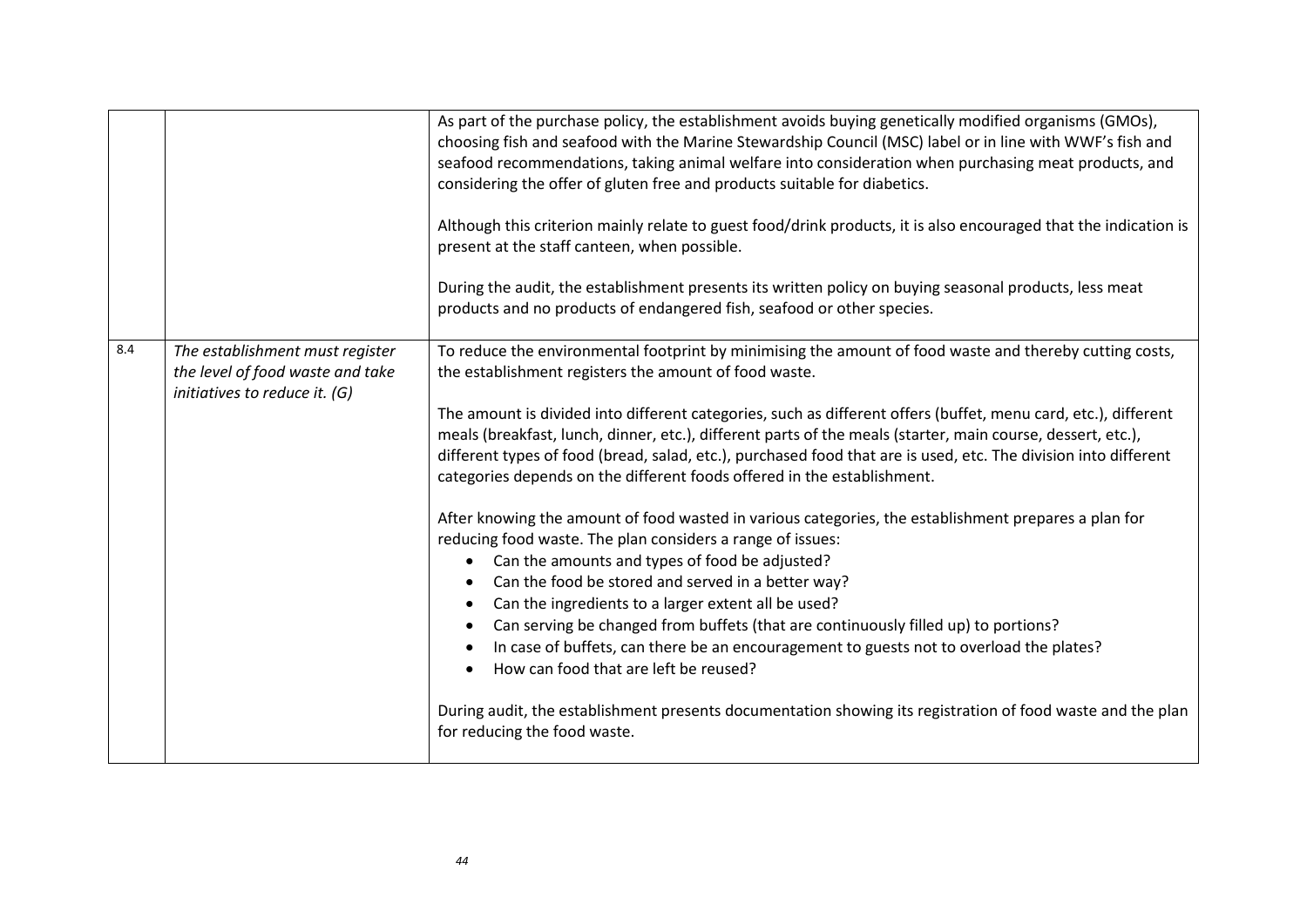| 8.5 | The establishment communicates                                      | To increase the awareness of the guests about organic, eco-labelled, fair-trade labelled and/or locally                                                                                                                                                                                                                                                                                                                |
|-----|---------------------------------------------------------------------|------------------------------------------------------------------------------------------------------------------------------------------------------------------------------------------------------------------------------------------------------------------------------------------------------------------------------------------------------------------------------------------------------------------------|
|     | on the menu card or in the buffet                                   | produced food, the establishment clearly indicates which products are organic, eco-labelled, fair-trade                                                                                                                                                                                                                                                                                                                |
|     | the products that are organic, eco-                                 | labelled and/or produced from local sources. This could be done on the menu card or on signs on the buffet.                                                                                                                                                                                                                                                                                                            |
|     | labelled, fair-trade labelled and/or                                |                                                                                                                                                                                                                                                                                                                                                                                                                        |
|     | locally produced. (G)                                               | The indication is done by using logos or other easily understood means of communication.                                                                                                                                                                                                                                                                                                                               |
|     |                                                                     | Although this criterion mainly relate to guest menu cards and/or buffets, it is also encouraged that the<br>indication is present at the staff canteen, when possible.                                                                                                                                                                                                                                                 |
|     |                                                                     | As part of joining the Green Key programme, the establishment provides accurate and complete<br>information about the food products.                                                                                                                                                                                                                                                                                   |
|     |                                                                     | During the audit, the establishment presents documentation showing how the information about the<br>organic, eco-labelled, fair-trade labelled and/or locally produced food products are communicated to the<br>guests and/or staff, and during the visual inspection the indication of organic, eco-labelled, fair-trade<br>labelled and/or locally produced food products in the menu card and/or buffet is checked. |
| 8.6 | A vegetarian alternative menu is<br>proposed in the restaurant. (G) | As vegetarian food has a lower environmental footprint than meat-based food, the establishment has one<br>or more vegetarian alternatives included in the restaurant menu. This criterion also coincides with a growing<br>demand by guests for vegetarian alternatives to the regular meat based menus.                                                                                                               |
|     |                                                                     | The vegetarian options are clearly indicated in the menu card or by indications in the buffet. The indication<br>is done by using logos or other easily understood means of communication.                                                                                                                                                                                                                             |
|     |                                                                     | Although this criterion mainly relate to guest menu cards and/or buffets, it is also encouraged that the<br>indication is present in the staff canteen, when possible.                                                                                                                                                                                                                                                 |
|     |                                                                     | As part of joining the Green Key programme, the establishment provides accurate and complete<br>information about vegetarian alternatives.                                                                                                                                                                                                                                                                             |
|     |                                                                     | During the audit, the establishment presents its policy on the vegetarian alternatives in the menu, and<br>during the visual inspection the indication of vegetarian options in the menu card and/or buffet is checked.                                                                                                                                                                                                |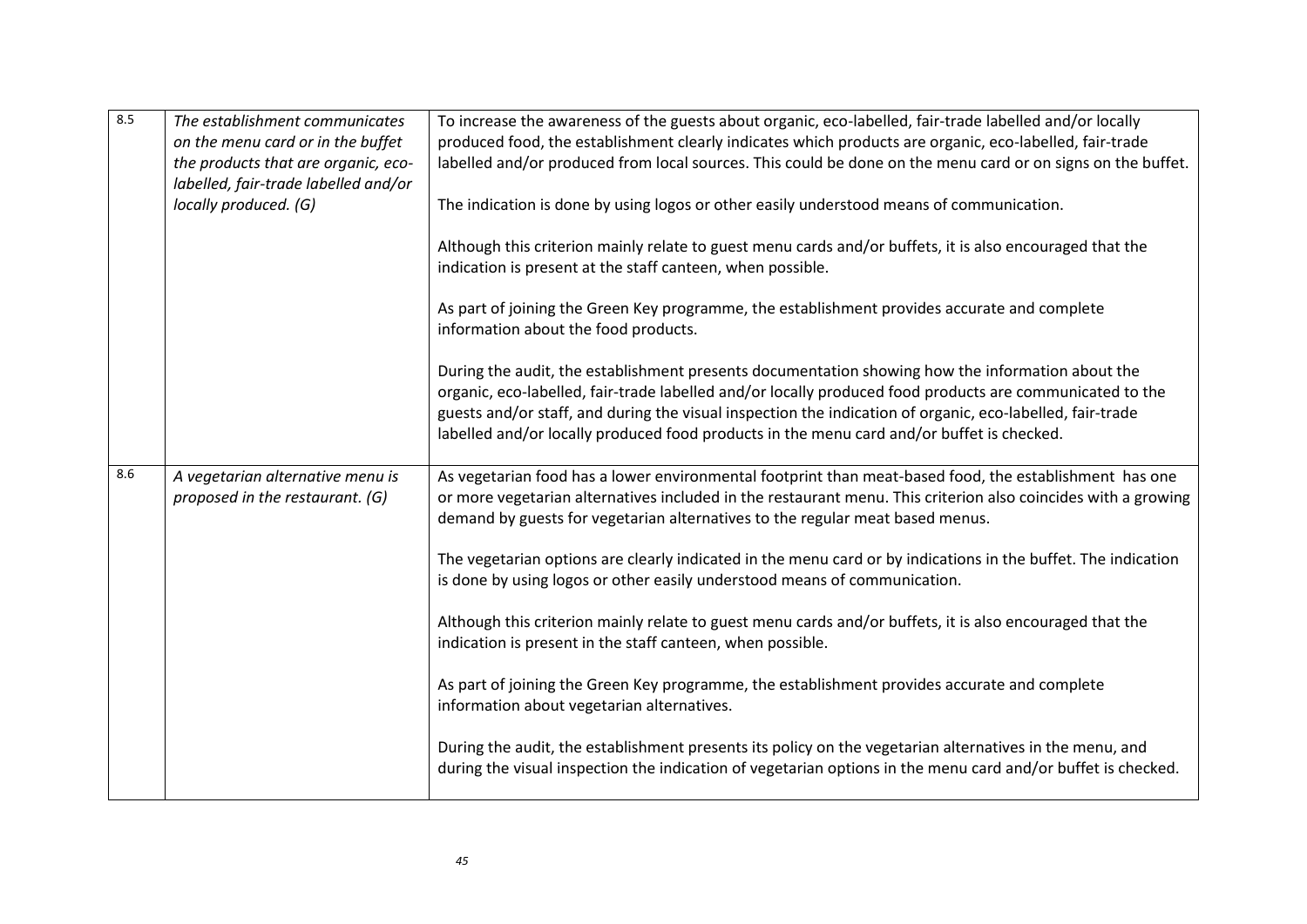| 8.7                       | Where the water quality is of an<br>adequate standard, tap water is<br>offered to guests in restaurants<br>and meeting rooms. (G) | To lower the environmental footprint created in the process of producing bottled water (including the<br>transportation of the water, the use of plastic, aluminium or glass for the bottles and the subsequent<br>transportation of bottle water to the customers), the establishment offers tap water to guests in<br>restaurants and meeting rooms. This is also saving costs for the establishment.<br>The possibility for offering tap water depends on the quality of the water in the taps at the establishment. If<br>the quality of the tap water does not comply with national authorities standards for tap water (e.g. relating<br>to limit levels of content of pesticides, heavy metals, etc.), then this criterion is not applicable. If the quality<br>of the tap water allows it to be offered, it can be offered as it is or it can be filtered before being offered.<br>The tap water is preferably offered as still water, but it could also be offered as sparkling water after adding<br>carbonic acid.<br>The tap water is offered to guests in restaurants and meeting rooms, but it could also be offered to guests<br>at the reception, in guest rooms, etc. It could also be offered to staff in staff areas.<br>During the audit, the establishment presents its policy on the use of tap water for drinking by guests and<br>staff, and the visual inspection checks that tap water is used in restaurants and guest rooms. |
|---------------------------|-----------------------------------------------------------------------------------------------------------------------------------|----------------------------------------------------------------------------------------------------------------------------------------------------------------------------------------------------------------------------------------------------------------------------------------------------------------------------------------------------------------------------------------------------------------------------------------------------------------------------------------------------------------------------------------------------------------------------------------------------------------------------------------------------------------------------------------------------------------------------------------------------------------------------------------------------------------------------------------------------------------------------------------------------------------------------------------------------------------------------------------------------------------------------------------------------------------------------------------------------------------------------------------------------------------------------------------------------------------------------------------------------------------------------------------------------------------------------------------------------------------------------------------------------------------------------------------------------------|
| <b>INDOOR ENVIRONMENT</b> |                                                                                                                                   |                                                                                                                                                                                                                                                                                                                                                                                                                                                                                                                                                                                                                                                                                                                                                                                                                                                                                                                                                                                                                                                                                                                                                                                                                                                                                                                                                                                                                                                          |
| 9.1                       | The restaurant should be non-<br>smoking or at least have a non-<br>smoking section. (I)                                          | To reduce health risk and the nuisance from smoking, the restaurant of the establishment is a non-smoking<br>area.                                                                                                                                                                                                                                                                                                                                                                                                                                                                                                                                                                                                                                                                                                                                                                                                                                                                                                                                                                                                                                                                                                                                                                                                                                                                                                                                       |

| In places where it is not feasible, the restaurant at least has a non-smoking section including more than half |
|----------------------------------------------------------------------------------------------------------------|
| of the total restaurant area. The non-smoking section is clearly physically separated from the smoking         |
| section, so that persons sitting in the non-smoking section are not affected by the smokers. The non-          |
| smoking and smoking sections are marked clearly with signs in an easily understood way.                        |
|                                                                                                                |
| Many countries have legislation regulating smoking in restaurants, when there is such legislation, the         |

establishment must under all circumstances comply with these requirements.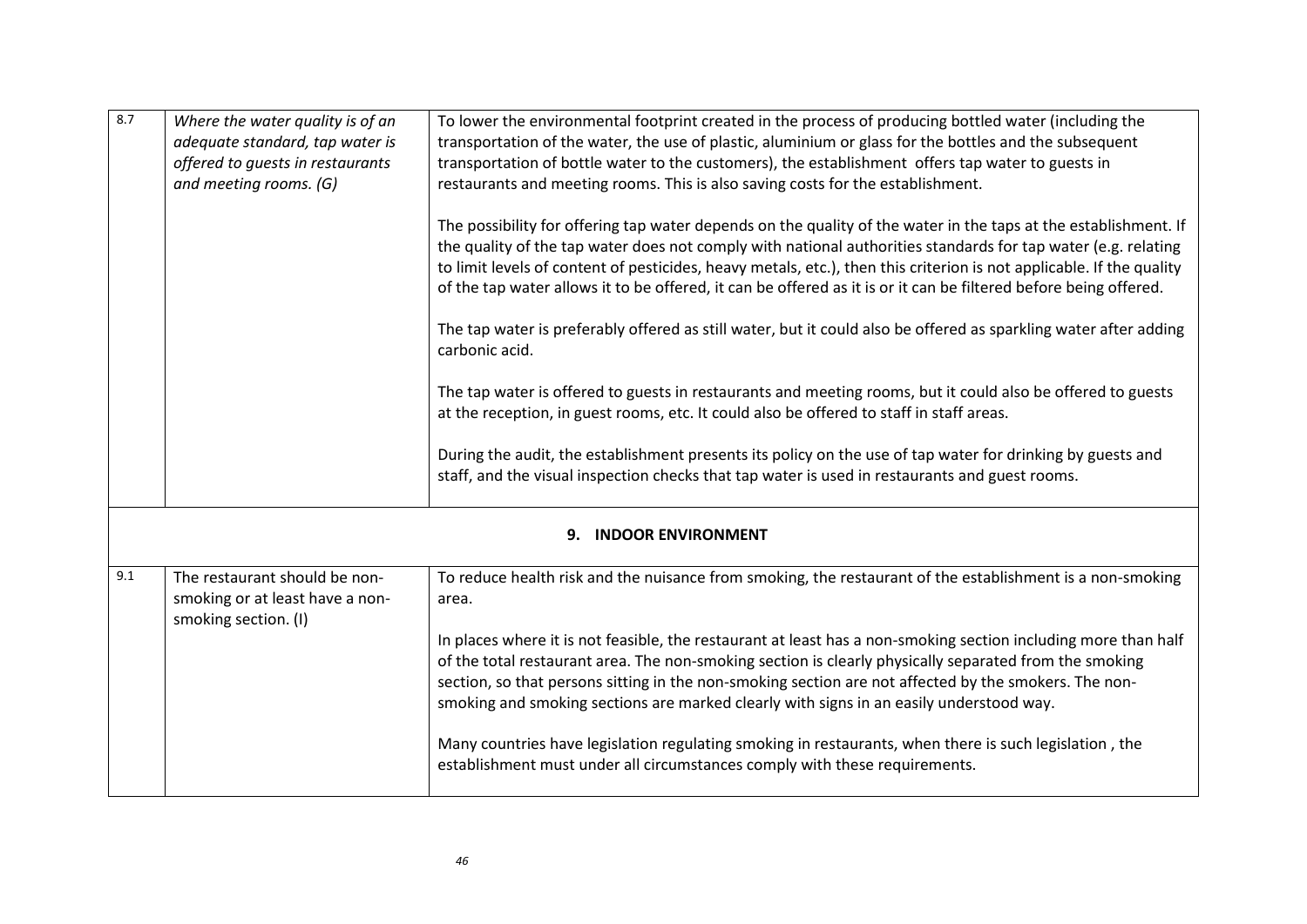|     |                                                                                             | During the audit, the establishment presents its regulation of the smoking in the restaurant together with a<br>confirmation of the compliance with national legislation. If smoking is allowed in parts of the restaurant, the<br>visual inspection checks the physical partition of the restaurant and the signs indicating the smoking versus<br>non-smoking part of the restaurant.                                                                                                                              |
|-----|---------------------------------------------------------------------------------------------|----------------------------------------------------------------------------------------------------------------------------------------------------------------------------------------------------------------------------------------------------------------------------------------------------------------------------------------------------------------------------------------------------------------------------------------------------------------------------------------------------------------------|
| 9.2 | A minimum of 75% of the rooms<br>must be non-smoking. (I)                                   | To reduce the health risk and the nuisance from smoking, all guest rooms are preferably non-smoking<br>rooms.                                                                                                                                                                                                                                                                                                                                                                                                        |
|     |                                                                                             | In the places where it is not feasible, a minimum of 75% of the rooms are non-smoking. The sections of the<br>establishment with non-smoking guest rooms are clearly separated from those with guest rooms where<br>smoking is allowed. The guest rooms where smoking is allowed can for instance be located on separate<br>floors or wings of the establishment. The areas with non-smoking and smoking guest rooms are clearly<br>marked with signs in an easily understood way.                                   |
|     |                                                                                             | Many countries have legislation regulating smoking in guest rooms, and when there is such legislation, the<br>establishment must in all circumstances comply with these requirements.                                                                                                                                                                                                                                                                                                                                |
|     |                                                                                             | During the audit, the establishment presents its regulation for smoking in the guest rooms of the<br>establishment together with a confirmation of compliance with national legislation. If smoking is allowed in<br>some guest rooms, it is checked that at least 75% of the guest rooms are non-smoking, and the visual<br>inspection checks that the areas with smoking and non-smoking guest rooms are clearly separated and with<br>signs indicating the smoking versus non-smoking parts of the establishment. |
| 9.3 | The establishment has a personnel<br>policy concerning smoking during<br>working hours. (G) | To reduce the health risk and the nuisance from smoking, the areas for the public and the staff are normally<br>non-smoking areas.                                                                                                                                                                                                                                                                                                                                                                                   |
|     |                                                                                             | In all circumstances, the establishment implements a policy for the staff regarding smoking during working<br>hours. The policy includes regulation on when and where the staff can smoke. It is important that the policy<br>ensures that non-smoking staff members and guests are not affected by smoking.                                                                                                                                                                                                         |
|     |                                                                                             | Many countries have legislation regulating smoking in public and staff areas, and when there is a legislation<br>on the issue, the establishment must in all circumstances comply with these requirements.                                                                                                                                                                                                                                                                                                           |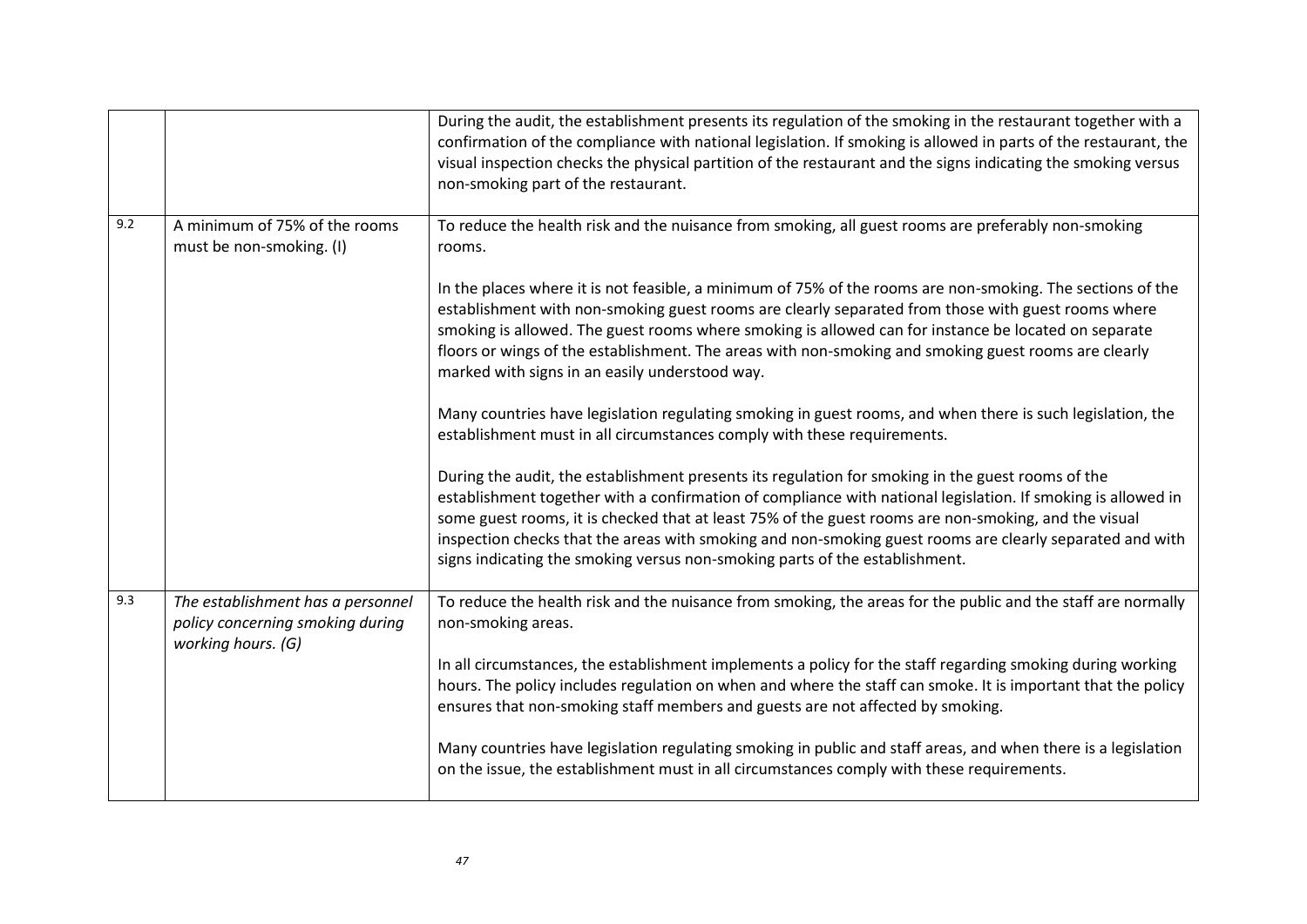|          |                                                                                                                  | During the audit, the establishment presents its policy regarding smoking for staff, including information<br>about when and where smoking during working hours can take place, and how the establishment ensures<br>that it does not constitute a health risk and nuisance for non-smoking staff members and guests.                                                                                                                                                                  |  |
|----------|------------------------------------------------------------------------------------------------------------------|----------------------------------------------------------------------------------------------------------------------------------------------------------------------------------------------------------------------------------------------------------------------------------------------------------------------------------------------------------------------------------------------------------------------------------------------------------------------------------------|--|
| 9.4      | In case of refurbishing or new<br>building, the establishment uses<br>environmentally friendly products.<br>(G)  | For the continuous improvement of the indoor environment and to lower the environmental footprint by<br>using less harmful products, the establishment uses environmentally friendly products in connection with<br>refurbishment or construction of new buildings done within the past 12 months. Volatile organic compounds<br>(VOCs) are avoided in paints, building materials, etc. Environmentally friendly second hand<br>products/materials are especially encouraged.          |  |
|          |                                                                                                                  | In connection with the refurbishing or construction of a new building, the establishment uses locally<br>appropriate principles of sustainable construction. Environmentally friendly products include the use of<br>paints and other products not containing substances harmful to the environment or human health, for<br>instance by using products with an eco-label or without harmful substances, or by using companies that have<br>adopted an environmental management system. |  |
|          |                                                                                                                  | The establishment incorporates elements of local art, architecture, or cultural heritage. The legislation and<br>regulations regarding refurbishing or construction of new building, and the intellectual property rights of<br>local communities are always respected.                                                                                                                                                                                                                |  |
|          |                                                                                                                  | During the audit, the establishment presents documentation proving the use of environmental friendly<br>products in connection with refurbishing or new building done in the past 12 months. The documentation<br>also includes considerations to sustainable construction, elements of local art, architecture or cultural<br>heritage and that the intellectual property rights of local communities have not been violated.                                                         |  |
|          | <b>10. GREEN AREAS</b>                                                                                           |                                                                                                                                                                                                                                                                                                                                                                                                                                                                                        |  |
| $10.1\,$ | Chemical pesticides and fertilisers<br>must not be used unless there is no<br>organic or natural equivalent. (I) | In order to minimise the use of chemicals and risk of pollution, the establishment is, in the case it has green<br>areas, not using chemical pesticides and fertilisers.                                                                                                                                                                                                                                                                                                               |  |
|          |                                                                                                                  | If pesticides and fertilisers are needed, organic or natural equivalents are used. Gas flames or mechanical<br>herbicides are also possible alternatives. Only in cases where no organic or natural replacements are                                                                                                                                                                                                                                                                   |  |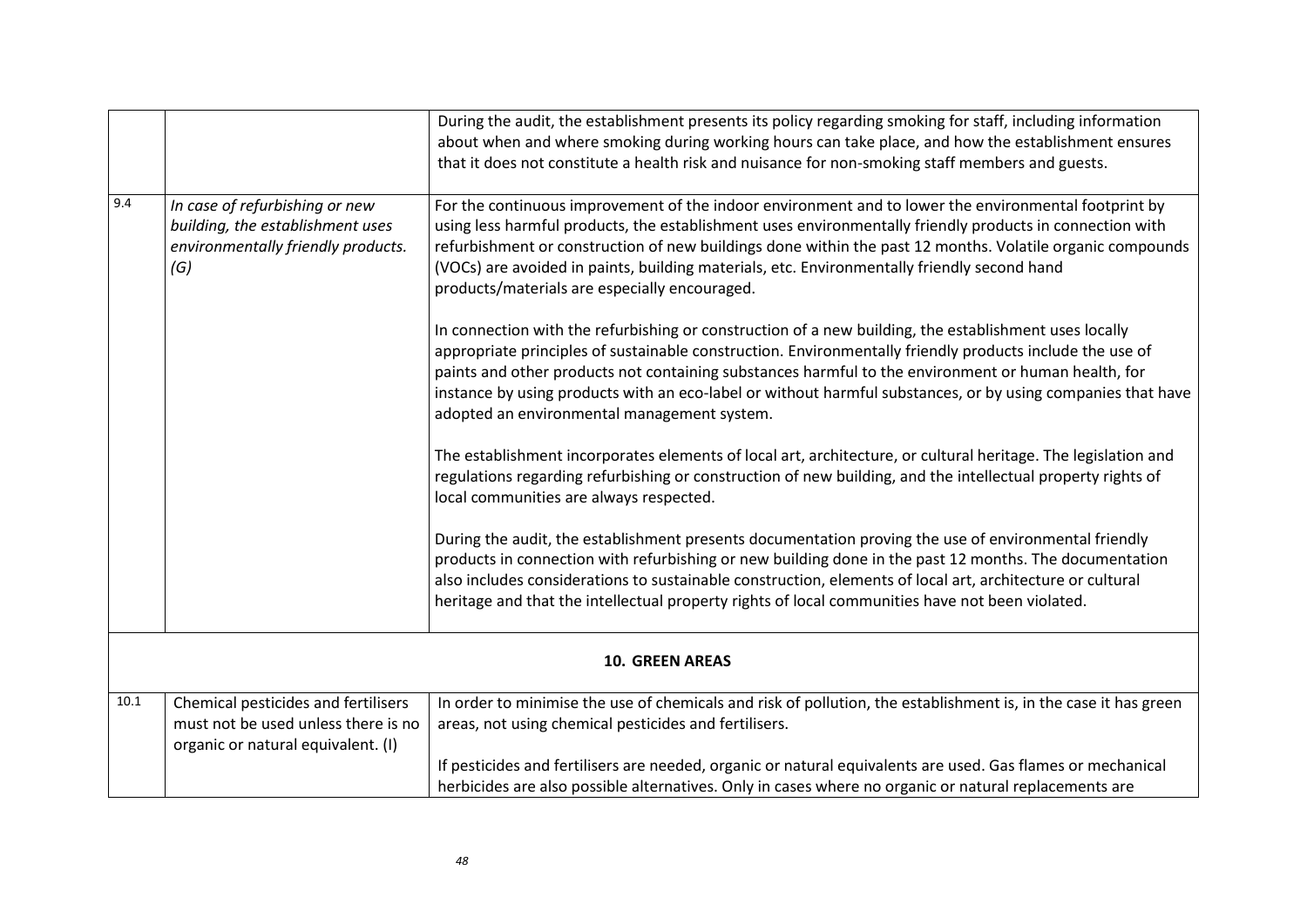|      |                                                                                                                                                                                       | available, affordable or useful as response to the need, the establishment may use chemical pesticides and<br>fertilisers, and in that case, it is normally only used once a year and only as "ready-to-use" products.<br>Chemical substances are stored properly (see criterion 6.7).<br>This criterion also applies if the management of the establishment's green areas is outsourced to an<br>external company.<br>During the audit, the establishment presents its policy on the use of pesticides and fertilisers in the green<br>areas of the establishment showing that that the establishment does not use chemical pesticides and<br>fertilisers unless no organic or natural equivalent is available. If the work with green areas is outsourced to<br>an external company, then this external company presents its policy on the use of pesticides and fertilisers<br>in the green areas of the establishment. |
|------|---------------------------------------------------------------------------------------------------------------------------------------------------------------------------------------|----------------------------------------------------------------------------------------------------------------------------------------------------------------------------------------------------------------------------------------------------------------------------------------------------------------------------------------------------------------------------------------------------------------------------------------------------------------------------------------------------------------------------------------------------------------------------------------------------------------------------------------------------------------------------------------------------------------------------------------------------------------------------------------------------------------------------------------------------------------------------------------------------------------------------|
| 10.2 | Newly purchased lawnmowers<br>must either be electrically driven,<br>use unleaded petrol, be equipped<br>with a catalyst, be awarded with an<br>eco-label, or be manually driven. (I) | In the case that the establishment has green areas, then the lawnmowers purchased within the last 12<br>months are as environmentally friendly as possible to lower the environmental footprint by conserving<br>energy (and thereby cutting costs), and to reduce risk of pollution (including air and noise pollution).<br>The lawnmowers are preferably manual or electric, but in case it uses petrol, it uses alkylate petrol, or, as a<br>minimum, the petrol must be unleaded or the lawnmower is equipped with a catalyst. If the lawnmowers<br>are awarded with an eco-label, it also complies with this criterion.<br>This criterion also applies if the management of the green areas of the establishment is outsourced to an<br>external company.<br>During the audit, the establishment presents documentation showing that lawnmowers purchased within<br>the last 12 months are environmentally friendly.  |
| 10.3 | Smart flower and garden watering<br>procedures are in place. (I)                                                                                                                      | To minimise the consumption of water for flower and garden watering, there is a procedure in place to<br>ensure smart watering. The smart watering system can for instance include procedures of watering during<br>morning or evening hours, a moisture sensor system or a drip system aiming at minimising evaporation and<br>provide the best impact for the roots of the plants. It can also be the use of collected rainwater, grey water<br>or treated wastewater for watering flowers/garden (see criterion 10.5).                                                                                                                                                                                                                                                                                                                                                                                                  |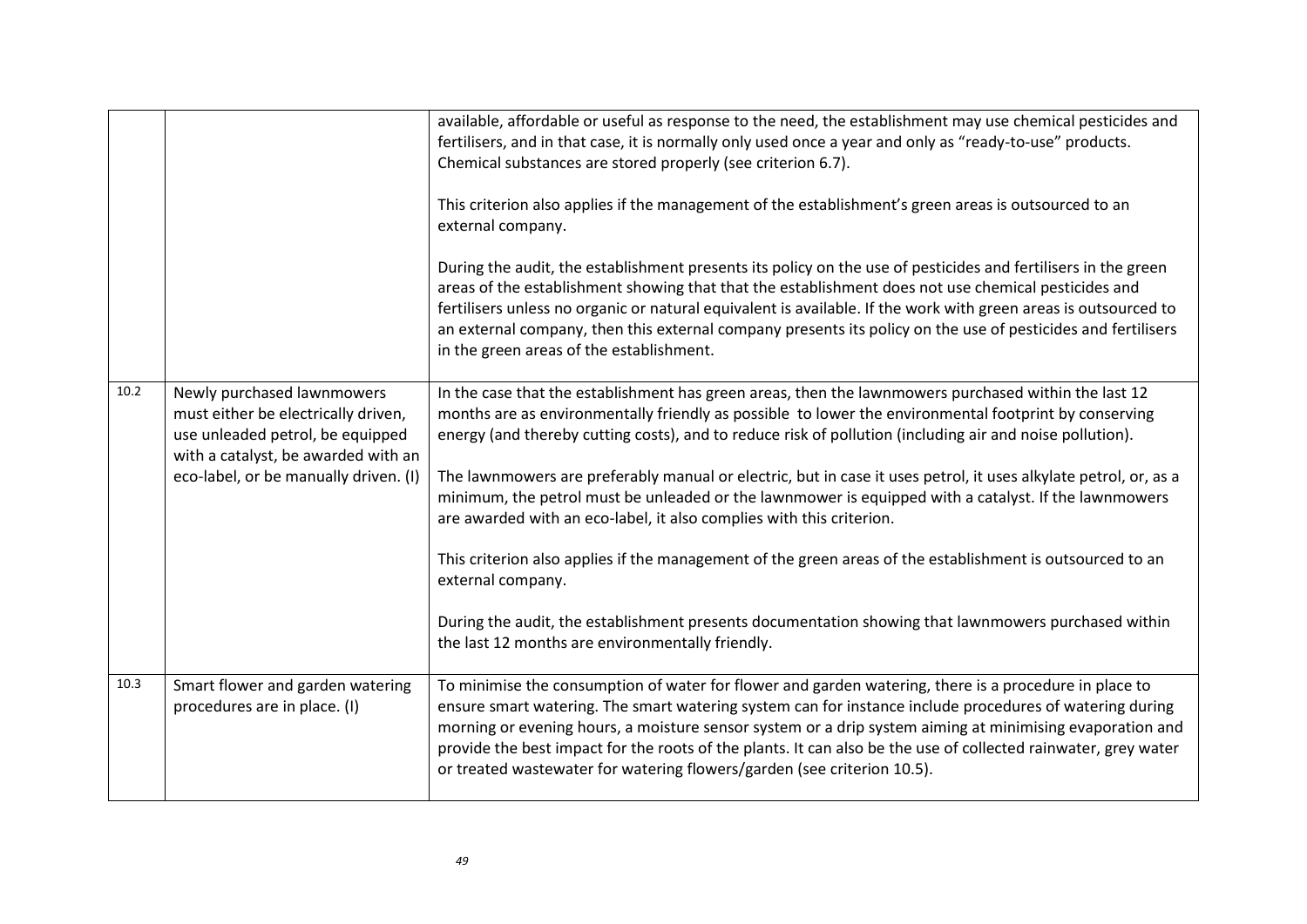|      |                                                                                           | During the audit, the establishment presents its policy on smart flower and garden watering procedures.                                                                                                                                                                                                                                                                                                                                                                                                                                                                                                                                                                                                                                                                                                                                          |
|------|-------------------------------------------------------------------------------------------|--------------------------------------------------------------------------------------------------------------------------------------------------------------------------------------------------------------------------------------------------------------------------------------------------------------------------------------------------------------------------------------------------------------------------------------------------------------------------------------------------------------------------------------------------------------------------------------------------------------------------------------------------------------------------------------------------------------------------------------------------------------------------------------------------------------------------------------------------|
| 10.4 | Garden waste is composted. (G)                                                            | To lower the environmental footprint through minimising waste, energy and transportation (and thereby<br>cutting costs) of the green areas, the establishment ensures that garden waste is composted on the<br>premises of the establishment following the standard methods on the matter, and the soil produced from<br>garden waste is later reused.<br>During the audit, the establishment presents its policy on composting garden waste, and the visual<br>inspection confirms the presence of the composting of garden waste.                                                                                                                                                                                                                                                                                                              |
| 10.5 | Rainwater or grey water is<br>collected and used for watering<br>flowers and gardens. (G) | To further reduce the environmental footprint through lower consumption of water for flower and garden<br>irrigation (and thereby cutting costs), the establishment ensures that rainwater, grey water or treated<br>wastewater is collected and used for irrigating flowers and gardens.<br>The collection of rainwater or grey water is done safely following national and local legislation with no<br>adverse effects to the guests and staff, the local population and the environment.<br>During the audit, the establishment presents its policy on collection of rainwater, grey water or treated<br>wastewater for watering of flowers and gardens, and the visual inspection confirms the collection the<br>system for collecting rainwater, grey water or treated wastewater.                                                         |
| 10.6 | When planting new green areas,<br>native species are used. (G)                            | For the establishment to support biodiversity, the establishment (wherever feasible) ensures the planting of<br>native species when planting new green areas.<br>There is as well a plan on reviewing the landscaping of the green area and consider feasibility and use of<br>native species. If there are weeds, feral animals, or pathogens (invasive alien species) present on site, the<br>plan includes information on how to restrict their spread and preferably control or eradicate them.<br>During the audit, the establishment presents documentation showing that the plants purchased or obtained<br>within the last 12 months are native species as well as a management plan reviewing the feasibility and use<br>of native species and the restriction of the spread and preferably control or eradication of invasive species. |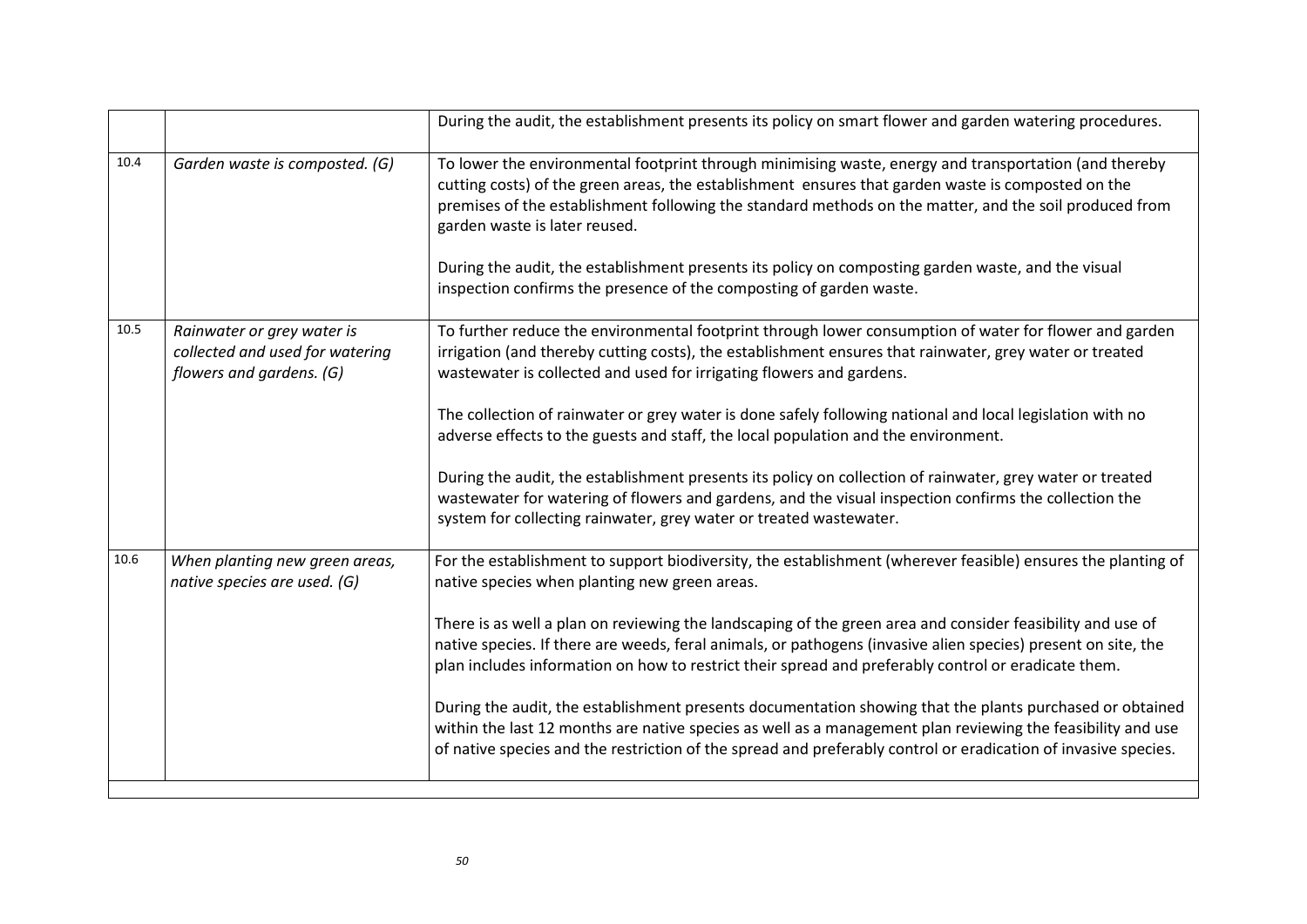| 11. CORPORATE SOCIAL RESPONSIBILITY |                                                                                                                |                                                                                                                                                                                                                                                                                                                                                                                                                                                                                                                                                                                                                                                                                                                                                                                                                                    |
|-------------------------------------|----------------------------------------------------------------------------------------------------------------|------------------------------------------------------------------------------------------------------------------------------------------------------------------------------------------------------------------------------------------------------------------------------------------------------------------------------------------------------------------------------------------------------------------------------------------------------------------------------------------------------------------------------------------------------------------------------------------------------------------------------------------------------------------------------------------------------------------------------------------------------------------------------------------------------------------------------------|
| $11.1\,$                            | The establishment is in compliance<br>with international, national and<br>local legislation and its CSR policy | The establishment ensures that its function and activities within the areas of environment, health, safety<br>and labour take place in compliance with local and national legislation and regulations.                                                                                                                                                                                                                                                                                                                                                                                                                                                                                                                                                                                                                             |
|                                     | regarding environment, health,<br>safety and labour. (I)                                                       | The establishment also ensures working in correspondence with international conventions and regulations<br>including: "The Universal Declaration of Human Rights" (including the "UN Convention on the Rights of the<br>Child"), the "International Labour Organization's Declaration on Fundamental Principles and Rights at<br>Work", the "Rio Declaration on Environment and Development", the "United Nations Convention against<br>Corruption", and "The Code of Conduct for the Protection of Children from Sexual Exploitation in Travel and<br>Tourism". In many countries, the international conventions and regulations are partly or fully integrated into<br>national/local legislation.                                                                                                                               |
|                                     |                                                                                                                | For the areas not covered by national/local legislation, the establishment formulates a CSR policy covering<br>the areas of human rights (including child labour), labour equity, anti-corruption and commercial, sexual or<br>any other form of exploitation and harassment, particularly of children and adolescents.                                                                                                                                                                                                                                                                                                                                                                                                                                                                                                            |
|                                     |                                                                                                                | Regarding the compliance with labour requirements, the following conditions must be met:<br>All employees receive information in writing (contract) stating the employment conditions,<br>$\bullet$<br>including information about working hours and salary.<br>All employees are paid at least a living wage, so the salary is not below the legal minimum salary.<br>$\bullet$<br>All employees receive information about the working code of conduct/policies of the establishment,<br>and employees also receive information about the procedure for raising concerns/complaints.<br>All employees under the age of 18, national regulations as well as the UN Convention of the Rights<br>of the Child and ILO Conventions 138/182 are followed.<br>All employees receive fair treatment without discrimination.<br>$\bullet$ |
|                                     |                                                                                                                | The establishment ensures that its activities do not adversely affect local access to livelihoods, rights-of-<br>way, transport and housing. The activities of the establishment do not jeopardise the provision of basic<br>health and sanitation services to neighbouring communities. The establishment is not preventing access by<br>local residents to local historical, archaeological, culturally, and spiritually important properties and sites. If<br>the establishment is located in or near a protected area, it knows and respects the legislation and<br>regulations regarding tourism activities within the protected area.                                                                                                                                                                                        |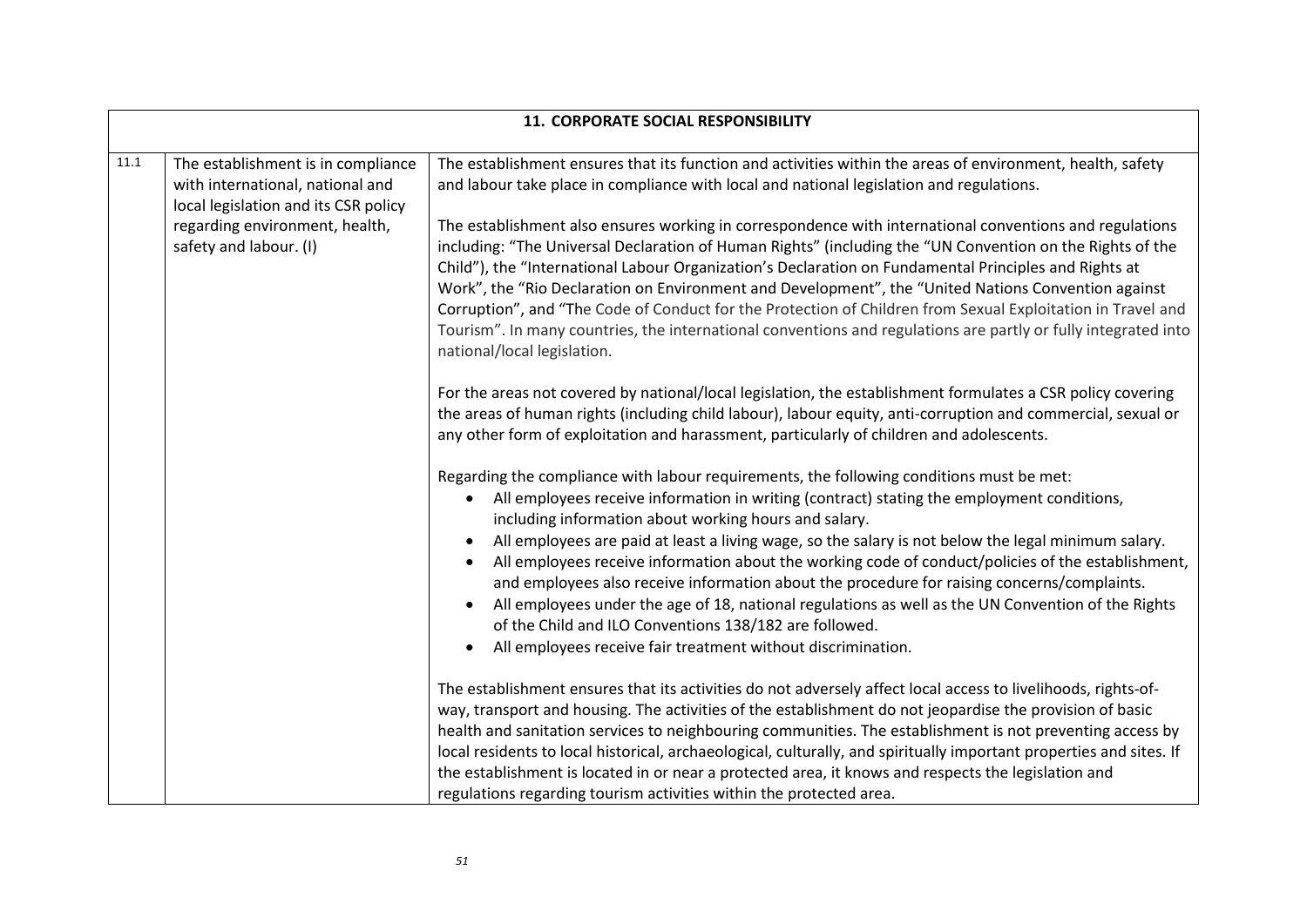|      |                                                                         | The establishment ensures that activities in connection with the management of the establishment do not<br>have significant negative effects on natural ecosystems and wildlife. Any disturbance of natural ecosystems<br>is rehabilitated, and a compensatory contribution made to conservation management. This also includes<br>practices to reduce pollution from noise, light, runoff, erosion, ozone-depleting compounds, and air, water,<br>and soil contaminants. |
|------|-------------------------------------------------------------------------|---------------------------------------------------------------------------------------------------------------------------------------------------------------------------------------------------------------------------------------------------------------------------------------------------------------------------------------------------------------------------------------------------------------------------------------------------------------------------|
|      |                                                                         | Wildlife is not held in captivity, except for properly regulated activities, and living specimens of protected<br>wildlife species are only kept by those authorized and suitably equipped to house and care for them.                                                                                                                                                                                                                                                    |
|      |                                                                         | The design and construction of buildings and infrastructure complies with local zoning and protected or<br>heritage area requirements. It respects the natural and cultural heritage surroundings in siting, design,<br>impact assessment and land rights and acquisition. The establishment identifies and follow the local<br>development codes and architectural management guidelines.                                                                                |
|      |                                                                         | During the audit, the establishment presents how it ensures compliance with local, national and<br>international legislation as well as presents the CSR policy (if applicable) formulated by the establishment.                                                                                                                                                                                                                                                          |
| 11.2 | The establishment provides access<br>for people with special needs. (G) | To create awareness about the establishment's corporate social responsibility and assist people with special<br>needs, it provides access for people with special needs. The access relates to guests as well as staff and<br>other users of the establishment.                                                                                                                                                                                                           |
|      |                                                                         | Examples of people with special needs includes provision of access for people with certain disabilities<br>(persons in wheelchairs, blind people, etc.) and specific health concerns.                                                                                                                                                                                                                                                                                     |
|      |                                                                         | In some special cases, the establishment may have received a dispensation from the authorities regarding<br>certain types of access for people with special needs, e.g. wheelchair access to old/historical buildings), and<br>in these cases the establishment will not be required to provide the access.                                                                                                                                                               |
|      |                                                                         | The level of access for people with special needs offered by the establishment is clearly communicated to<br>the guests, staff and other users. When information on access is present it is easier for the establishment<br>and user to match expectation and it will also avoid unnecessary transportation. As part of joining the Green<br>Key programme, the establishment provides accurate and complete information with regard to the                               |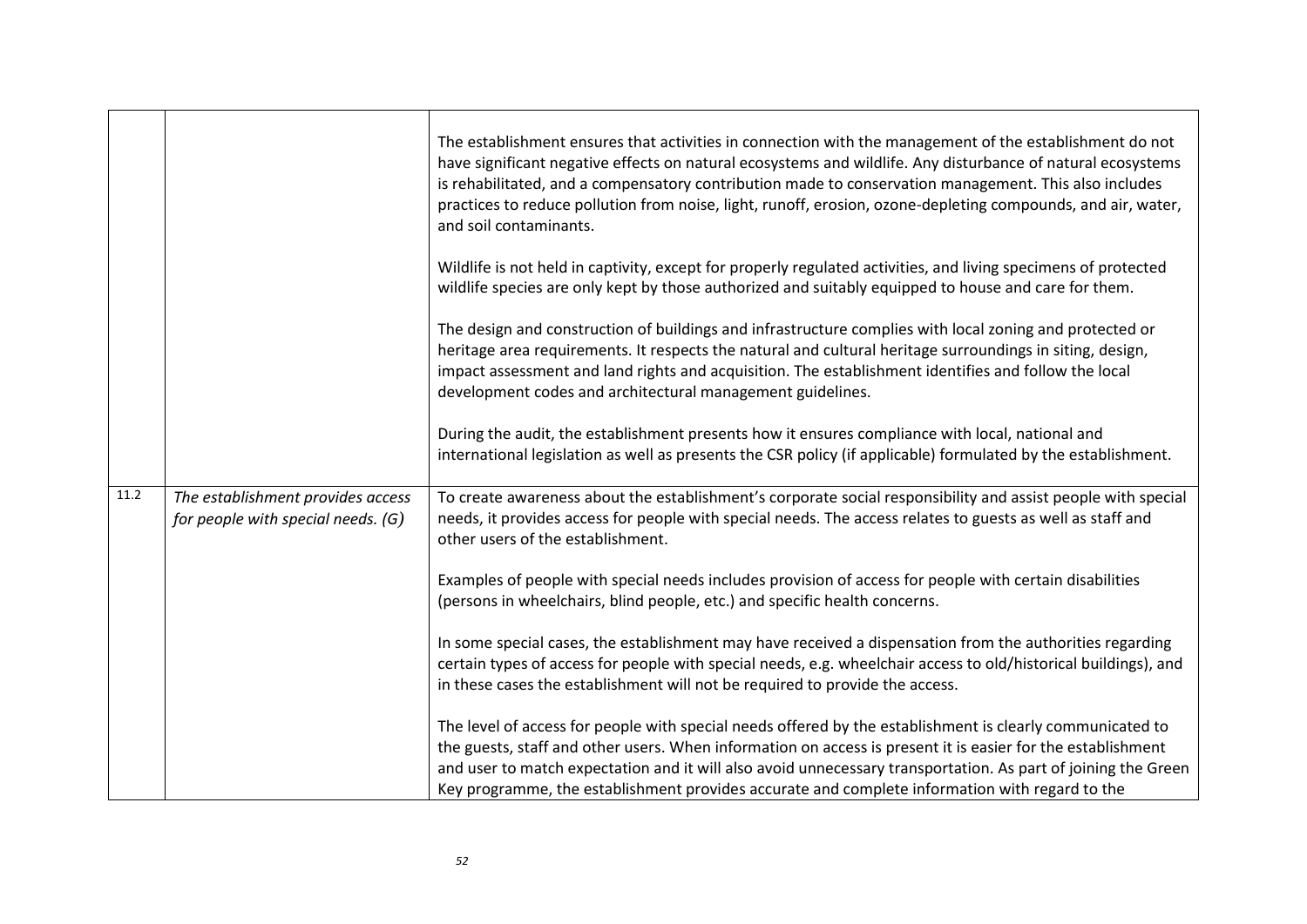| as well as the information provided about the access for people with special needs.                                                                                                                                                                                                                                                                                                                                                                                                                                                                     |  |
|---------------------------------------------------------------------------------------------------------------------------------------------------------------------------------------------------------------------------------------------------------------------------------------------------------------------------------------------------------------------------------------------------------------------------------------------------------------------------------------------------------------------------------------------------------|--|
| 11.3<br>To create awareness about the establishment's corporate social responsibility and support the equal<br>The establishment is equitable in<br>treatment and rights of people, the establishment hires staff in all positions, regardless of age, race, gender,<br>hiring women and local minorities,<br>religion, socio-economic status, etc. It is recommended that the establishment includes this requirement in<br>including in management positions,<br>while restraining from child labour.<br>the CSR policy.<br>(G)                       |  |
| To support the local community near the establishment, it is important that local residents (and especially<br>local minorities) are employed as staff in the establishment in all positions including in management<br>positions, and that training is offered if necessary.                                                                                                                                                                                                                                                                           |  |
| Furthermore, it is very important that the establishment restraints from using child labour in the<br>establishment or from using suppliers using child labour. The establishment must work actively against the<br>use of child labour.                                                                                                                                                                                                                                                                                                                |  |
| During the audit, the establishment shows how it ensures being equitable in hiring women and local<br>minorities in all positions in the establishment, while restraining from using or accepting child labour (e.g. in<br>the establishment's CSR policy).                                                                                                                                                                                                                                                                                             |  |
| 11.4<br>To create awareness about the establishment's corporate social responsibility and support the<br>The establishment actively supports<br>environmental, economic and socio-cultural sustainable development, the establishment is active in<br>green activities or initiatives for<br>supporting green activities or initiatives for social community development including, among others,<br>social community development<br>including, among others,<br>education, health, sanitation and infrastructure.<br>education, health, sanitation and |  |
| The type of support will depend on the establishment and the area surrounding the establishment.<br>infrastructure. (G)<br>Examples of active support by the establishment could be:<br>Tree-planting activities<br>Restoration of local green areas                                                                                                                                                                                                                                                                                                    |  |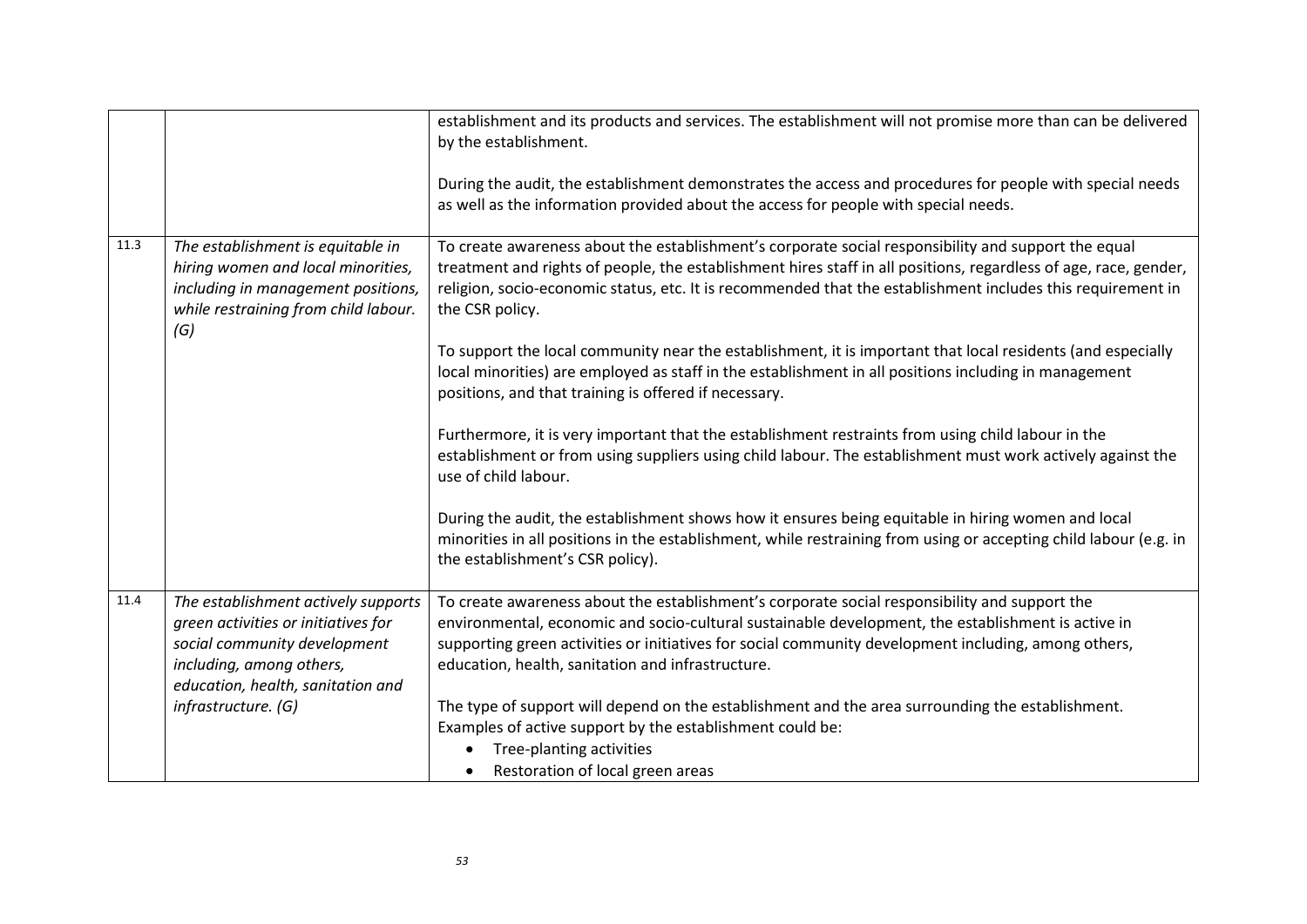|      |                                                                                                                                                                                         | Outdoor activities (establishment of boat mooring places, nature trails) that can also be used by the<br>public<br>Activities with local schools or communities working with environmental initiatives<br>$\bullet$<br>Activities with local people with special needs (vulnerable and/or less-resourced groups)<br>$\bullet$<br>Activities promoting social justice and equal rights<br>$\bullet$<br>Support to provision of basic food, water, energy services as well as health and sanitation services in<br>neighbouring communities<br>Support to local infrastructure challenges, etc.<br>$\bullet$<br>During the audit, the establishment presents documentation showing the active support to green activities<br>or initiatives for social community development including, among others, education, health, sanitation and<br>infrastructure.                                                                                                                                                                                                                                                                                                                                                                    |
|------|-----------------------------------------------------------------------------------------------------------------------------------------------------------------------------------------|-----------------------------------------------------------------------------------------------------------------------------------------------------------------------------------------------------------------------------------------------------------------------------------------------------------------------------------------------------------------------------------------------------------------------------------------------------------------------------------------------------------------------------------------------------------------------------------------------------------------------------------------------------------------------------------------------------------------------------------------------------------------------------------------------------------------------------------------------------------------------------------------------------------------------------------------------------------------------------------------------------------------------------------------------------------------------------------------------------------------------------------------------------------------------------------------------------------------------------|
| 11.5 | The establishment offers the means<br>for local small entrepreneurs to<br>develop and sell sustainable<br>products that are based on the<br>area's nature, history, and culture.<br>(G) | To create awareness about the establishment's corporate social responsibility and support the socio-cultural<br>and economic sustainable development, the establishment offers the means for local small entrepreneurs<br>to develop and sell sustainable products based on the nature, history and culture of the local area.<br>People from the local community will easily be able to sell products to the guests of the establishment. This<br>can be in form of a small shop or stand within the premises of the establishment. Alternatively, the<br>establishment can purchase and offer the local products concerned to its guests.<br>The products are produced locally and in a sustainable manner, and the products are based on the area's<br>nature, history and culture. The availability of products will depend on the business concept of the<br>establishment.<br>During the audit, the establishment presents agreements with or products from local small entrepreneurs to<br>develop and sell or offer sustainable products based on the nature, history and culture of the local area, and<br>during the visual inspection the availability of the local entrepreneurs and their products are viewed. |
| 11.6 | A code of conduct for activities in<br>indigenous and local communities<br>has been developed, with the<br>consent of and in collaboration                                              | To create awareness about the establishment's corporate social responsibility and support the socio-cultural<br>and economic sustainable development of nearby indigenous and local communities, the establishment<br>ensures, in case it organises activities in indigenous and local communities, that a code of conduct for the<br>activities has been developed in consent and collaboration of the community.                                                                                                                                                                                                                                                                                                                                                                                                                                                                                                                                                                                                                                                                                                                                                                                                          |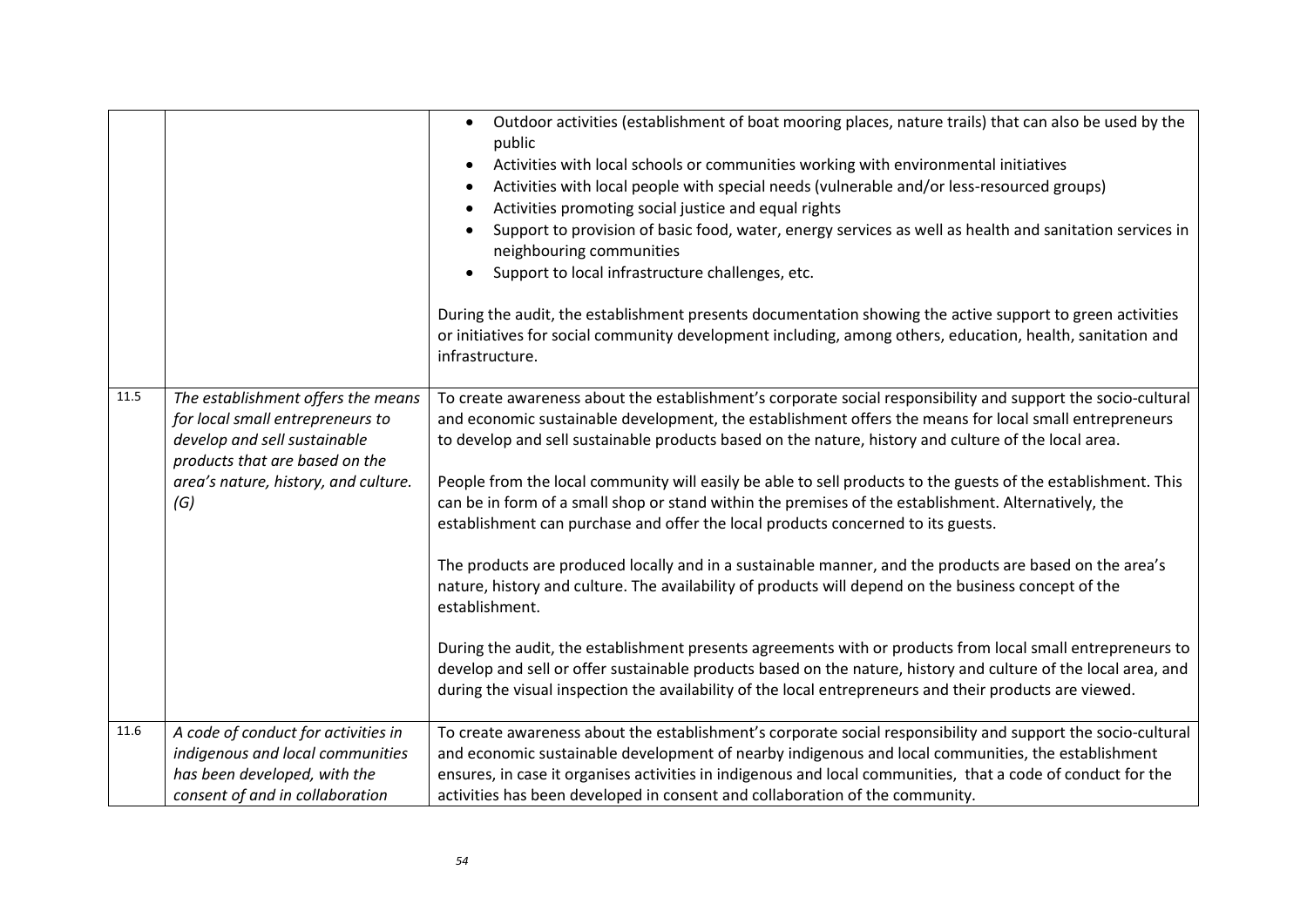|      | with the community. (G)                                                                                                                    | In connection with the activities, information about and interpretation of the natural surroundings, local<br>culture, and cultural heritage is provided to the guests, as well as explaining appropriate behaviour while<br>visiting natural areas, living cultures and cultural heritage sites.<br>During the audit, the establishment presents the agreement with indigenous and local communities on a<br>code of conduct for activities in these communities.                                                                                                    |
|------|--------------------------------------------------------------------------------------------------------------------------------------------|-----------------------------------------------------------------------------------------------------------------------------------------------------------------------------------------------------------------------------------------------------------------------------------------------------------------------------------------------------------------------------------------------------------------------------------------------------------------------------------------------------------------------------------------------------------------------|
|      |                                                                                                                                            |                                                                                                                                                                                                                                                                                                                                                                                                                                                                                                                                                                       |
| 11.7 | Endangered plants and animals,<br>historical and archaeological<br>artefacts are not sold, traded, or<br>displayed, except as permitted by | To create awareness about the establishment's corporate social responsibility and support to environmental<br>sustainability through the protection of endangered species of plants and animals (e.g. as listed in the CITES<br>agreement), the establishment is not selling, trading or displaying these species in the establishment.                                                                                                                                                                                                                               |
|      | law. (G)                                                                                                                                   | In order to protect historical and archaeological artefacts, these items are also not sold, traded or displayed<br>by the establishment.                                                                                                                                                                                                                                                                                                                                                                                                                              |
|      |                                                                                                                                            | The establishment is only selling, trading or displaying the endangered plants and animals and/or historical<br>and archaeological artefacts in the cases that local, national and international legislation permits it.                                                                                                                                                                                                                                                                                                                                              |
|      |                                                                                                                                            | The establishment is strongly encouraged to offer guests a "species protection souvenir guide" to provide<br>support for guests when buying souvenirs. The establishment is also encouraged to provide information for<br>guests about support to activities in favour of protecting endangered plants and animals.                                                                                                                                                                                                                                                   |
|      |                                                                                                                                            | During the audit, the establishment explains how it works to ensure that no endangered species of animals<br>and plants and no historical and archaeological artefacts are sold, traded or displayed in the establishment.<br>If the establishment is selling these products, a statement from the national authorities is provided allowing<br>the establishment to sell, trade or display the products. During the visual inspection, a spot-check of sold,<br>traded or displayed species of plants/animals or historical/archaeological artefacts is carried out. |
| 11.8 | Material/supplies that are no<br>longer used are collected and<br>donated to charitable<br>organisations. (G)                              | To create awareness about the establishment's corporate social responsibility and lowering of the<br>environmental footprint through recycling, it collects and donates material and supplies that can still be<br>used but is no longer in use by the establishment to charitable organisations (e.g. organisations supporting<br>persons in need, etc.).                                                                                                                                                                                                            |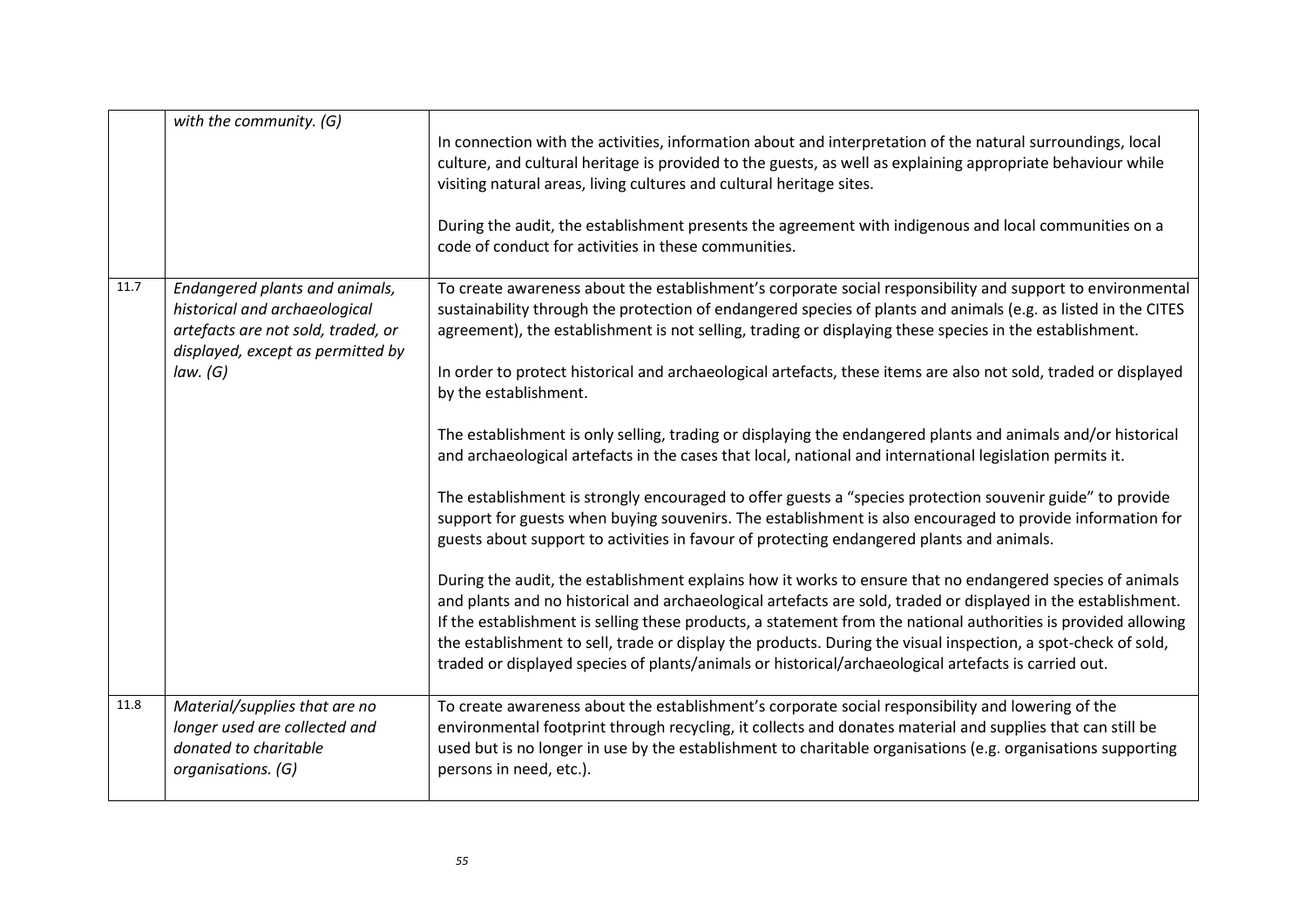|      |                                                                                                        | To comply with this criterion, the material/supplies are donated to charitable organisations within the<br>previous 12-months period.<br>During the audit, the establishment presents documentation showing that redundant material/supplies<br>have been donated to charitable organisations within the last 12 months. |  |  |
|------|--------------------------------------------------------------------------------------------------------|--------------------------------------------------------------------------------------------------------------------------------------------------------------------------------------------------------------------------------------------------------------------------------------------------------------------------|--|--|
|      | <b>12. GREEN ACTIVITIES</b>                                                                            |                                                                                                                                                                                                                                                                                                                          |  |  |
| 12.1 | Information about nearby parks,<br>landscape and nature conservation<br>areas must be available to the | To strengthen the environmental profile of the establishment and to encourage the guests to get involved in<br>green activities, the establishment offers information about nearby parks, landscape and/or nature<br>conservation areas.                                                                                 |  |  |
|      | guests. (I)                                                                                            | The information includes encouragements for guests to choose nearby outdoor or green activities, including<br>walks, jogging, bicycling, swimming, sailing, canoeing, picnicking, outdoor playgrounds, etc.                                                                                                              |  |  |
|      |                                                                                                        | Where relevant, the information includes information about the local biodiversity. For visits to cultural<br>and/or historically sensitive sites, the information includes the encouragement to follow established<br>guidelines or a code of conduct in order to minimize visitor impact and maximize enjoyment.        |  |  |
|      |                                                                                                        | The information is obtained from the reception/concierge, an environmental corner in the lobby, via TV<br>monitors in the public areas or in the guest rooms, or be placed in binders in the guest rooms.                                                                                                                |  |  |
|      |                                                                                                        | Although the information is directed towards guests, the establishment is also encouraged to provide<br>similar information for the staff.                                                                                                                                                                               |  |  |
|      |                                                                                                        | As part of joining the Green Key programme, the establishment provides accurate and complete<br>information with regard to the establishment and its products and services, including sustainability claims.<br>The establishment will not promise more than can be delivered by the establishment.                      |  |  |
|      |                                                                                                        | During the audit, the establishment presents the information provided to guests about nearby parks,<br>landscape and nature conservation areas available to guests (including the code of conduct for using the                                                                                                          |  |  |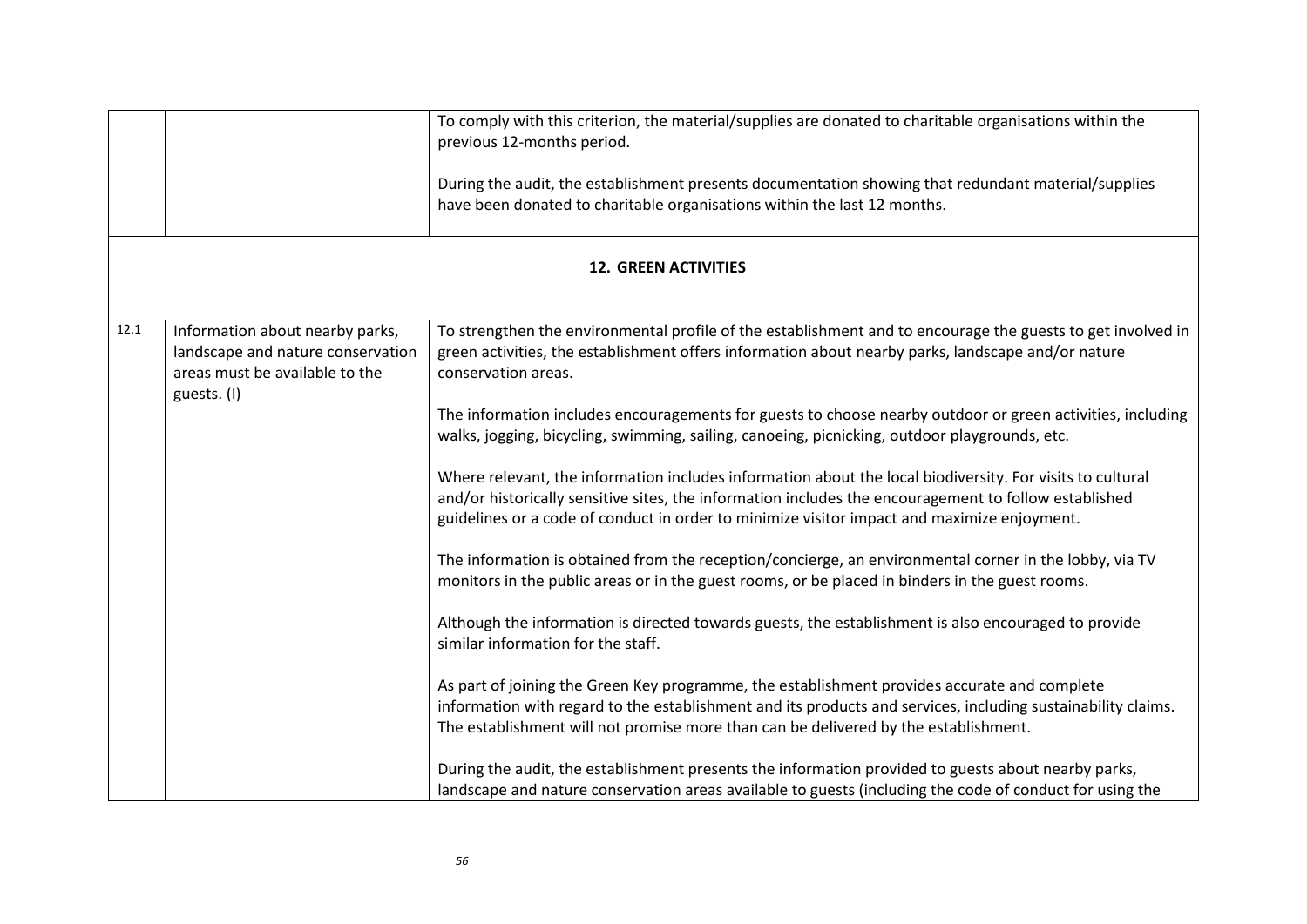|      |                                                                                                          | areas), and the visual inspection confirms the availability of the information. It is checked that the<br>information is accurate and complete.                                                                                                                                                     |
|------|----------------------------------------------------------------------------------------------------------|-----------------------------------------------------------------------------------------------------------------------------------------------------------------------------------------------------------------------------------------------------------------------------------------------------|
| 12.2 | The establishment must provide<br>information about the nearest<br>place to rent or borrow bicycles. (I) | To encourage the use of sustainable transportation, the establishment provides information about the<br>nearest place to borrow or rent bicycles.                                                                                                                                                   |
|      |                                                                                                          | The information is obtained from the reception/concierge, an environmental corner in the lobby, via TV<br>monitors in the public areas or in the guest rooms, or be placed in binders in the guest rooms.                                                                                           |
|      |                                                                                                          | Although the information is directed towards guests, the establishment is also encouraged to provide<br>similar information for the staff.                                                                                                                                                          |
|      |                                                                                                          | As part of joining the Green Key programme, the establishment provides accurate and complete<br>information with regard to the establishment and its products and services, including sustainability claims.<br>The establishment must not promise more than can be delivered by the establishment. |
|      |                                                                                                          | If the establishment is located in an area where bicycling is impossible due to very dangerous traffic<br>conditions, extreme weather conditions or other special cases, then the establishment is exempted from<br>complying with the criterion.                                                   |
|      |                                                                                                          | During the audit, the establishment presents the information provided to guests about the nearest location<br>to rent or borrow bicycles, and the visual inspection confirms the availability of the information. It is<br>checked that the information is accurate and complete.                   |
| 12.3 | The guests have the opportunity to<br>borrow or rent bicycles. (G)                                       | To encourage the use of sustainable transportation, the establishment offers guests to borrow or rent<br>bicycles directly from the establishment.                                                                                                                                                  |
|      |                                                                                                          | The information about the possibility can be provided from the reception/concierge, an environmental<br>corner in the lobby, via TV monitors in the public areas or in the guest rooms, or be placed in binders in the<br>guest rooms.                                                              |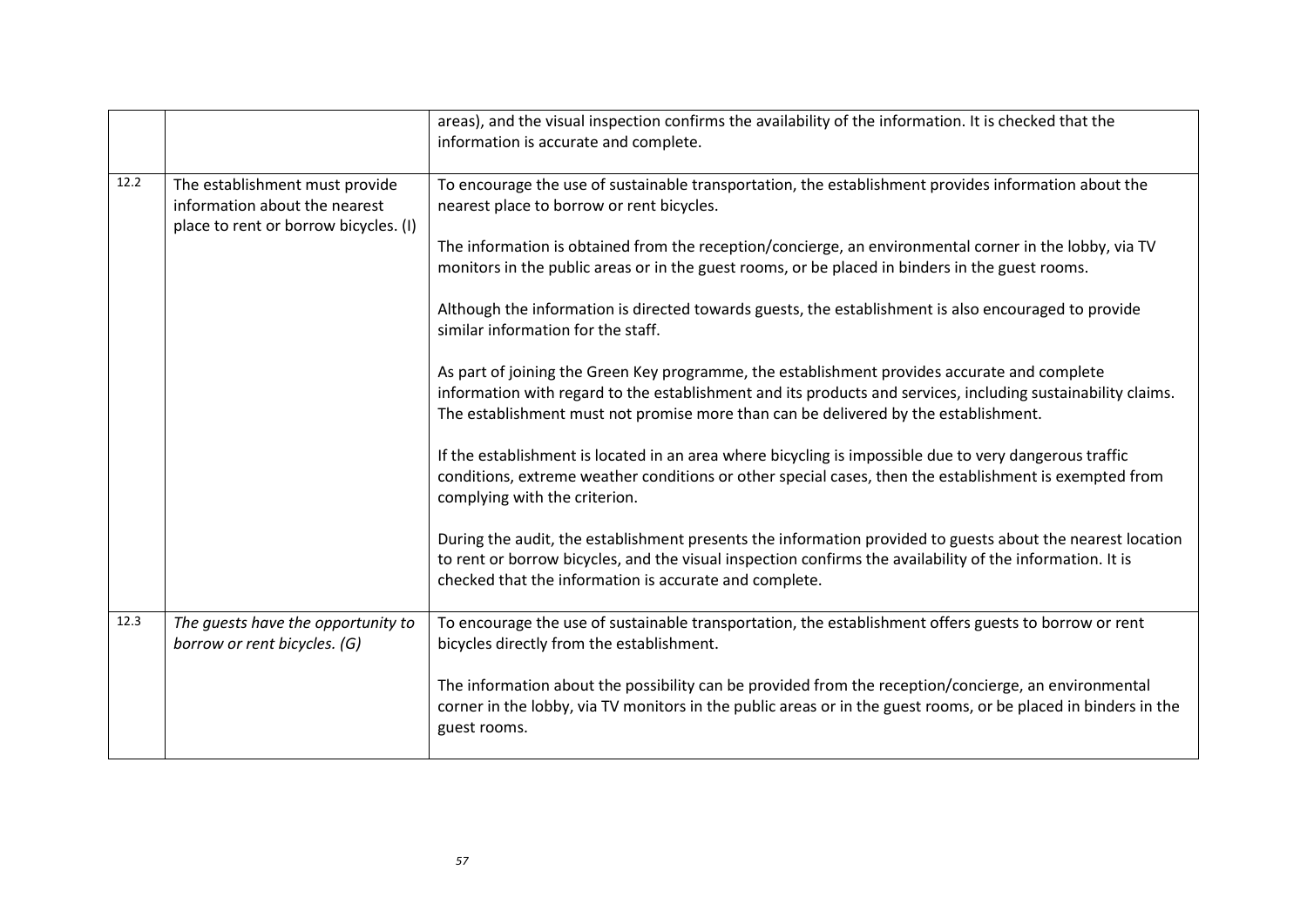|      |                                                                                                                          | During the audit, the establishment presents the information provided to guests about the possibility for<br>borrowing or renting bicycles from the establishment, and the visual inspection confirms the availability of<br>the bicycles.                                                                                                                                                                                                              |
|------|--------------------------------------------------------------------------------------------------------------------------|---------------------------------------------------------------------------------------------------------------------------------------------------------------------------------------------------------------------------------------------------------------------------------------------------------------------------------------------------------------------------------------------------------------------------------------------------------|
| 12.4 | The establishment provides<br>activities for raising awareness<br>focused on sustainable<br>development, environment and | To increase the sustainability awareness of the guests, staff and nearby community, the establishment<br>provides activities for raising awareness focused on sustainable development, environment and nature in or<br>around the premises.                                                                                                                                                                                                             |
|      | nature in or around the premises.<br>(G)                                                                                 | The awareness raising activities could include encouragement to participate in Earth Hour, Earth Day and/or<br>World Environment Day related activities, nature guided tours to the green areas within the premises of the<br>establishment or to nearby areas, participation in tree-planting events, other special environmental events,<br>organisation of sustainable development activities for local schools or communities, charity events, etc. |
|      |                                                                                                                          | The establishment is especially encouraged to contribute to the support of biodiversity conservation,<br>including supporting natural protected areas and areas of high biodiversity value.                                                                                                                                                                                                                                                             |
|      |                                                                                                                          | During the audit, the establishment presents the information about awareness raising activities held within<br>the past 12 months and planned for the coming 12 months.                                                                                                                                                                                                                                                                                 |
| 12.5 | The establishment provides<br>information to the guests regarding<br>Blue Flag awarded marinas,                          | Where appropriate, the guests in the establishment are encouraged to use nearby Blue Flag beaches,<br>marinas and boat operators for swimming, diving, sailing and other recreational activities.                                                                                                                                                                                                                                                       |
|      | beaches and boat operators in the<br>vicinity. (G)                                                                       | Blue Flag is another programme managed by the Foundation for Environmental Education. It is a voluntary<br>eco-label for beaches, marinas and eco-tourism boats. More information about Blue Flag at<br>www.blueflag.global. The beach, marina or boat operator is considered nearby if it is located within 20 kms<br>from the establishment.                                                                                                          |
|      |                                                                                                                          | The information can be obtained from the reception/concierge, an environmental corner in the lobby, via<br>TV monitors in the public areas or in the guest rooms, or be placed in binders in the guest rooms.                                                                                                                                                                                                                                           |
|      |                                                                                                                          | Although the information is directed towards guests, the establishment is also encouraged to share this<br>information with the staff.                                                                                                                                                                                                                                                                                                                  |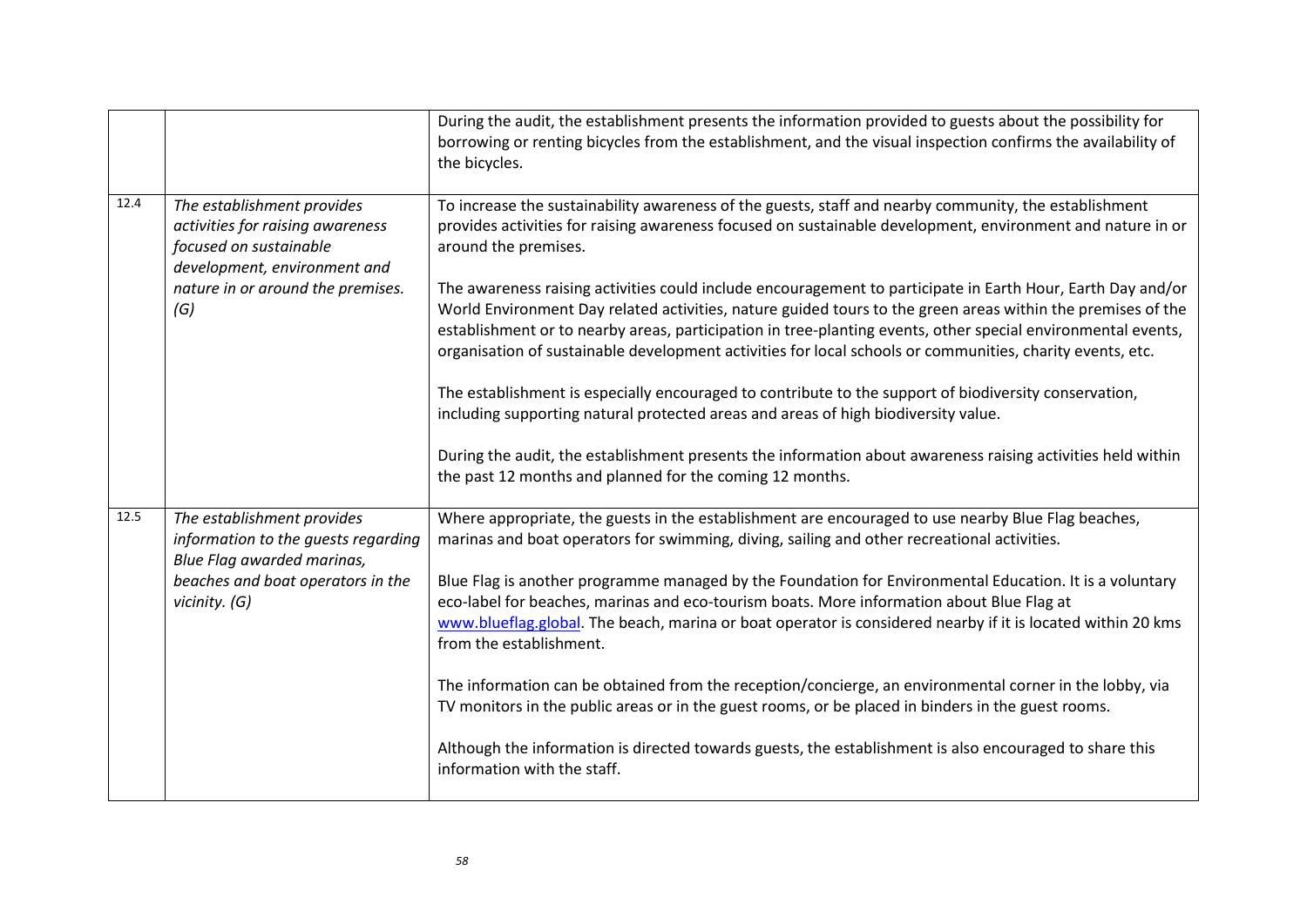|      |                                                                                                                                                                                                  | As part of joining the Green Key programme, the establishment provides accurate and complete<br>information with regard to the establishment and its products and services, including sustainability claims.<br>The establishment is not promising more than can be delivered by the establishment.<br>During the audit, the establishment presents the information provided to guests about nearby Blue Flag<br>awarded beaches, marinas and boat operators, and the visual inspection confirms the availability of the<br>information. It is checked that the information is accurate and complete.                                                                                                                                                                                                                     |
|------|--------------------------------------------------------------------------------------------------------------------------------------------------------------------------------------------------|---------------------------------------------------------------------------------------------------------------------------------------------------------------------------------------------------------------------------------------------------------------------------------------------------------------------------------------------------------------------------------------------------------------------------------------------------------------------------------------------------------------------------------------------------------------------------------------------------------------------------------------------------------------------------------------------------------------------------------------------------------------------------------------------------------------------------|
|      |                                                                                                                                                                                                  | <b>13. ADMINISTRATION</b>                                                                                                                                                                                                                                                                                                                                                                                                                                                                                                                                                                                                                                                                                                                                                                                                 |
| 13.1 | All staff areas must fulfil the same<br>criteria as guest areas. (I)                                                                                                                             | For the holistic environmental and sustainability approach in the establishment, all staff areas fulfil the<br>same requirements as guest areas.<br>This relates to water, energy and waste management as well as the information and engagement of the<br>staff in environmental and sustainability related work and the engagement in awareness raising activities.<br>During the audit, the establishment provides a statement indicating that staff areas are fulfilling the same<br>criteria as guest areas, and during the visual inspection the compliance with criteria within water, energy<br>and waste management is checked.                                                                                                                                                                                  |
| 13.2 | The stationery and brochures<br>produced or ordered by the<br>establishment must be eco-<br>labelled, be recycled or produced<br>by a company with an<br>environmental management<br>system. (I) | To reduce energy and waste consumption, the use of stationary, paper and brochures is kept to a minimum.<br>The material produced or ordered has an eco-label (including FSC labelled), is produced by a company with<br>an environmental management system or as a minimum is produced from recycled paper.<br>The requirement relates to a minimum of 75% of the stationary, paper and printed material<br>purchased/produced within the last 12 months.<br>During the audit, the establishment presents the invoices of the stationary, paper and printed material<br>produced within the last 12 months, as well as statements from the companies showing evidence of the<br>stationary, paper and printed material being eco-labelled, recycled or produced by a company with an<br>environmental management system. |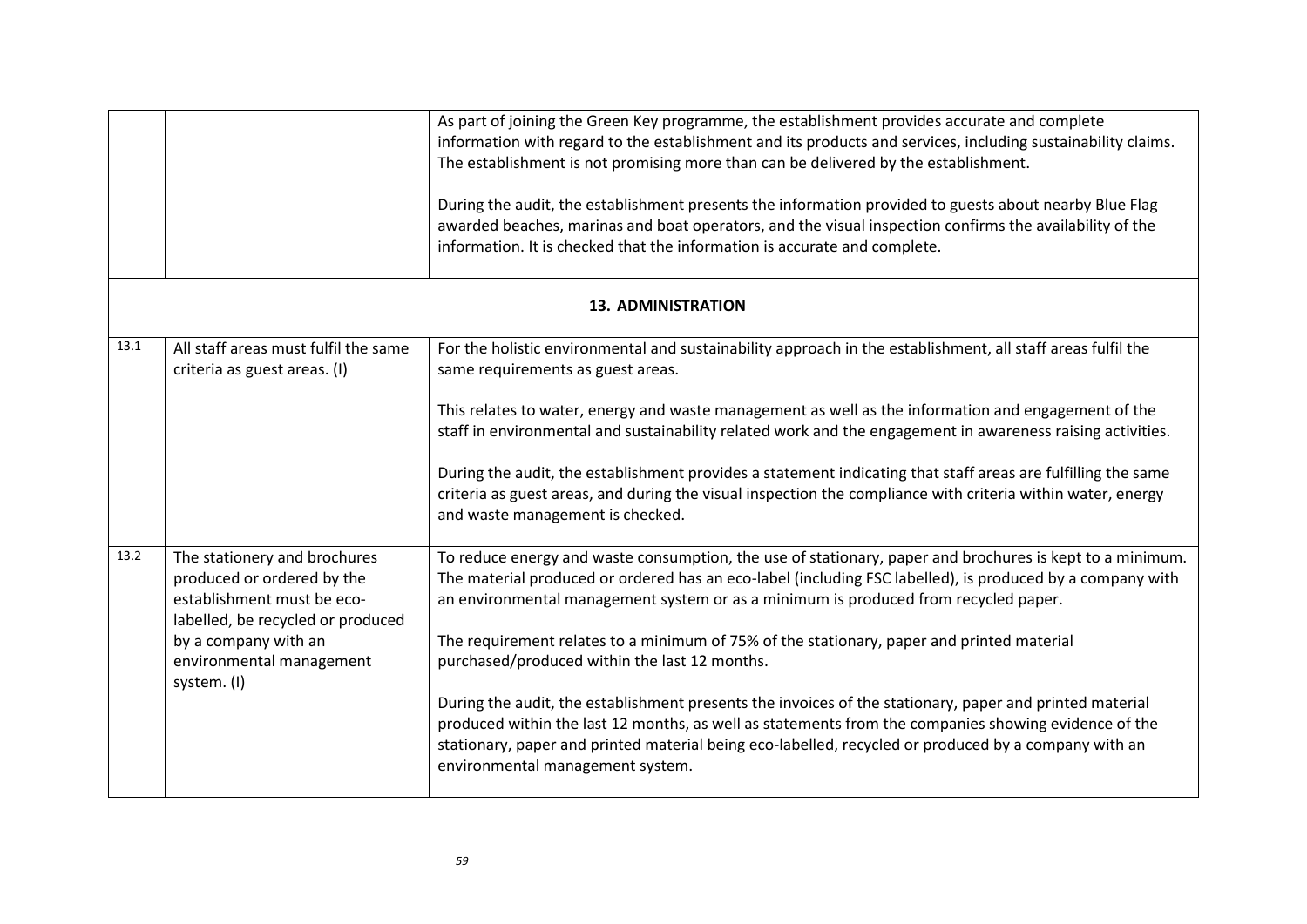| 13.3 | Third party operated shops and<br>businesses located on the premises<br>of the establishment must be<br>informed about the environmental<br>initiatives of the establishment as | Many establishments have third party operated shops and businesses located on the premises of the<br>establishment. The third party operated shops and businesses can for instance include hairdressers, cafés,<br>pubs, restaurants, gyms, spa facilities, travel and tourism agencies, souvenir shops, clothes shops, kiosks,<br>etc.                                                                                                                                                                                                                                                                                                                              |
|------|---------------------------------------------------------------------------------------------------------------------------------------------------------------------------------|----------------------------------------------------------------------------------------------------------------------------------------------------------------------------------------------------------------------------------------------------------------------------------------------------------------------------------------------------------------------------------------------------------------------------------------------------------------------------------------------------------------------------------------------------------------------------------------------------------------------------------------------------------------------|
|      | well as Green Key, and be<br>encouraged to manage their<br>activities in the same spirit<br>following the Green Key criteria. (I)                                               | These third party operated shops and businesses located on the premises of the establishment are informed<br>about the environmental and sustainability initiatives of the establishment, including information about<br>Green Key. The information can be provided through written communication or in connection with joint<br>meetings, etc.                                                                                                                                                                                                                                                                                                                      |
|      |                                                                                                                                                                                 | The third party operated shops and businesses are as well encouraged to manage their activities following<br>the Green Key criteria or in the same spirit as the Green Key programme. It is avoided that activities in<br>connection with the management by third party operated shops and businesses have significant negative<br>effects on natural ecosystems and wildlife. Any disturbance of natural ecosystems is rehabilitated, and a<br>compensatory contribution made to conservation management.                                                                                                                                                           |
|      |                                                                                                                                                                                 | Third party operated shops and businesses considers using elements of local art, architecture, or cultural<br>heritage in their operations, design, decoration, food, or shops, while respecting the intellectual property<br>rights of local communities.                                                                                                                                                                                                                                                                                                                                                                                                           |
|      |                                                                                                                                                                                 | In the third party operated shops and businesses, items from wildlife species harvested from the wild,<br>consumed, displayed, sold, or internationally traded, are part of a regulated activity that ensures that their<br>utilisation is sustainable.                                                                                                                                                                                                                                                                                                                                                                                                              |
|      |                                                                                                                                                                                 | During the audit, the establishment provides information about third party operated shops and businesses<br>within the establishment and on its premises. Documentation is as well as provided showing that the third<br>party operated shops and businesses are informed about the environmental and sustainability initiatives of<br>the establishment and encouraged to manage their activities in the same spirit or following the Green Key<br>criteria. Where applicable, documentation showing that the third party operated shops and businesses are<br>managing their activities in the same spirit or following the Green Key criteria should be provided. |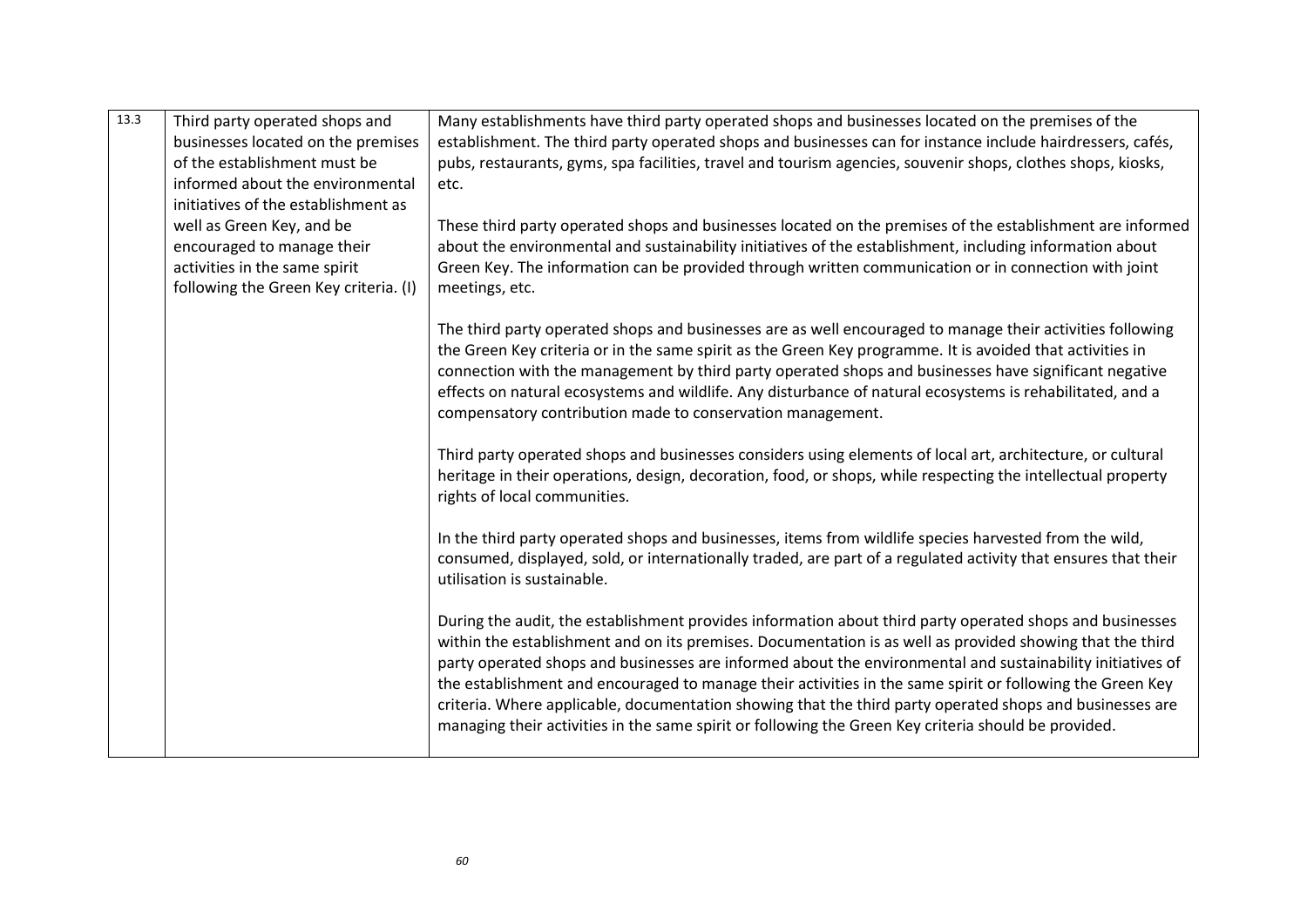| 13.4 | The establishment takes initiatives<br>to reduce the use of paper in<br>offices, guest rooms and meeting<br>rooms. $(G)$                               | To lower the environmental footprint through reducing the energy consumption, use of resources and the<br>creation of waste in relation to paper production, the establishment takes initiatives to reduce the use of<br>paper in offices, guest rooms and meeting rooms.<br>The initiatives to reduce the use of paper can be a limitation of paper available in the guest rooms and<br>meeting rooms, e.g. a few pieces of paper available only and in a smaller format (A5 instead of A4), paper<br>only available upon request, paper only available at a central table in the meeting rooms, accessibility to<br>tablets for writing notes, etc.<br>In the offices, the initiatives can include an encouragement to limit the printing of documents, print on both<br>sides and/or the reuse of paper for notes (the backside of prints), etc. Staff in other areas than offices (e.g.<br>front desk staff) are also encouraged to reduce the use of paper, when possible. |
|------|--------------------------------------------------------------------------------------------------------------------------------------------------------|---------------------------------------------------------------------------------------------------------------------------------------------------------------------------------------------------------------------------------------------------------------------------------------------------------------------------------------------------------------------------------------------------------------------------------------------------------------------------------------------------------------------------------------------------------------------------------------------------------------------------------------------------------------------------------------------------------------------------------------------------------------------------------------------------------------------------------------------------------------------------------------------------------------------------------------------------------------------------------|
|      |                                                                                                                                                        | During the audit, the establishment provides information about their initiatives to reduce the use of paper<br>in offices, guest rooms and meeting rooms, and the visual inspection confirms the initiatives.                                                                                                                                                                                                                                                                                                                                                                                                                                                                                                                                                                                                                                                                                                                                                                   |
| 13.5 | The establishment informs its<br>suppliers about its environmental<br>commitments and encourages the<br>suppliers to follow Green Key<br>criteria. (G) | As the establishment is in regular contact with its product/service suppliers, the establishment informs<br>these suppliers about the environmental and sustainability initiatives of the establishment, including<br>information about Green Key. The information is provided through written communication or in connection<br>with joint meetings, etc.                                                                                                                                                                                                                                                                                                                                                                                                                                                                                                                                                                                                                      |
|      |                                                                                                                                                        | The suppliers are encouraged to manage their activities following the Green Key criteria or in the same spirit<br>as the Green Key programme in order to avoid significant negative effects on natural ecosystems and<br>wildlife by the suppliers.                                                                                                                                                                                                                                                                                                                                                                                                                                                                                                                                                                                                                                                                                                                             |
|      |                                                                                                                                                        | The suppliers are strongly encouraged to ensure that items from wildlife species harvested from the wild,<br>consumed, displayed, sold, or internationally traded, are part of a regulated activity that ensures that their<br>utilisation is sustainable.                                                                                                                                                                                                                                                                                                                                                                                                                                                                                                                                                                                                                                                                                                                      |
|      |                                                                                                                                                        | During the audit, the establishment provides documentation showing that the suppliers have been informed<br>about the environmental and sustainability initiatives of the establishment and have been encouraged to<br>manage their activities in the same spirit or following the Green Key criteria.                                                                                                                                                                                                                                                                                                                                                                                                                                                                                                                                                                                                                                                                          |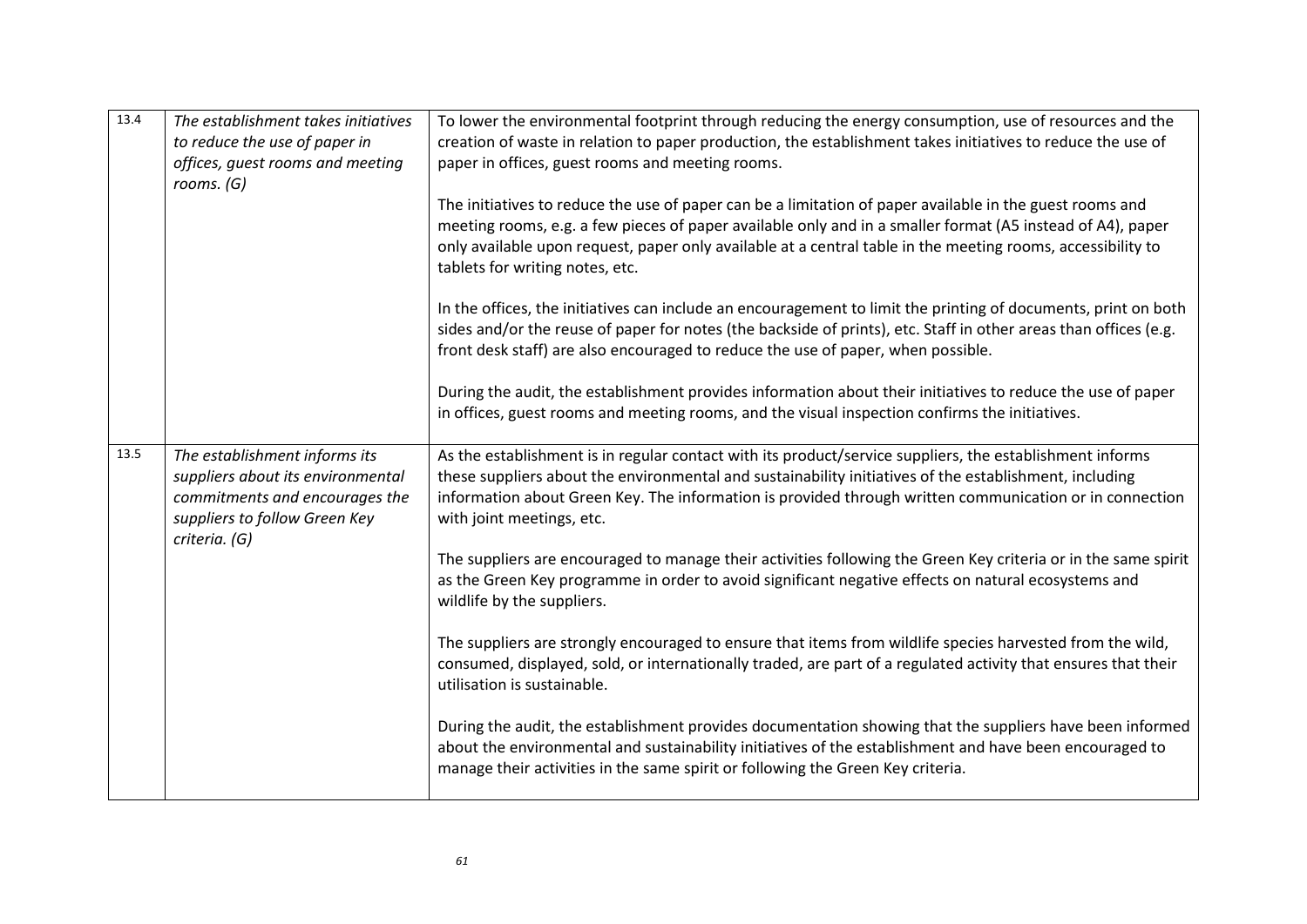| 13.6 | The establishment ensures that the<br>suppliers used are eco-certified,<br>have a written environmental<br>policy and/or are committed to<br>sustainable development. (G) | As the establishment is in regular contact with its product/service suppliers, it ensures that at least 75% of<br>the suppliers used are eco-certified, have an environmental management system, have a written<br>environmental policy and/or are in other ways demonstrating commitment to sustainable development.<br>During the audit, the establishment provides documentation showing that the suppliers used are eco-<br>certified, have an environmental management system, have a written environmental policy and/or are in<br>other ways committed to sustainable development.                                                                                                                                                                           |
|------|---------------------------------------------------------------------------------------------------------------------------------------------------------------------------|---------------------------------------------------------------------------------------------------------------------------------------------------------------------------------------------------------------------------------------------------------------------------------------------------------------------------------------------------------------------------------------------------------------------------------------------------------------------------------------------------------------------------------------------------------------------------------------------------------------------------------------------------------------------------------------------------------------------------------------------------------------------|
| 13.7 | Local and fair-trade services and<br>goods are purchased by the<br>establishment. (G)                                                                                     | The establishment seeks that local and fair-trade services and goods (products) are purchased. The services<br>and goods produced locally (within 100 km from the establishment) stimulate the businesses in the local<br>area and contribute to the reduction of transportation costs. The fair-trade label ensures that the services<br>and goods are produced under fair working conditions. At least 75% of the establishment's purchases are<br>local/fair-trade services/goods.<br>During the audit, the establishment provides documentation showing that the services and goods<br>purchased by the establishment are produced locally and/or are fair-trade labelled.                                                                                      |
| 13.8 | Newly purchased durables have an<br>eco-label or must be produced by a<br>company with an environmental<br>management system. (G)                                         | To ensure an environmental friendly and sustainable production of durables, durables purchased within the<br>last 12 months have an eco-label or are produced by a company with an environmental management<br>system.<br>Durables are products made to withstand repeatable and longer lasting use, and include furniture, carpets,<br>office equipment (computers, photocopy machines, printers), kitchen equipment (refrigerators, freezers,<br>ovens) and various other large machines used in the establishment.<br>During the audit, the establishment provides documentation showing that a minimum of 75% of the durables<br>purchased within the last 12 months have an eco-label or are produced by a company with an environmental<br>management system. |
| 13.9 | The purchase of disposable and<br>consumable goods is measured,<br>and the establishment actively<br>seeks ways to reduce their use. (G)                                  | In order for the establishment to lower its environmental footprint through reduction of disposable and<br>consumable goods, the establishment registers its purchase of disposable and consumable goods<br>(products).                                                                                                                                                                                                                                                                                                                                                                                                                                                                                                                                             |